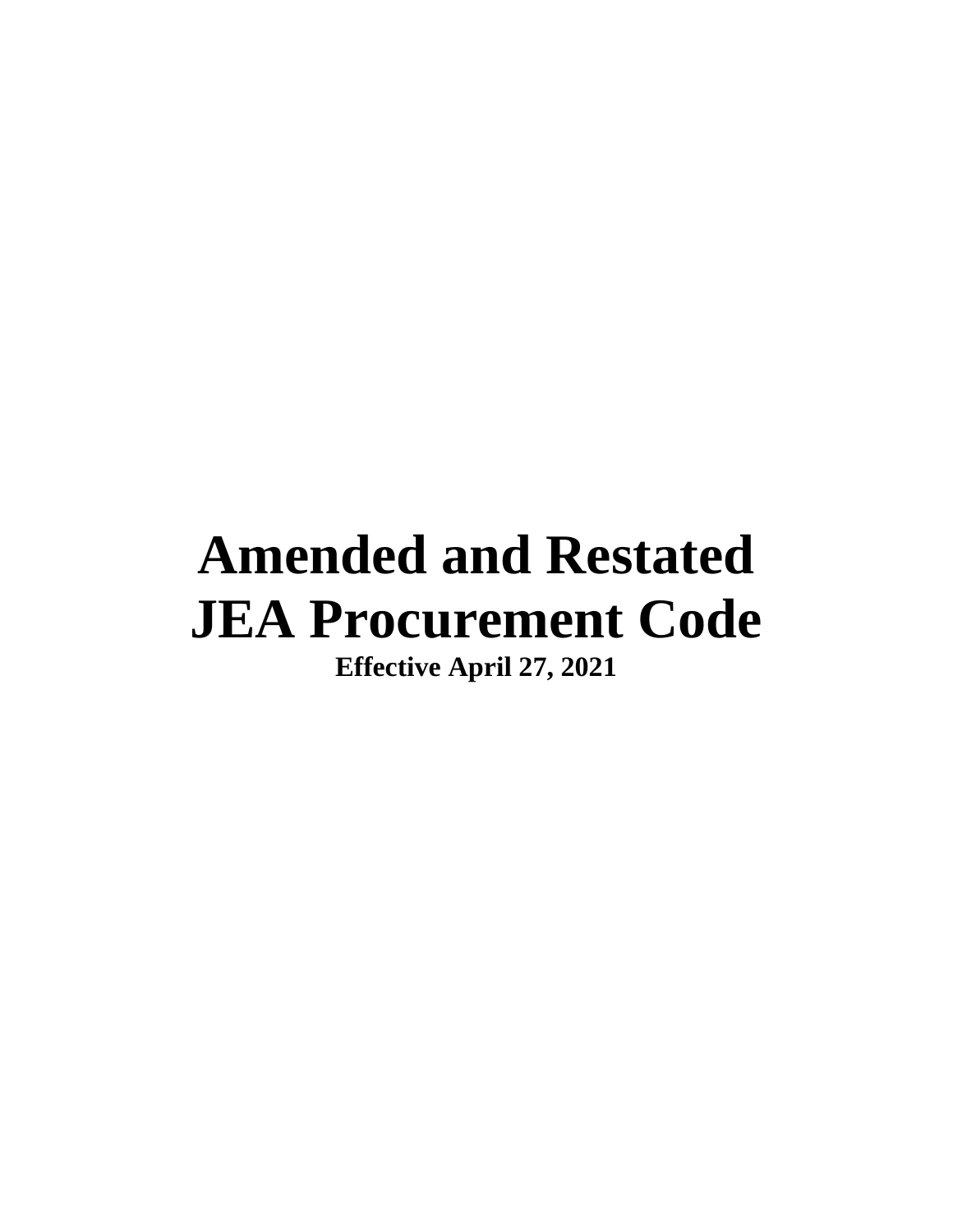### **Table of Contents**

| $1 - 101$ |                                                                                        |  |
|-----------|----------------------------------------------------------------------------------------|--|
| $1 - 102$ |                                                                                        |  |
| $1 - 103$ |                                                                                        |  |
| $1 - 104$ |                                                                                        |  |
| $1 - 105$ | Jacksonville Small Emerging Business (JSEB) Program; Minority Business Enterprises 8   |  |
| $1 - 106$ |                                                                                        |  |
| $1 - 107$ |                                                                                        |  |
| $1 - 108$ |                                                                                        |  |
| $1-109$   | Collection of Data Concerning JEA Procurement; Annual Vendor Survey 10                 |  |
| $1 - 110$ |                                                                                        |  |
|           | ARTICLE 2 - PROCUREMENT AUTHORITY, DESIGNATIONS, AND COMMITTEES 12                     |  |
| $2 - 101$ |                                                                                        |  |
| $2 - 102$ |                                                                                        |  |
| $2 - 103$ |                                                                                        |  |
| $2 - 104$ |                                                                                        |  |
| $2 - 105$ |                                                                                        |  |
| $2 - 106$ |                                                                                        |  |
| $2 - 107$ |                                                                                        |  |
| $2 - 108$ |                                                                                        |  |
|           |                                                                                        |  |
| $3-101$   |                                                                                        |  |
| $3-102$   |                                                                                        |  |
| $3-103$   |                                                                                        |  |
| $3-104$   |                                                                                        |  |
| $3-105$   |                                                                                        |  |
| $3-106$   |                                                                                        |  |
| $3-107$   | Consultants' Competitive Negotiation Act (CCNA) (Architectural, Engineering, Landscape |  |
| $3-108$   |                                                                                        |  |
| $3-109$   |                                                                                        |  |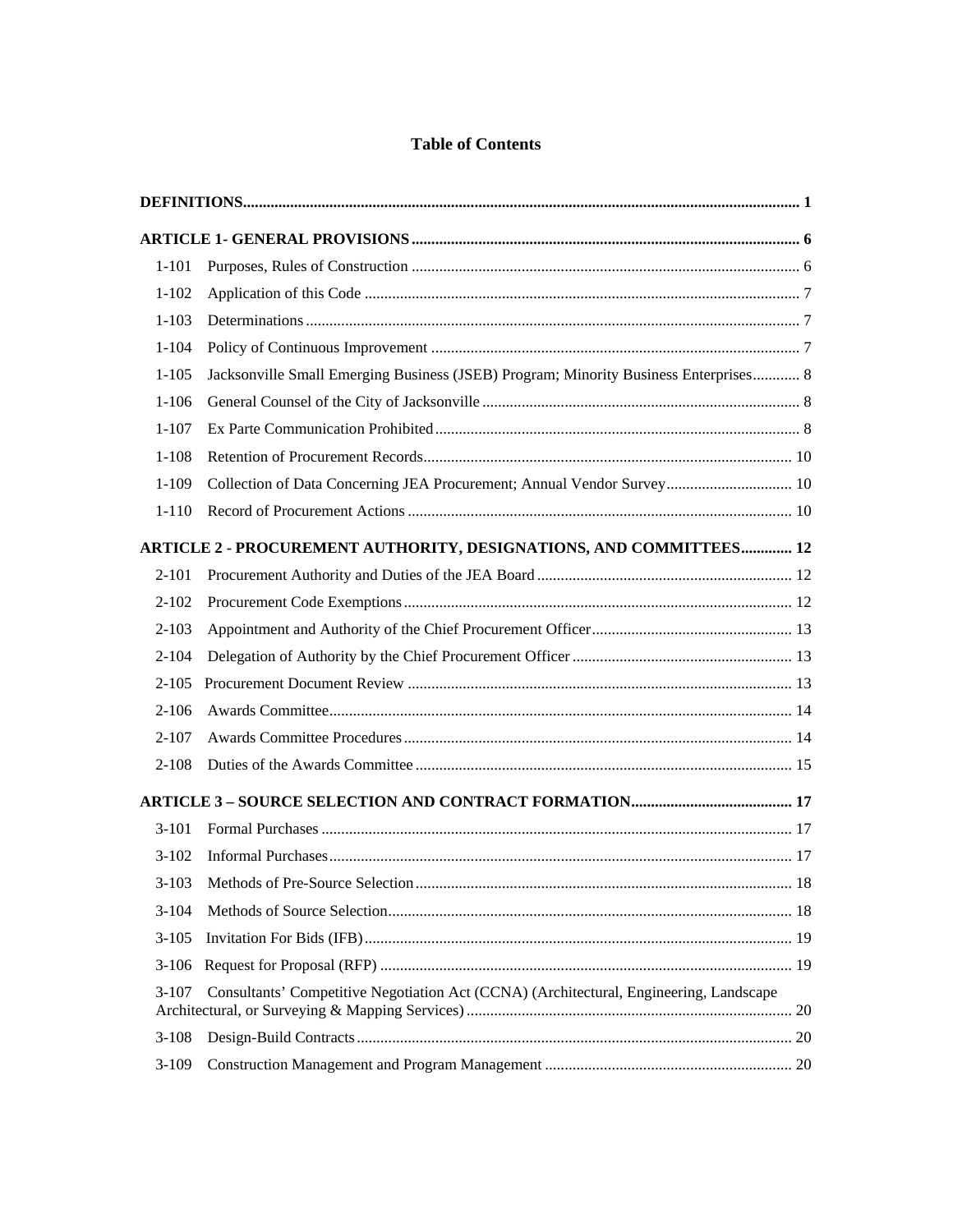| $3-110$   |                                                                                                       |  |
|-----------|-------------------------------------------------------------------------------------------------------|--|
| $3 - 111$ |                                                                                                       |  |
| $3-112$   |                                                                                                       |  |
| $3 - 113$ |                                                                                                       |  |
| $3-114$   |                                                                                                       |  |
| $3 - 115$ |                                                                                                       |  |
| $3-116$   |                                                                                                       |  |
| $3-117$   |                                                                                                       |  |
| $3 - 118$ |                                                                                                       |  |
| $3-119$   |                                                                                                       |  |
| $3-120$   |                                                                                                       |  |
| $3-121$   |                                                                                                       |  |
| $3-122$   |                                                                                                       |  |
| $3-123$   |                                                                                                       |  |
| $3-124$   |                                                                                                       |  |
|           | <b>ARTICLE 4 - PROCUREMENT OF FINANCIAL INSTRUMENTS AND SERVICES  26</b>                              |  |
|           |                                                                                                       |  |
| 4-201     |                                                                                                       |  |
| 4-301     |                                                                                                       |  |
|           |                                                                                                       |  |
|           |                                                                                                       |  |
|           | 4-304 Debt Underwriting Services to Underwrite Bonds, Notes or Other Financial Instruments Issued     |  |
|           | 4-305 Debt Underwriting Services to Underwrite Bonds, Notes or Other Financial Instruments Issued     |  |
|           |                                                                                                       |  |
|           |                                                                                                       |  |
|           | 4-308 Trustee, Registrar, Paying Agent, Escrow Agent, Custody Services relating to fixed rate debt or |  |
|           |                                                                                                       |  |
|           | 4-310 Dealers or Remarketing Agents that Market Commercial Paper, Variable Rate Demand                |  |
| 4-311     |                                                                                                       |  |
|           | 4-312 Financial Printing Services, Including but not Limited to Official Statement Printing  32       |  |
| 4-313     |                                                                                                       |  |
|           | 4-314 Escrow Verification Services and Accounting Services Related to a Debt Issue or Escrow          |  |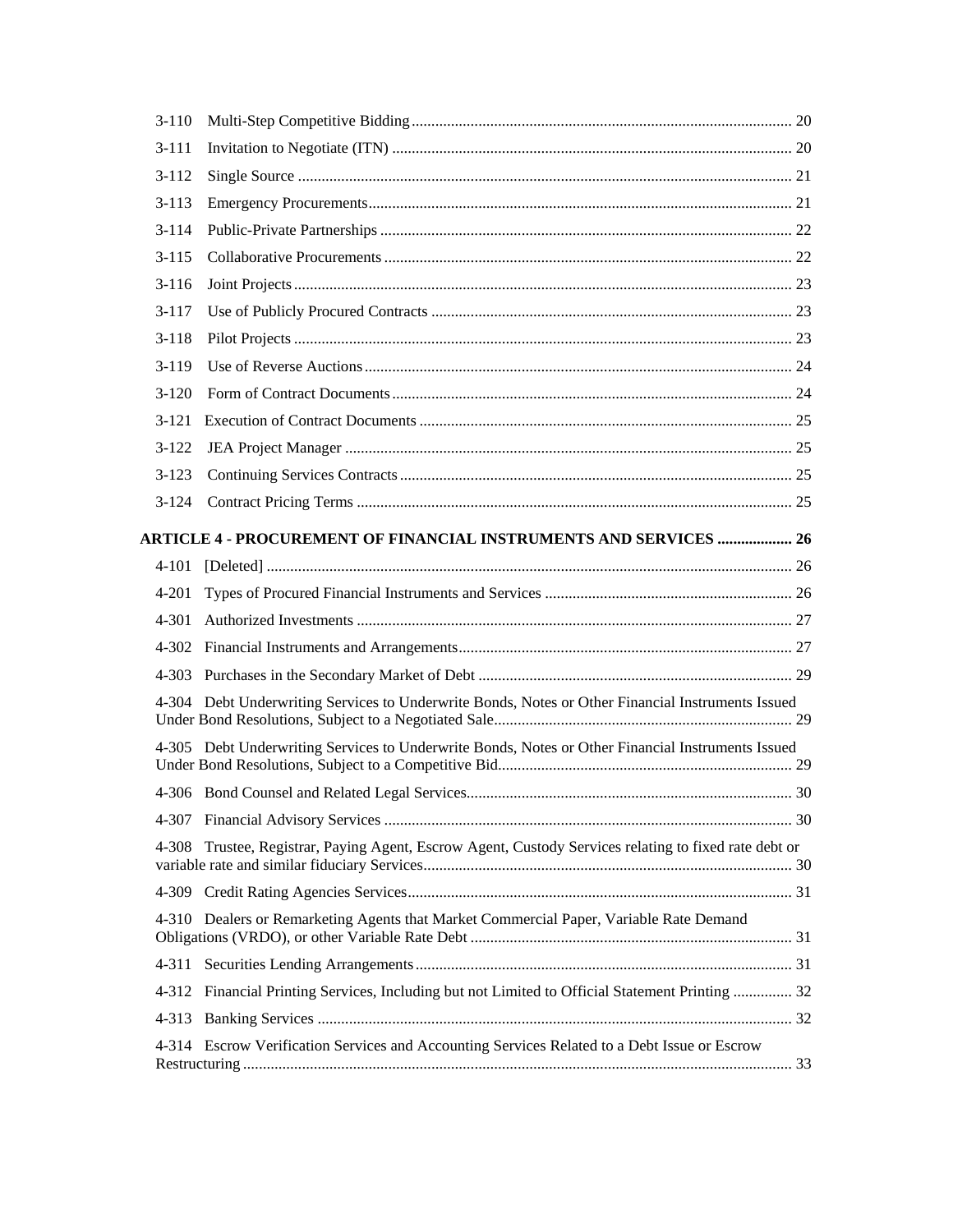| 4-402 Reimbursement of Certain Expenditures from Long-term Permanent Financing 34 |  |
|-----------------------------------------------------------------------------------|--|
|                                                                                   |  |
|                                                                                   |  |
|                                                                                   |  |
|                                                                                   |  |
|                                                                                   |  |
|                                                                                   |  |
|                                                                                   |  |
|                                                                                   |  |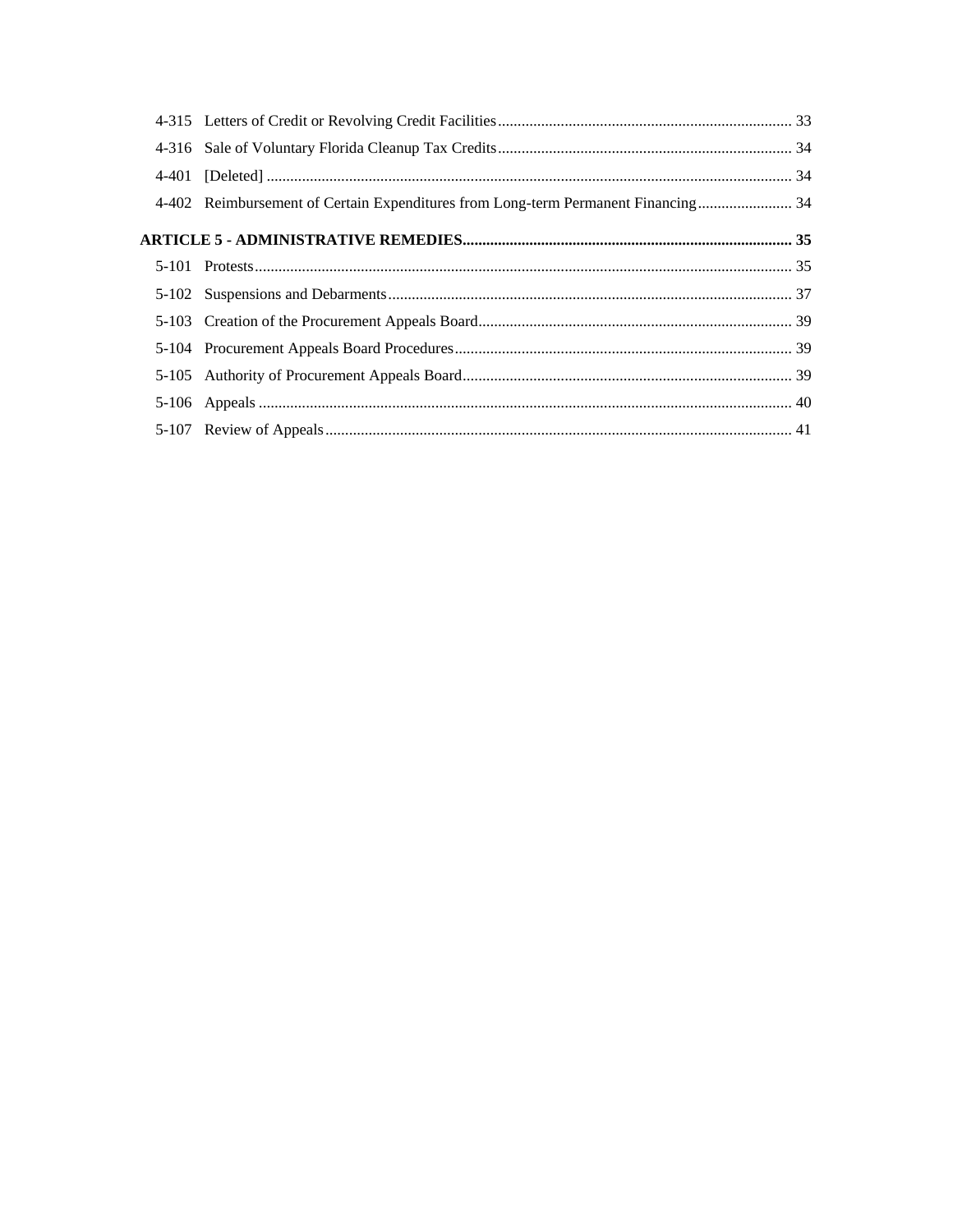# **DEFINITIONS**

<span id="page-4-0"></span>*Addendum* means a document issued by JEA which modifies a Solicitation.

*Appeal* shall have the meaning set forth in Section 5-106 of this Code.

*Award* means the written approval of the JEA Awards Committee with the written concurrence of the Chief Executive Officer that a Formal Purchase will be in accordance with this Code and the best interest of JEA.

*Awards Committee* means the body appointed by the Chief Executive Officer in accordance with Section 2-106 of this Code.

*Best and Final Offer* or *BAFO* means a Vendor's final offer following the conclusion of contract negotiations in connection with an Invitation to Negotiate.

*Bid* means a Vendor's offer to provide Services or Supplies in response to an Invitation for Bid.

*Bidder* means a Vendor submitting a Bid in response to an Invitation to Bid.

*Bond Insurance* means an agreement supplied by an insurance company in conjunction with a debt issue that provides for the guarantee of payment of principal and interest to the debt holder.

*Business Day* is any day except any Saturday, any Sunday or any holiday observed by JEA's Procurement office.

*Cap* means an agreement obligating the seller of the Cap to make payments to the buyer of the Cap, each payment under which is based on the amount, if any, by which a reference price or level or the performance or value of one or more underlying interests exceeds a predetermined number, sometimes called the strike/Cap rate or price.

*Chief Procurement Officer* or *CPO* means the person holding the position appointed in accordance with Section 2-103 of this Code.

*Code* means this Amended and Restated JEA Procurement Code.

*Collar* means an agreement to receive payments as the buyer of an Option, Cap, or Floor, and to make payments as the seller of the Collar of a different Option, Cap, or Floor.

*Construction* means the process of building, altering, repairing, improving, or demolishing any structure or building, or other improvements of any kind to any real property. It does not include the routine operation, routine repair, or routine maintenance of existing structures, buildings, or real property.

*Construction Management Entity* means a licensed general contractor or a licensed building contractor, as defined in Section 489.105, Florida Statutes, as amended, who coordinates and supervises a Construction project from the conceptual development stage through final Construction, including the scheduling, selection, contracting with, and directing of specialty trade contractors, and the value engineering of a project.

*Construction Manager at Risk or CMAR* shall have the meaning set forth in Section 3-109 of this Code.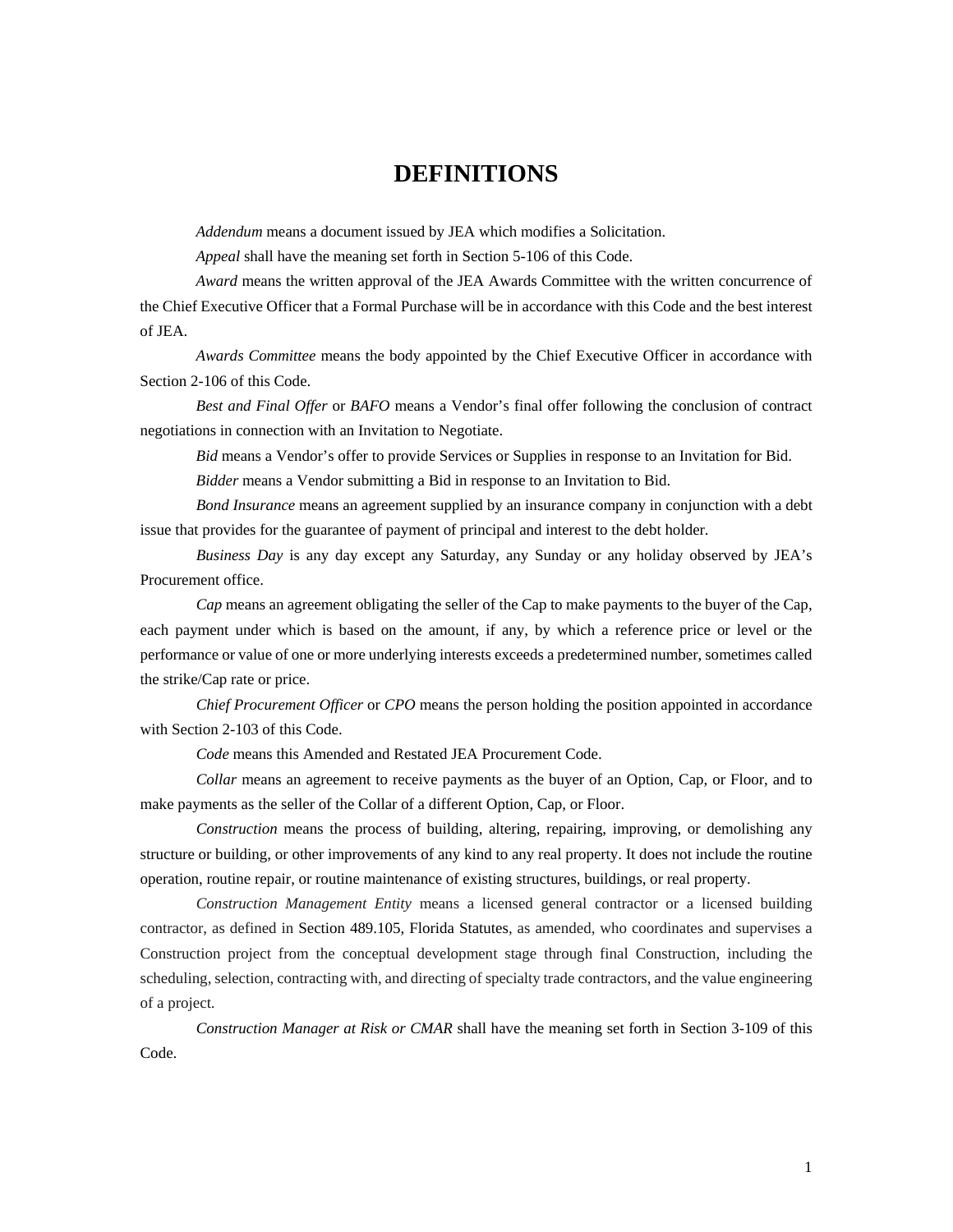*Consultants' Competitive Negotiation Act or CCNA* means Section 287.055, Florida Statutes, as amended, relating to the Procurement of certain architectural, engineering, landscape architectural, and mapping and surveying Services.

*Contract* means all types of agreements for the Procurement of Supplies or Services, regardless of what these agreements may be called, and shall include, but not be limited to, a Purchase Order issued by JEA and accepted by a Vendor.

*Contract Amendment* means a written amendment executed after the execution of the Contract formalizing any revisions to the Contract.

*Collaborative Procurement* means a Procurement undertaken by JEA in accordance with Section 3- 115 of this Code.

*Data* means recorded information, regardless of form or characteristic.

*Design-Build Contract* means a single Contract with a Design-Build Firm for the design and Construction of a Construction project as defined in CCNA.

*Designee* has the meaning set forth in Section 4-302 of this Code.

*Determination* means a finding or decision by JEA made in the course of the process of procuring Supplies or Services under this Code.

*Emergency* shall have the meaning set forth in Section 3-113 of this Code.

*Ex Parte Communication* has the meaning set forth in Section 1-107 of this Code.

*Floor* means an agreement obligating the seller of the Floor to make payments to the buyer of the Floor, each payment under which is based on the amount, if any, that a predetermined number, sometimes called the strike/Floor rate or price, exceeds a reference price, level, performance or value of one or more underlying interests.

*Florida's Open Meetings Laws* means the laws found in Chapter 286, Florida Statutes, as amended. *Formal Purchase* shall have the meaning set forth in Section 3-101 of this Code.

*Forward Supply Agreement* means a supplier has agreed to supply or cause to be supplied appropriate investments in appropriate amounts and for appropriate periods and to pay consideration to an entity either over time or up-front in an amount determined by bid or negotiation for the right to supply such investments to the escrow holder or other recipient identified by the entity.

*Governmental Entity* means any state or territory of the United States, or any county, city, town or other subdivision of any state or territory of the United States, or any public agency, public authority, educational, health, or other institution of such subdivision.

*Hedge* means any transaction which is entered into and maintained to reduce the risk of a change in the value, yield, price, cash flow, or quantity of, or the degree of exposure with respect to, assets or liabilities which the buyer has acquired or incurred or anticipates acquiring or incurring.

*Informal Purchase* shall have the meaning set forth in Section 3-102 of this Code.

*Intent to Award* means JEA's announcement via an email, posting of the Awards Committee agenda, or issuance of an Addendum stating its intent to award a Formal or Informal Contract.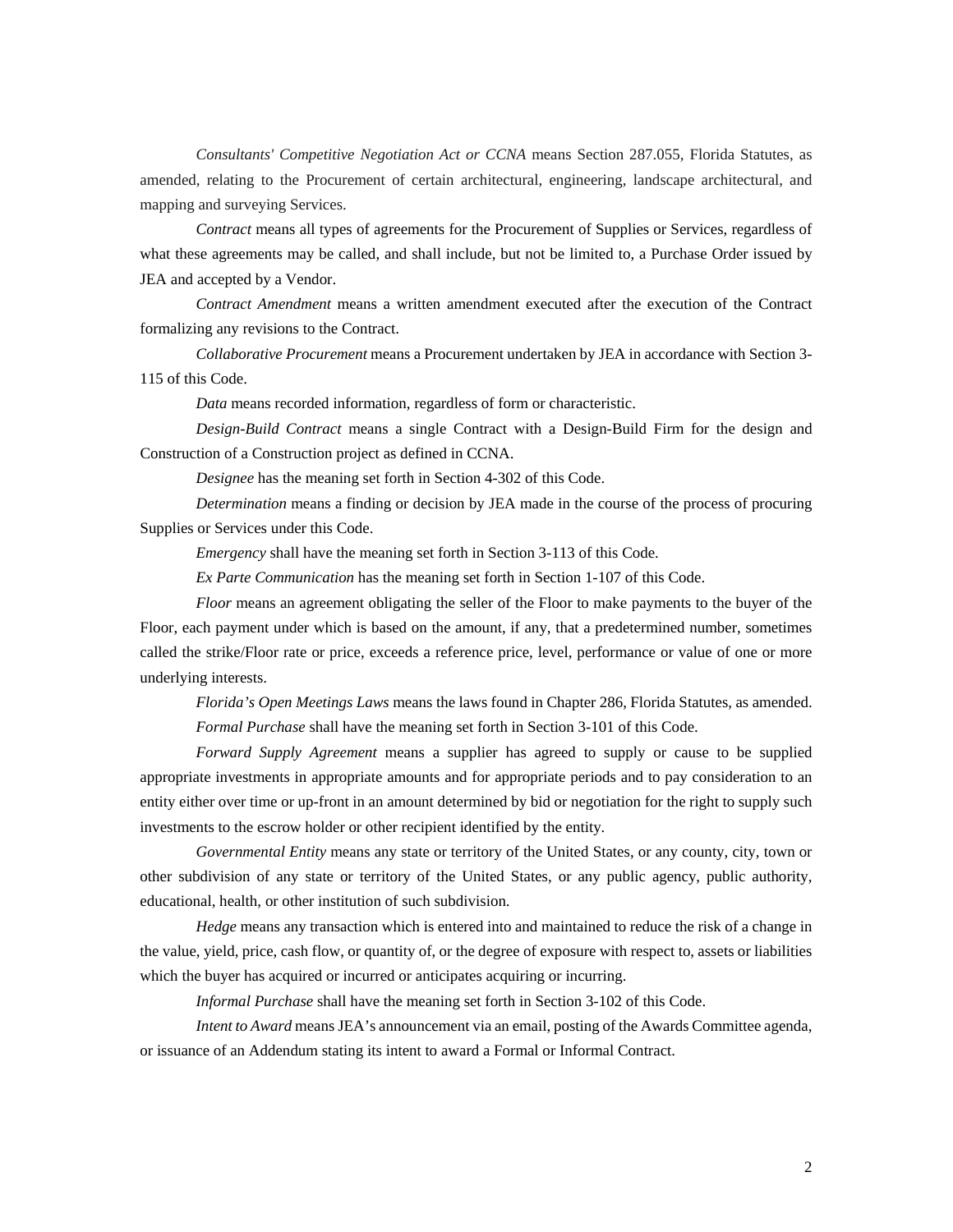*Invitation for Bid* or *IFB* means a type of Solicitation requesting price offers and qualification information for defined Supplies or Services.

*Invitation to Negotiate or ITN* means a type of Solicitation requesting competitive sealed replies with the intent to select one or more Vendors with which to commence negotiations for the procurement of Supplies or Services, and usually concluding with a Best and Final Offer from Respondents.

*JEA* means that body politic and corporate created and established in Article 21 of the Charter of the City of Jacksonville.

*JEA Board* means the members of the JEA appointed to serve as provided by Section 21.03 of the JEA Charter.

*JEA Charter* means Article 21 of the Charter of the City of Jacksonville, as amended from time to time.

*Letter of Credit* means a commitment, usually made by a commercial bank, to honor demands for payment of an obligation upon compliance with conditions and/or the occurrence of certain events specified under the terms of the commitment.

*Liquidity Support* means lines of credit, usually made by a commercial bank, provided to a debt issuer to pay the principal amount of debt either upon maturity or upon demand by the debt holder for payment in conjunction with the issuance of debt, often in the form of commercial paper, in the event that the remarketing agent or the dealer is unable to remarket the debt.

*Office of General Counsel* means the City of Jacksonville's Office of the General Counsel.

*Operational Procedures* means the written process and procedures applicable to JEA Procurements and Procurement activities that have been promulgated in accordance with this Code.

*Option* means an agreement giving the buyer the right to buy or receive, sell or deliver, enter into, extend or terminate, or effect a cash settlement based on the actual or expected price, level, performance, or value of, one or more underlying interests.

*Organizational Element* means any subdivision of JEA — for example, a team, area, activity, department, group, business unit. — that utilizes Supplies or Services procured under this Code.

*Organizational Element Manager* means the person designated by the Chief Executive Officer to have responsibility for Procurement policies and procedures for certain categories of Supplies and Services under Section 2-102 of this Code.

*Pre-Source Selection Methods* means the pre-source selection methods described in Section 3-103 of this Code.

*Pilot Project* shall have the meaning set forth in Section 3-118 of this Code*.*

*Post, Posting or Posted* means placing documents or information on JEA's centralized internet website in the manner and location in which similar documents or information are typically posted.

*Procurement* means purchasing, renting, leasing, or otherwise acquiring; or selling, renting, leasing or otherwise disposing of any Supplies or Services, including, but not limited to, all functions that pertain to such activities – e.g., description of requirements, selection and solicitation of sources, and preparation and Award.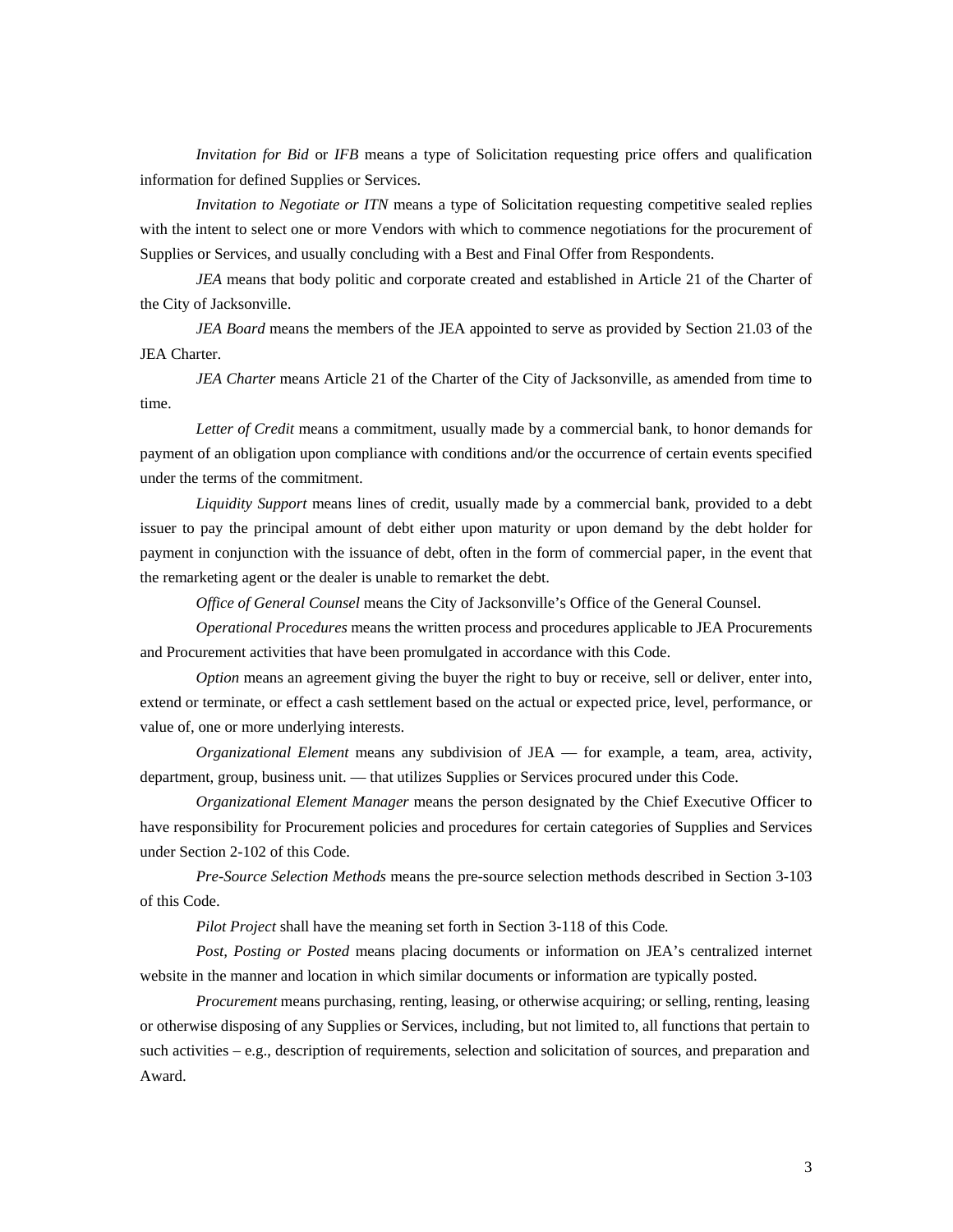*Procurement Appeals Board* means the body comprised of at least three members of the Awards Committee as designated in this Code to hear Appeals regarding Procurement actions in accordance with Article 5 of this Code.

*Professional Services* shall have the meaning set forth in the CCNA.

*JEA Project Manager* shall have the meaning set forth in Section 3-122.

*Proposer means* a Vendor submitting a Proposal in response to a Request for Proposals.

*Proposal* means a Vendor's submittal of its offer in response to a Request for Proposals.

*Protest* shall have the meaning set forth in Section 5-101 of this Code.

*Protestant* means a Vendor who files a timely and proper Protest in accordance with Article 5 of this Code. *Purchase Order* means a document issued by JEA requesting that a Vendor provide specified Supplies and Services to JEA and may contain additional terms and conditions related to the provision of such Supplies and Services.

*Real Estate* means land, including buildings and improvements, its natural assets, easements or a permanent interest therein.

*Repurchase Agreement* means a transaction in which one party (seller) agrees to transfer to the other party (buyer) securities against the transfer of funds by the buyer with a simultaneous agreement by the buyer to transfer to the seller such securities at a date certain or upon demand against the transfer of funds by the seller.

*Request for Information* has the meaning set forth in Section 3-103 of this Code.

*Request for Proposals* means a type of competitive Solicitation requesting offers that includes qualifications, methods or other information, and may or may not include price, in the form of a Proposal.

*Request for Qualifications or RFQ* has the meaning set forth in Section 3-103 of this Code*.*

*Response* means a Vendor's submittal of its qualifications and price to in response to an ITN or other Solicitation.

*Respondent* means a Vendor submitting a Response to an ITN or other Solicitation.

*Responsible Bidder (or Responsible Proposer or Responsible Respondent)* means a Vendor that, in the Chief Procurement Officer's Determination, has the business judgment, experience, facilities and capability in all respects to perform fully the Solicitation requirements, and the integrity and reliability that will assure good faith performance.

*Responsive Bidder (or Proposer or Respondent)* means a Vendor that, in the Chief Procurement Officer's Determination, has submitted a Bid, Response or Proposal that conforms in all material respects to a Solicitation.

*Reverse Auction* means a type of auction in which sellers bid for the prices at which they are willing to sell their Supplies or Services.

*Securities Lending* means an activity in which securities are loaned to a dealer or financial institution by a lending party in exchange for a fee and collateral comprising securities with a market value greater than the loaned securities. Loaned securities are due upon demand by the lending party.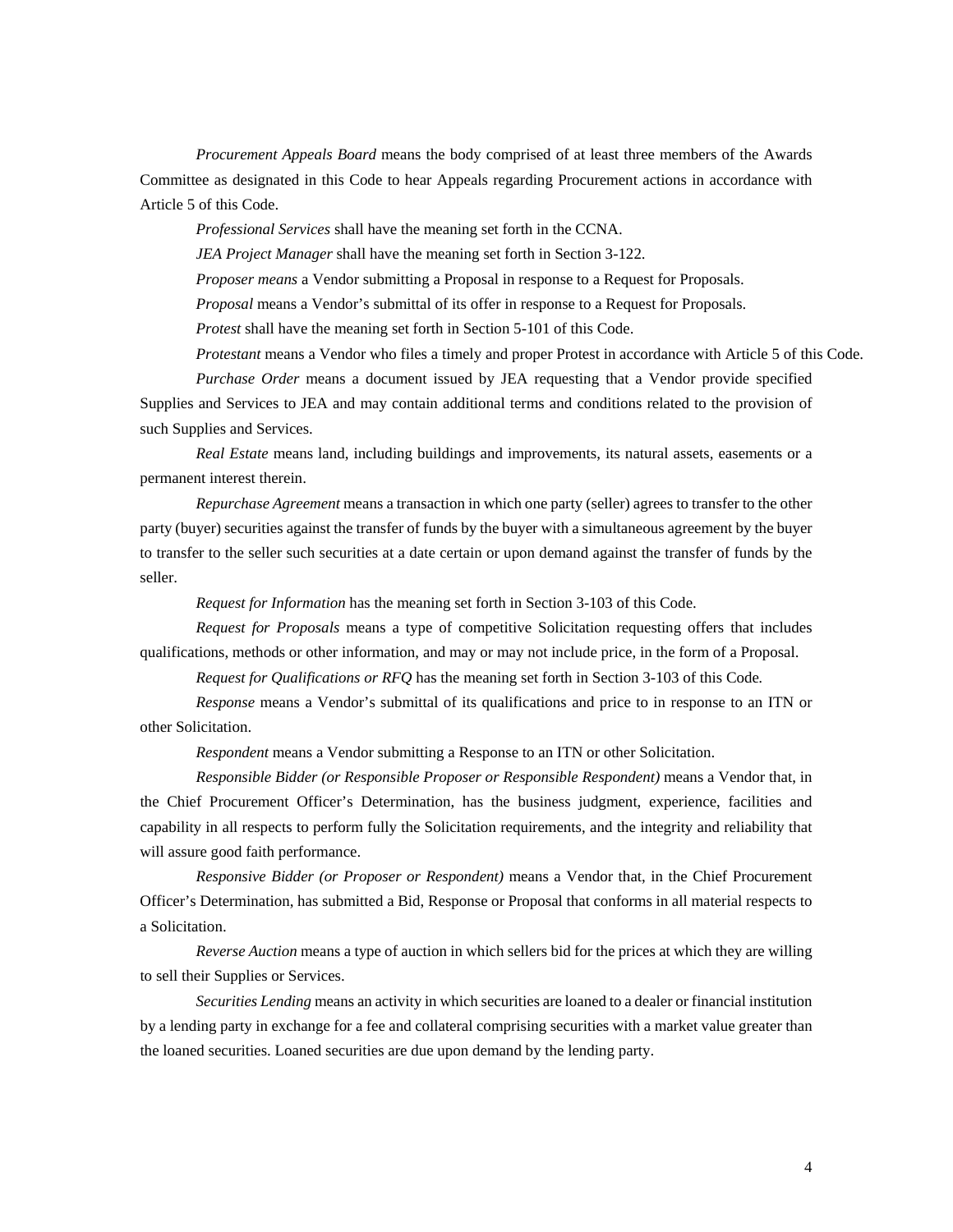*Services* means the furnishing of labor, time or effort by a Vendor, and includes, but is not limited to, work performed on Construction projects and the receipt, delivery and transmission of electric power, fuel, by-products or thermal energy, work customarily rendered by attorneys, certified public accountants, insurance agents, financial advisors, personnel consultants, health care providers and consultants, systems consultants, software or technology consultants, temporary staffing providers, and management consultants, and administrative, maintenance, repair, installation and other technical services. This term shall not include employment agreements or collective bargaining agreements.

*Single Source* has the meaning set forth in Section 3-112 of this Code.

*Solicitation* means a document (which may be electronic) issued by JEA for the Formal Purchase of Supplies, Services, or Real Estate.

*Source Selection* means the type of Solicitation advertised or Procurement method JEA utilizes to obtain responses from Vendors to provide Services or Supplies (e.g., Invitation for Bids, Request for Proposals, Invitation to Negotiate)

*Specifications* means any description of the physical or functional characteristics, or of the nature of an item of Supply or Service. It may include a description of any requirement for inspecting or testing an item of Supply or Service or preparing such item for delivery. Also commonly referred to as Technical Specifications.

*Supplies* means all property, including but not limited to, equipment, materials, repair parts, consumables, tools, printing, and leases of real property.

*Swap (Interest Rate or Commodity)* means an agreement to exchange, or net, payments at one or more times based on the actual or expected price, level, performance, or value of one or more underlying interests.

*Tri-party Repurchase Agreement* means an agreement between the buyer, seller and custodian whereby the custodian is not affiliated with either the buyer or the seller, and the custodian is the safekeeping agent for securities involved in a Repurchase Agreement transaction.

*Utility Industry Partner* means a publicly-owned or privately-owned utility, utility industry trade association; exempt wholesale generator; co-generator or small power producer, or other entity whose business purpose is the generation or transmission or distribution or the promotion of the efficient use of electricity or water, approved by the Chief Procurement Officer, with whom JEA may legally engage in a Collaborative Procurement provided in Section 3-115 of this Code or a Joint Project as provided in Section 3-117 of this Code.

*Vendor* means any person or legal entity that provides, agrees to provide, or is interested in providing, Supplies or Services to JEA.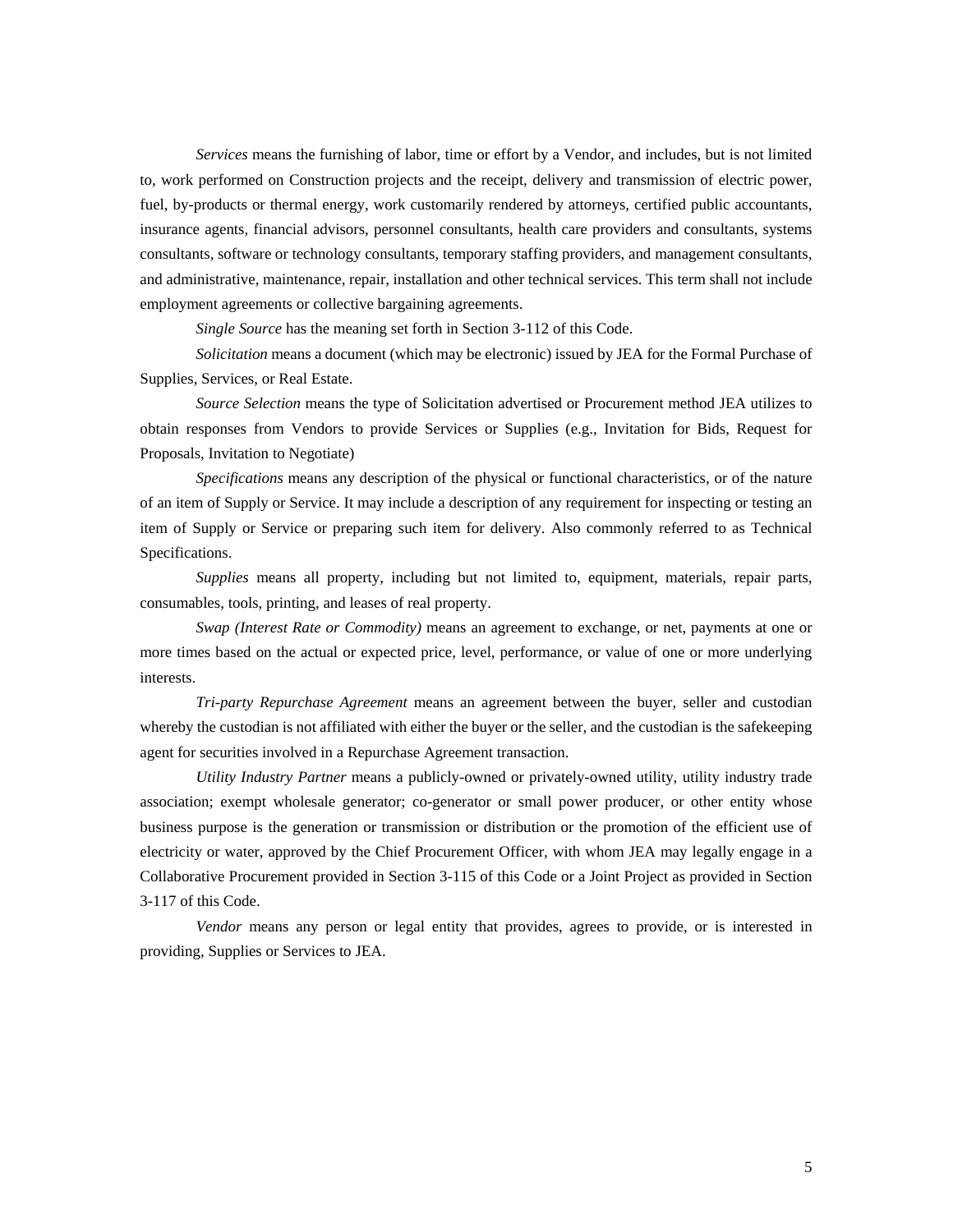## **ARTICLE 1- GENERAL PROVISIONS**

#### <span id="page-9-1"></span><span id="page-9-0"></span>**1-101 Purposes, Rules of Construction**

(1) *Interpretation.* This Code shall be construed to be consistent with the guiding principles and to promote its underlying purposes and policies set forth in this Section 1-101.

*(2) Guiding Principles*. This Code shall at all times be subject to the provisions of the JEA Charter found in Article 21 (JEA), Charter of the City of Jacksonville and the following guiding principles:

(a) *Open and Fair Competition*. To the greatest extent reasonably possible, JEA shall use fair, competitive, and generally accepted government Procurement methods that seek to encourage the most competition and best price for the purchase of supplies, construction, professional and other contractual services. JEA should adhere to all applicable state procurement laws, including but not limited to laws governing the purchase of construction services and professional design services.

(b) *Transparency in Procurement processes*. This Code and all Procurement policies, Operational Procedures, rules, directives, standards, and other procurement governing documents, including any amendments thereto, shall be posted on JEA's website in a conspicuous manner for the public to view. All records of JEA Procurement activities shall be subject to disclosure under Florida's public records laws, including, but not limited to those laws codified in Section 119, Florida Statutes, as amended.

(c) *Use of certain agreements.* The use of confidentiality, nondisclosure or similar agreements by government agencies are contrary to open and transparent government. Except regarding information or records deemed by JEA to be confidential or exempt information or records by law, JEA should not enter into confidentiality or nondisclosure agreements with third parties and should use confidentiality, nondisclosure or similar agreements sparingly in the conduct and operation of its Procurement activities. Additionally, JEA shall not require a member, officer or employee to maintain the confidentiality of information or records that is not confidential or exempt by law.

(3) *Purposes and Policies*. The underlying purposes and policies of this Code are:

(a) to provide for increased public confidence and consistency in the procedures followed in JEA Procurement;

(b) to ensure the fair and equitable treatment of all persons who deal with the JEA Procurement system;

(c) to maximize, to the fullest extent practicable, the purchasing value of JEA funds;

(d) to foster effective, broad-based competition among vendors purchasing good and services from JEA;

(e) to provide safeguards for the maintenance of the quality and integrity of the JEA Procurement system, and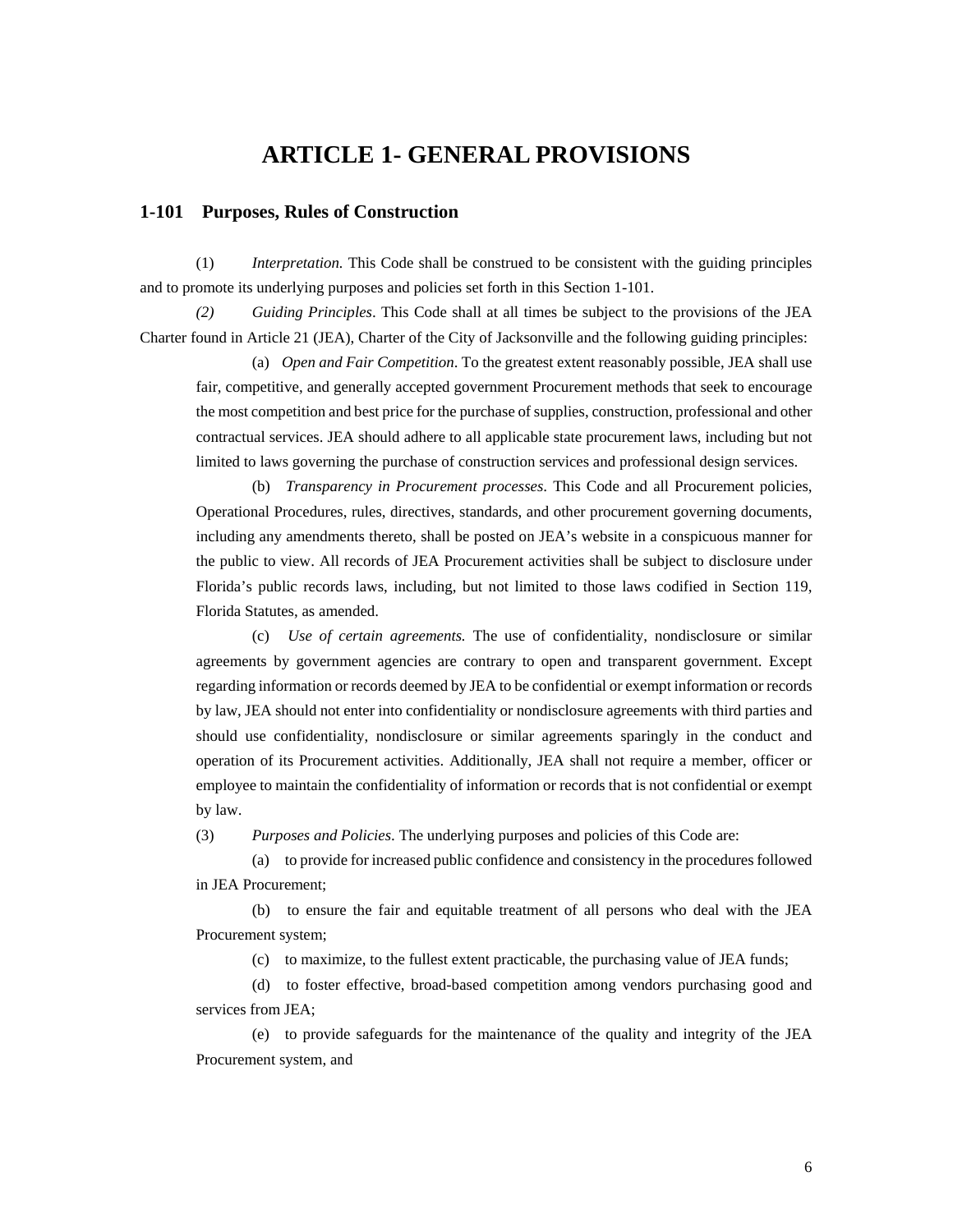(f) to ensure JEA's Procurement activities comply with all applicable Florida Statutes.

(4) *Singular-Plural and Gender Rules*. In this Code, unless the context requires otherwise, words in the singular include the plural, and those in the plural include the singular.

(5) *Use of Capitals in Text*. Capitalized terms used in this Code shall have the meanings given to them in the Definitions section of this Code.

(6) *Job Titles*. If a JEA job title used in this Code is changed in the future due to JEA organizational changes, this Code shall be construed by substituting the appropriate successor job title.

(7) *Interpretation*: Where the word "shall" is used, it connotes a mandatory requirement. Where the word "may" is used, it connotes a permissive requirement.

#### <span id="page-10-0"></span>**1-102 Application of this Code**

(1) *General Application.* This Code, and any amendments to this Code, apply only to Procurement activities, Contracts and Contract Amendments solicited or entered into after the effective date of this Code or an Amendment, as the case may be.

(2) *Application to JEA Procurement.* This Code shall apply to expenditures of public funds under Contract by JEA, irrespective of their source. It shall also apply to the sale or other disposal of JEA property and Supplies.

#### <span id="page-10-1"></span>**1-103 Determinations**

Written Determinations required by this Code shall be retained in the appropriate official Procurement or Contract file maintained in accordance with promulgated by the Chief Procurement Officer.

#### <span id="page-10-2"></span>**1-104 Policy of Continuous Improvement**

*Suggestions for Improvements*. The JEA Board intends for this Code to be a dynamic document comprising the best available public sector Procurement practices. To this end, the Chief Executive Officer encourages employees of JEA and others who deal with the JEA Procurement system to submit to the Chief Procurement Officer any ideas or suggestions for improvements to this Code.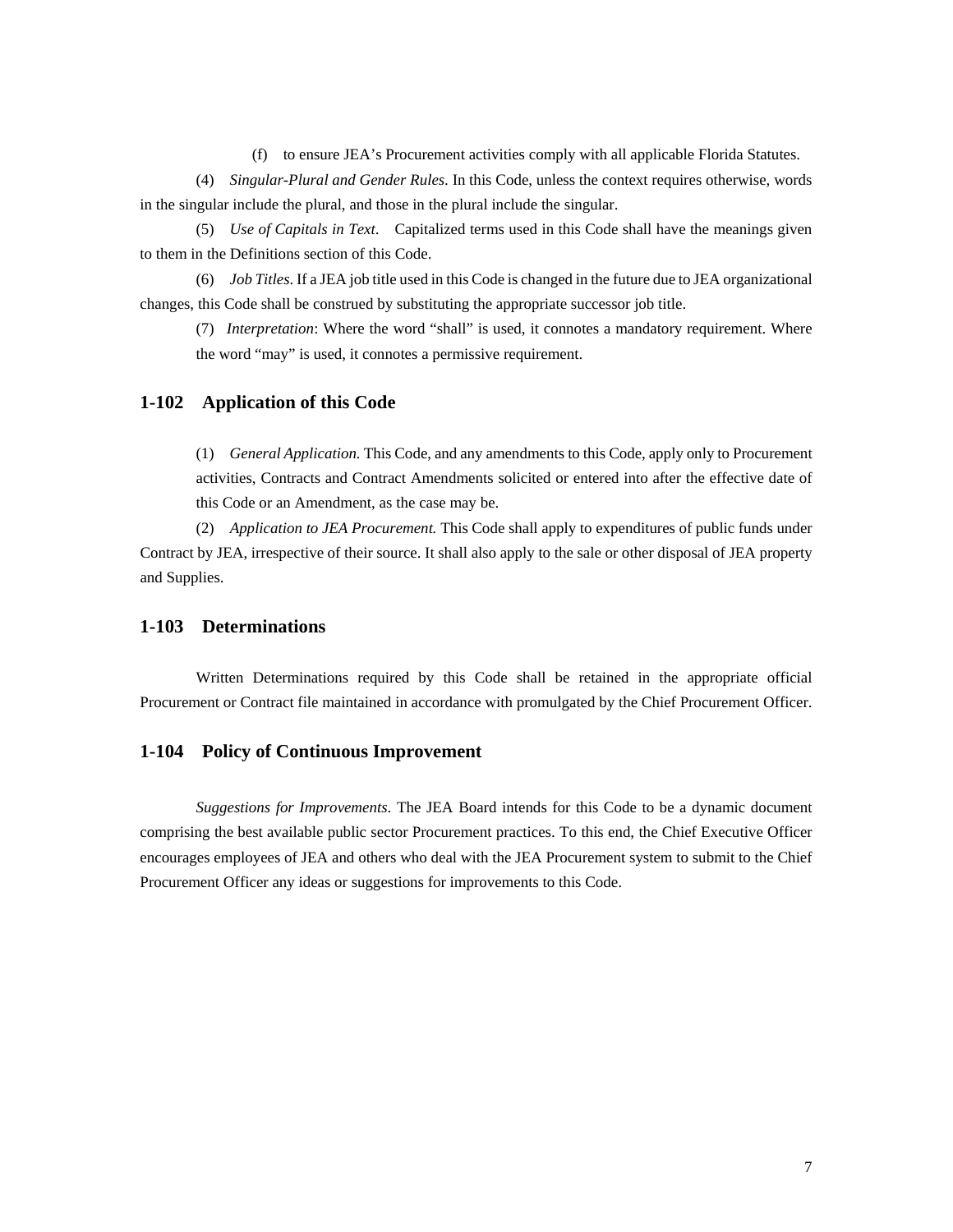## <span id="page-11-0"></span>**1-105 Jacksonville Small Emerging Business (JSEB) Program; Minority Business Enterprises**

JEA shall adhere to the City of Jacksonville's Small Emerging Business (JSEB) Program, or successor city program, in its Procurement procedures. Subject to applicable federal, state and local laws, with the JEA Board's approval, JEA is authorized to implement and to take all actions necessary to administer a race-conscious purchasing and Procurement program to remedy the present effects of past discrimination by JEA, if any, in the awarding of Contracts. Any such race-conscious program implemented by JEA to remedy the present effects of past discrimination by JEA, if any, in the awarding of Contracts must be supported by evidence and based on the required criteria and standards as set forth in applicable federal and state laws.

#### <span id="page-11-1"></span>**1-106 General Counsel of the City of Jacksonville**

The General Counsel of the City of Jacksonville has the responsibility for providing all legal Services to JEA, including, but not limited to, legal Services relating to Procurement matters. The General Counsel may employ, supervise and terminate assistant counsels to assist with the efficient provision of legal Services for JEA. The General Counsel may authorize JEA to engage outside counsel upon certification by the General Counsel of compliance with the City of Jacksonville's Charter and JEA's authority, and a written finding of necessity by the General Counsel. The General Counsel shall consult with JEA before the General Counsel selects outside counsel. The provision of all outside legal Services to JEA shall be in accordance with the terms of an engagement letter authorized and approved by the General Counsel, including, but not limited to, the scope of the services provided and the maximum indebtedness of JEA's obligations in connection with the engagement.

The provision of legal Services as contemplated by this Section 1-106 shall include all legal related services, e.g., court reporters, expert consultants or witnesses, and Real Estate property appraisers. Legal counsel engaged by JEA shall have the authority to engage such related legal Services only to the extent that the vendor of such related legal Services and the maximum indebtedness of JEA's obligations in connection with such services is approved in by the General Counsel and described in the engagement letter for such legal counsel. The engagement of related legal Services by outside counsel shall not be used as a means to circumvent the competitive bidding requirements or any other provisions of this Code.

#### <span id="page-11-2"></span>**1-107 Ex Parte Communication Prohibited**

Adherence to procedures that ensure a fair open and impartial Procurement process is essential to the maintenance of public confidence in the value and soundness of the important process of public Procurement. Therefore, except as provided in subsection (3) of this Section 1-107, employees, agents and all other representatives of a Vendor shall be strictly prohibited from communicating, directly or indirectly,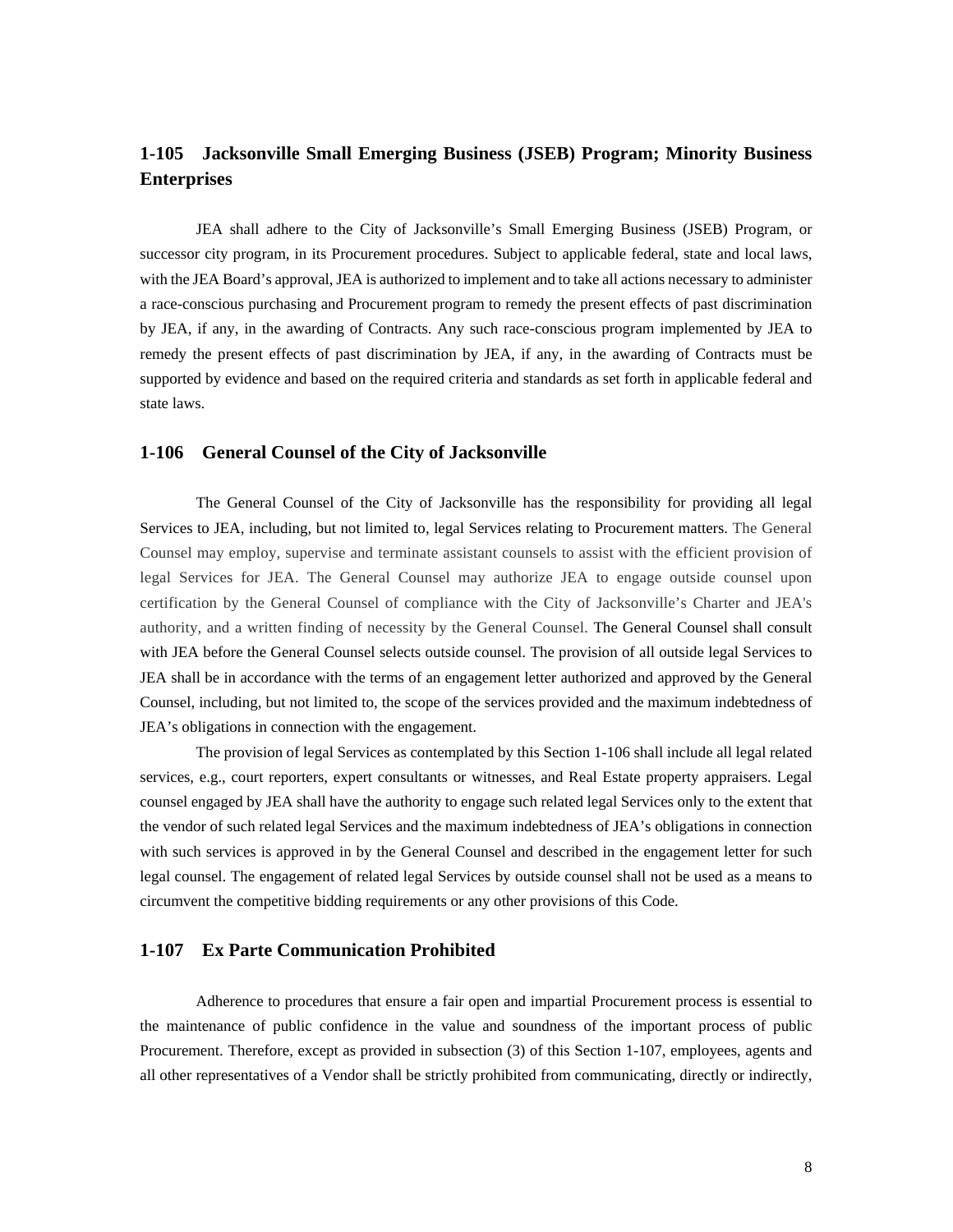with any of the JEA representatives described in subsection (1) below during a period described in subsection (2) below.

(1) *Persons covered*. The prohibitions of this Section 1-107 shall apply to all JEA Board members, employees, agents, and other representatives if such persons are involved in JEA's Procurement process, or have any decision-making authority with respect to an Award.

(2) *Periods.* Ex Parte Communications are prohibited during the following periods:

(a) from the advertisement of a Solicitation through the Award of a Contract or cancellation of the Solicitation prior to Award; and

(b) from the initiation of a Protest through final resolution of such Protest under this Code.

(3) *Exclusions*. This Section 1-107 shall not prohibit:

(a) communications concerning process and questions regarding a Solicitation addressed to the JEA Procurement staff member designated in a Solicitation to answer questions about the Solicitation, including, but not limited to, communications initiated by such staff member in order to clarify aspects of a Bid, Proposal or Response;

(b) communications during public meetings held in accordance with Florida's Open Meetings Laws, for the purpose of discussing a Solicitation or an evaluation or selection process including, but not limited to, substantive aspects of the Solicitation document (Such public meetings may include, but are not limited to, pre-Bid, pre-Proposal or pre-Response meetings, site visits to JEA's or a Vendor's facilities, interviews or negotiation sessions as part of the selection process, and other presentations by Bidders, Proposers, or Respondents. Exempted communications at such public meetings shall be limited to those consistent with the advertised purpose of the meeting and shall be communicated in a manner which can be heard by all those present at the meeting.);

(c) communications during negotiation sessions with Vendors to the extent exempt under Section 286.0113(2), Florida Statutes, as amended;

(d) Awards Committee and the Procurement Appeals Board at meetings advertised and conducted pursuant to Florida's Open Meetings Laws;

(e) contact by a Vendor currently under Contract with JEA, but only regarding work under that Contract and unrelated to the Solicitation or Protest currently in process; or

(f) communications between a Vendor and the Chief Procurement Officer, or JEA's legal counsel in accordance with the requirements of Article 5 of this Code.

(4) Violation of this Section 1-107 by a Vendor or any of its employees, agents or other representatives may be grounds for any one or more of the following: (i) disqualification of the Vendor from eligibility for an Award; (ii) rescission of any Award to the Vendor; (iii) termination of any Contract with the Vendor; or a decision to suspend or debar the Vendor.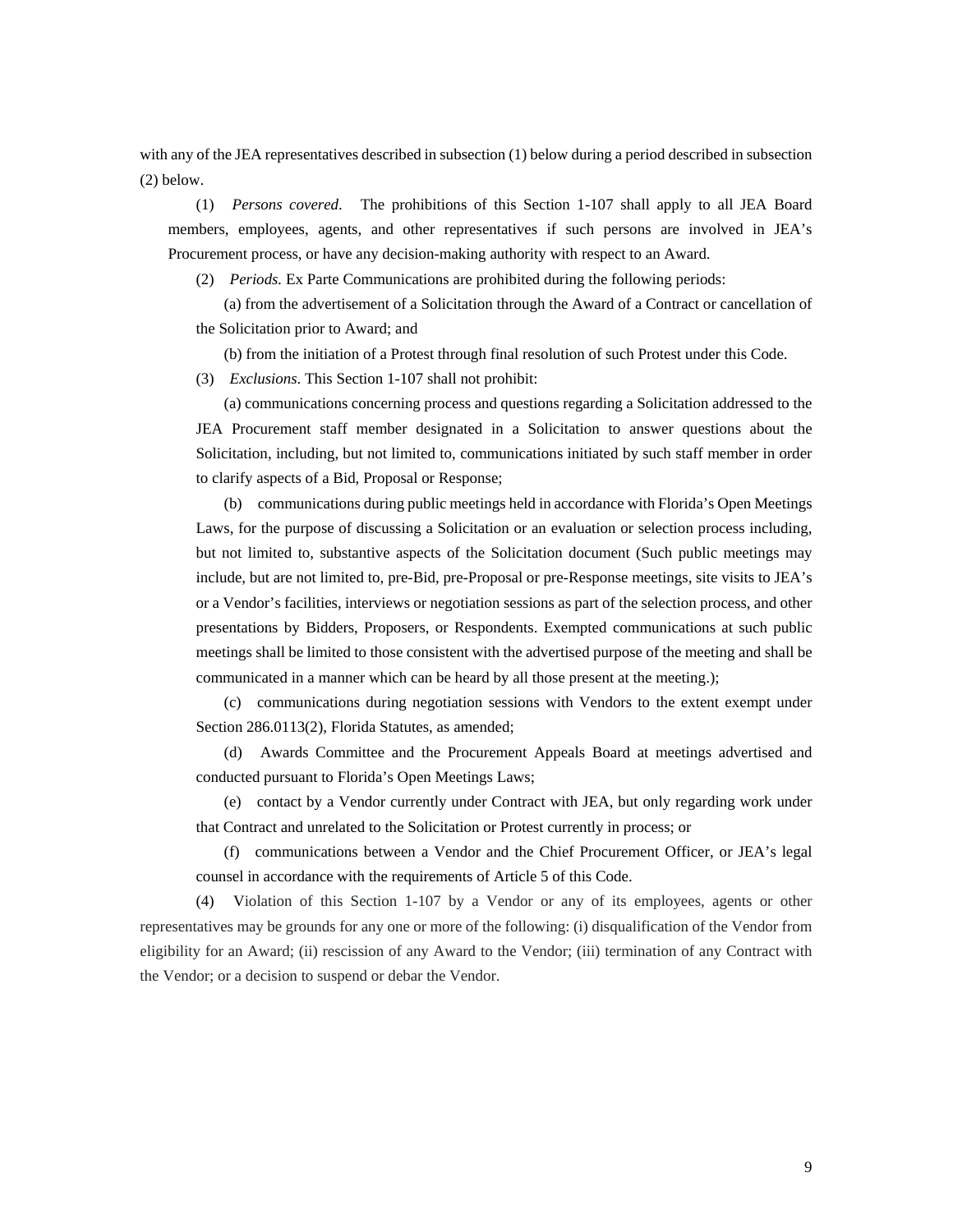#### <span id="page-13-0"></span>**1-108 Retention of Procurement Records**

All Procurement records shall be retained, made available and disposed of in accordance with the requirements of all applicable laws, including but not limited to Chapter 119, Florida Statutes (Florida's Public Records Laws), as amended, and the rules and regulations promulgated by the Division of Library and Information Services of the Florida Department of State.

#### <span id="page-13-1"></span>**1-109 Collection of Data Concerning JEA Procurement; Annual Vendor Survey**

The Chief Procurement Officer shall prepare and maintain statistical Data concerning the Procurement, usage, and disposition of all Supplies and Services, except for Procurements exempt under Section 2-102 of this Code and not procured under a process overseen by the Chief Procurement Officer. Organizational Element Managers overseeing Procurements exempt under Section 2-102 shall furnish such reports as the Chief Procurement Officer may require concerning usage and needs, and the Chief Procurement Officer shall have authority to prescribe forms to be used by such Organizational Element Managers in requisitioning, ordering, and reporting of Supplies and Services.

The Chief Procurement Officer shall annually conduct a survey of actual, interested and prospective Bidders, Proposers, Respondents, and Vendors to obtain feedback on JEA's Procurement process. Such survey shall be on a form approved by the JEA Board and participation in the survey shall be open to actual, interested and prospective Bidders, Respondents, and Vendors. survey topics may include, without limitation, various aspects of JEA's Procurement process such as information transparency and accessibility, preconferences, bid submittal packages, evaluations, and Awards. The Chief Procurement Officer shall report the results of such survey to the JEA Board and the JEA Board shall consider such survey results during the JEA Board's biennial review of this Code.

#### <span id="page-13-2"></span>**1-110 Record of Procurement Actions**

The Chief Procurement Officer shall prepare and deliver a written report to the JEA Board on or before the JEA Board's last regularly scheduled meeting held in each calendar year summarizing all Awards made during the immediately preceding fiscal year. Such written report shall contain at a minimum the following information:

(a) The number of Awards for the reporting fiscal year;

(b) A detailed listing of all Awards categorized by service type (e.g., Construction, Professional Services, Supplies, etc.), Award type (e.g., Single Source, Emergency, Request for Proposals, Invitation to Negotiate, piggyback, etc.) and a brief description of each Award containing the Vendor name, Contract amount and Contract term;

(c) The number of JSEB Awards categorized by service type (e.g., Construction, Professional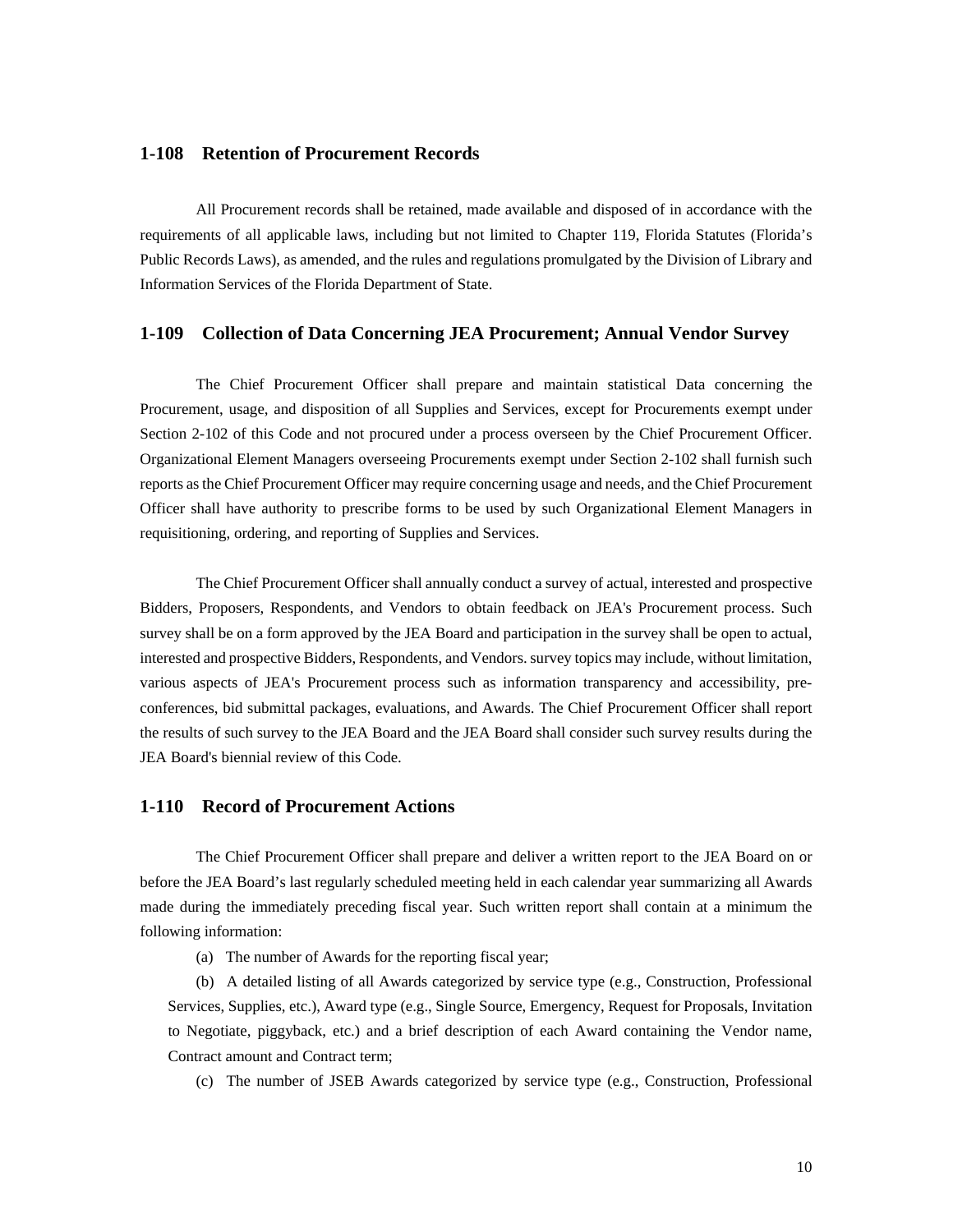Services, Supplies, etc.), Award type (e.g., Single Source, Emergency, Request for Proposals, Invitation to Negotiate, piggyback, etc.), and a brief description of each Award containing the JSEB contractor name, Contract amount and Contract term;

(d) The number of Protests for the reporting fiscal year and the outcome of each Protest (i.e., whether JEA prevailed); and

(e) The annual survey results pursuant to the survey requirement in Section 1-109 of this Code.

After providing such written report to the JEA Board, the Chief Procurement Officer shall deliver the report to the Jacksonville City Council and the Mayor and post the report on JEA's website in a conspicuous manner for the public to view.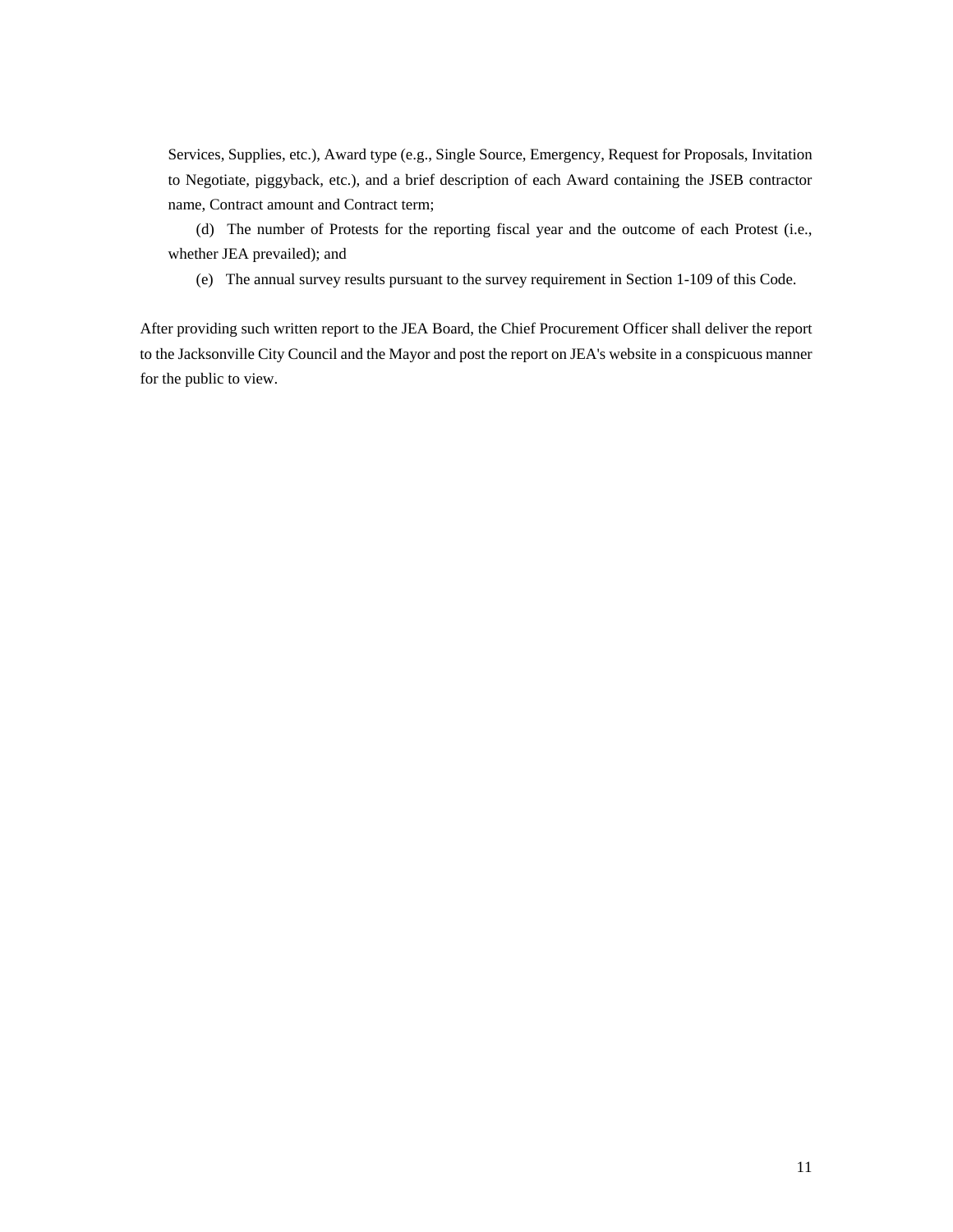# <span id="page-15-0"></span>**ARTICLE 2 - PROCUREMENT AUTHORITY, DESIGNATIONS, AND COMMITTEES**

#### <span id="page-15-1"></span>**2-101 Procurement Authority and Duties of the JEA Board**

Pursuant to Article 21 of the Charter of the City of Jacksonville, the JEA Board shall review and approve this Code and all amendments to this Code. The JEA Board may not delegate its approval of this Code, including any amendments thereto, to the Chief Executive Officer or any other officer, employee or agent of JEA.

The Chief Procurement Officer shall biennially review this Code and JEA's other Procurement procedures and shall report to the JEA Board on the results of such review including any recommendations for changes the Chief Procurement Officer deems appropriate.

#### <span id="page-15-2"></span>**2-102 Procurement Code Exemptions**

(1) Due to the nature of the following Supplies and Services, such Supplies and Services need not be procured through the Chief Procurement Officer and are not subject to approval by the Awards Committee, but may be procured using Procurement policies and procedures established by an Organizational Element Manager designated by the Chief Executive Officer for that category of Supplies and Services:

- (a) Generation Fuels, Emission Allowances, and Associated Transport;
- (b) Byproducts;

(c) Purchase or Sale of Electric Energy, Electric Generation Capacity, Electric Transmission Capacity and Transmission Services – Short- and Long-Term Transactions;

(d) Sale of JEA Owned Transmission and Ancillary Services, including applicable Enabling Agreements;

- (e) Environmental Allowances;
- (f) Real Estate, including easements; and
- (g) Community Outreach Procurements.

The Operational Procedures shall provide more detail concerning the types of Supplies and Services included within the exempt categories of Procurements listed above.

(2) Prior to the Procurement of Supplies or Services by an Organizational Element Manager, the Organizational Element Manager shall establish Procurement policies and procedures for the exempt category of Supplies and Services and obtain all appropriate approvals required by the Operational Procedures.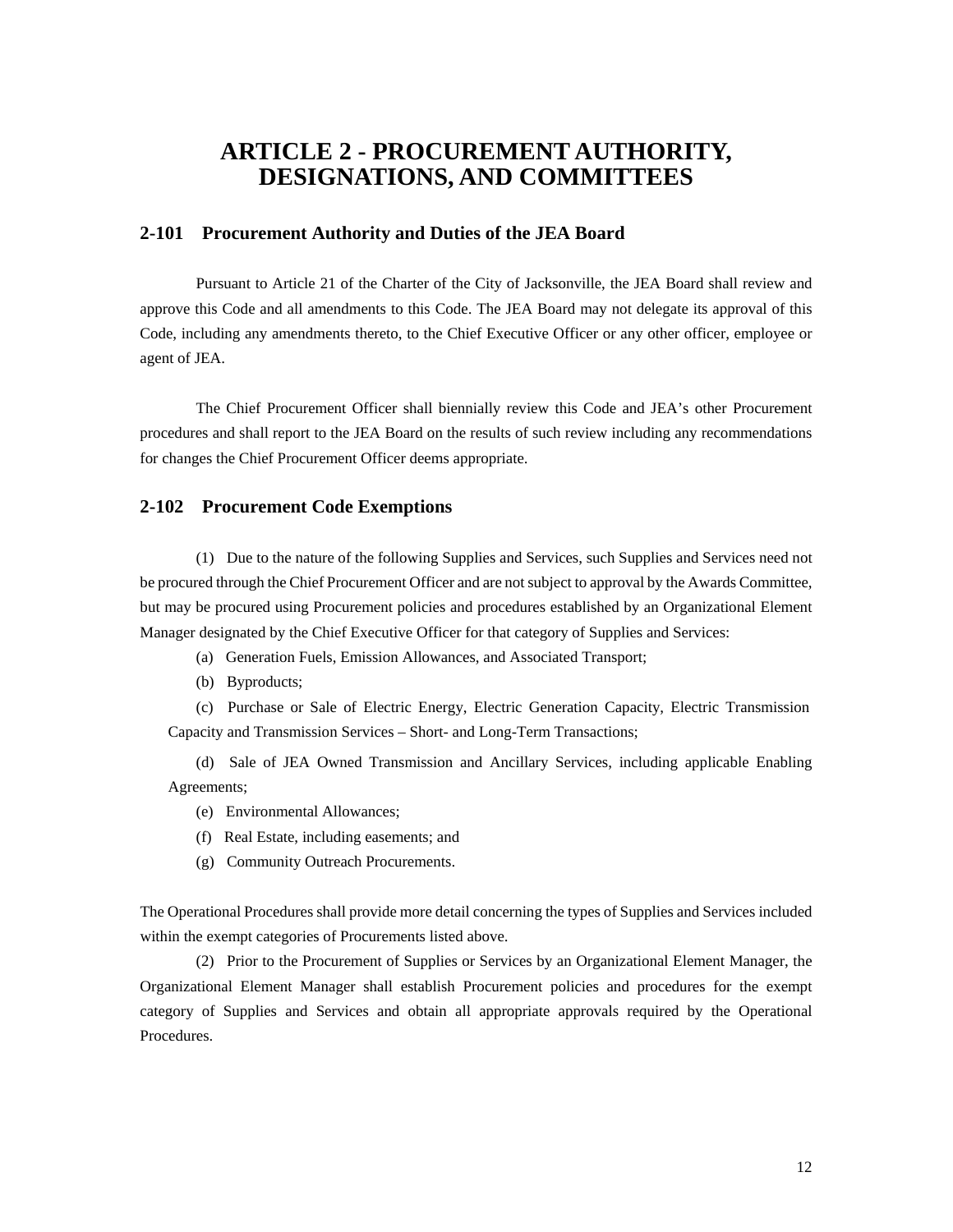(3) In the absence of an Organizational Element Manager for a category of Supplies and Services exempt under subsection (1) of this Section 2-102, the Supplies and Services shall be procured through the Chief Procurement Officer in accordance with this Code and Operational Procedures.

(4) Property and casualty insurance, and Human Resource Benefits may be awarded through the broker or consultant for those services with ultimate approval by the Awards Committee.

#### <span id="page-16-0"></span>**2-103 Appointment and Authority of the Chief Procurement Officer**

(1) *Central Procurement Officer of JEA.* The Chief Executive Officer shall appoint a Chief Procurement Officer. The Chief Procurement Officer shall be a full-time, appointed employee of JEA with demonstrated executive and organizational ability. The Chief Procurement Officer shall serve as the central point of contact for JEA Procurement matters.

(2) *Operational Procedures*. The Chief Procurement Officer shall promulgate Operational Procedures governing JEA Procurement activities that are consistent with the provisions of this Code. Whenever practicable, the Operational Procedures shall be updated to incorporate the use of new technologies, best practices, and streamlined procedures for continuous improvement of JEA's Procurement activities. Material revisions to the Operational Procedures shall be approved by the Office of General Counsel prior to the revisions becoming effective.

(3) *Duties.* Except as otherwise specifically provided in this Code, the Chief Procurement Officer duties shall include, but are not limited to:

(a) supervise and coordinate the Procurement of all Supplies and Services by JEA;

(b) make Determinations as to what constitutes a minor irregularity in Bids, Proposals and Responses and when Bids, Proposals and Responses should be rejected as unresponsive;

(c) conduct or coordinate training on JEA's Procurement policies and processes and related matters;

(d) develop and maintain the standard contract language for Solicitations, Contracts and other documents used in the JEA's Procurement process in consultation with the Office of General Counsel; and

(e) exercise the duties given to the Chief Procurement Officer in Article 5 of this Code.

#### <span id="page-16-1"></span>**2-104 Delegation of Authority by the Chief Procurement Officer**

The Chief Procurement Officer may delegate any duty or authority given to the Chief Procurement Officer under this Code in writing to one or more designees.

#### <span id="page-16-2"></span>**2-105 Procurement Document Review**

The Chief Procurement Officer shall create a process and procedures to ensure all Solicitations and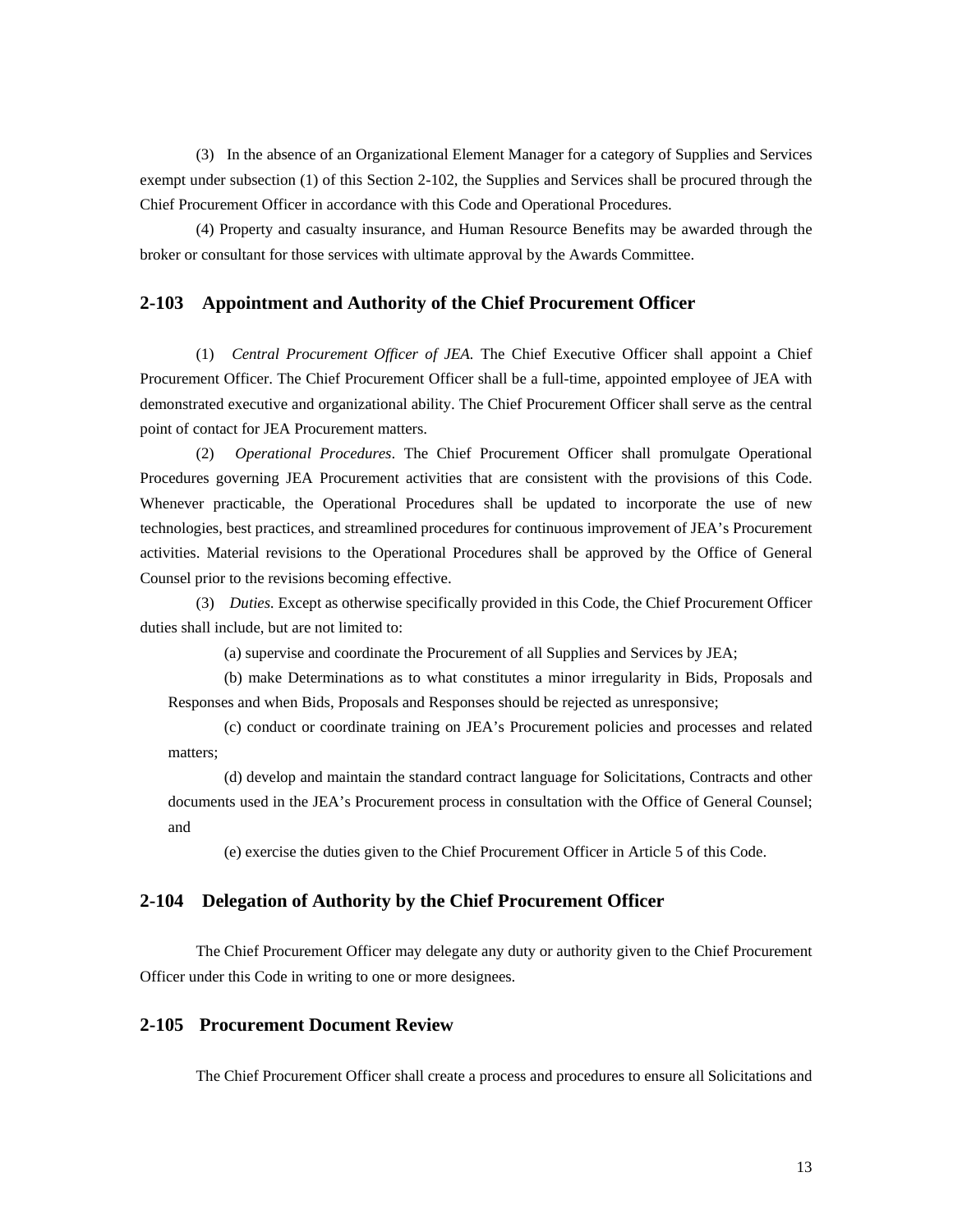other documents used in JEA's Procurement process are reviewed to ensure compliance with this Code, the Operational Procedures and all applicable laws and regulations. The process and procedures for review of all Solicitations shall be set forth in the Operational Procedures.

#### <span id="page-17-0"></span>**2-106 Awards Committee**

(1) *Awards Committee Membership*. The JEA Awards Committee shall consist of three to five Vice Presidents or other senior Officers of JEA appointed by the Chief Executive Officer. Members of the Awards Committee shall serve until their successors have been appointed. Members of the Awards Committee may be removed at any time with or without cause by the Chief Executive Officer. If an Awards Committee member shall cease to be qualified to serve, then the member's term shall be vacant until the Chief Executive Officer appoints a replacement.

(2) *Liaisons*. There shall be three permanent liaisons present at all meetings of the Awards Committee which shall include the Chief Procurement Officer, a representative from the Budget Organizational Element designated by the Chief Executive Officer and a representative from the Office of General Counsel. These liaisons shall not be considered voting members of the Awards Committee for purposes of Florida's Open Meetings Laws.

(3) *Quorum*. The presence of at least three voting members of the Awards Committee shall constitute a quorum. If a quorum is not present or any one of the three Liaisons is not in attendance, the meeting shall be cancelled. If a voting member of the Awards Committee or a liaison is unable to attend a meeting of the Awards Committee, that voting member or liaison may designate an alternate to serve for that meeting, and the alternate shall for all purposes (including, but not limited to satisfying quorum requirements and voting) be considered a member or liaison, as the case may be, for that meeting.

#### <span id="page-17-1"></span>**2-107 Awards Committee Procedures**

(1) All meetings of the Awards Committee shall be held in accordance with this Code and the requirements of Florida's Open Meetings Laws and shall be properly noticed, and minutes shall be taken. The voting members of the Awards Committee shall not discuss any matter which foreseeably could come before the Awards Committee with another voting member of the Awards Committee unless such discussions take place in a duly noticed meeting held in accordance with Florida's Open Meetings Laws.

(2) Each voting member of the Awards Committee shall have one vote. It shall take a majority of the voting members of the Awards Committee for an item to be approved.

(3) The Chief Procurement Officer shall conduct all meetings of the Awards Committee and shall present each Award item to the Committee for its consideration. The Chief Procurement Officer shall have the authority to determine the presence of a quorum and whether any voting requirement has been met and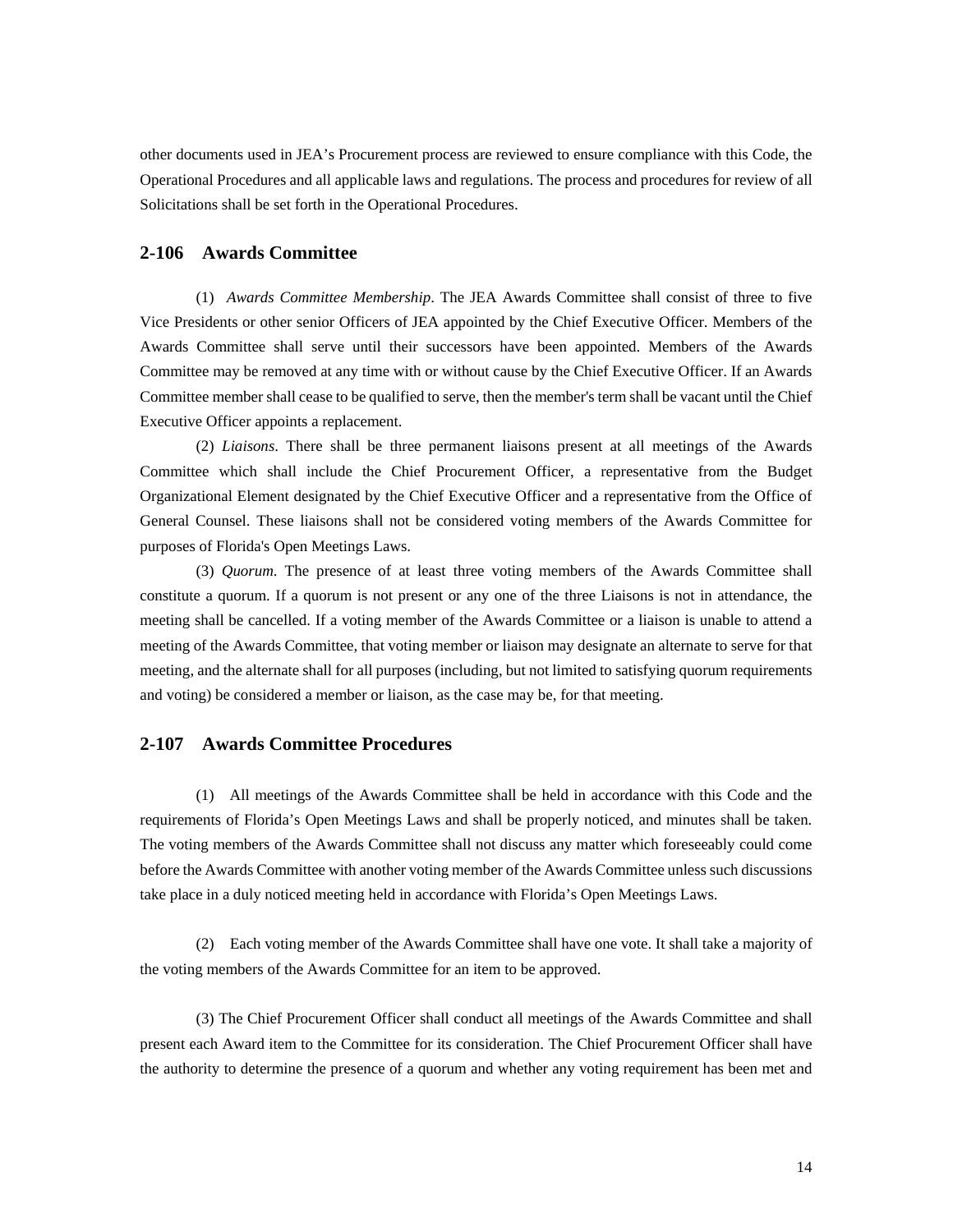shall be responsible for all administrative matters relating to the conduct of the Committee's business including, but not limited to, ensuring that proper notice is given and minutes are taken.

#### <span id="page-18-0"></span>**2-108 Duties of the Awards Committee**

(1) *Scope of Review.* The Awards Committee shall review each Award item presented to the Committee and shall consider whether the proposed item is in compliance with this Code and in the best interest of JEA.

(2) Required *Approvals.* The following Procurements of Supplies and Services by JEA shall require approval of, or ratification by, the Awards Committee:

(a) Formal Purchases of Supplies and Services by JEA unless exempt under Section 2-102 (Procurement Code Exemptions) or specifically provided otherwise in this Code;

(b) rescissions of Formal Solicitations and rejection all Bids, Proposals and Responses after Bids, Proposals after Bids, Proposals or Responses have been received;

(c) rescissions of Awards previously approved by the Awards Committee;

(d) terminations of Contracts executed in accordance with Awards approved by the Awards Committee;

(e) changes to, and renewals of, any Contracts executed in connection with an Award approved by the Awards Committee if:

(i) the financial impact of the change or renewal exceeds 10% of the amount of the most recent Award approved by the Awards Committee;

(ii) the financial impact of the change or renewal exceeds \$1,000,000;

(iii) the change or renewal causes an Informal Purchase to exceed the threshold for a Formal Purchases set forth in Section 3-101 of this Code;

(iv) the change is an assignment of a Contract; provided, however, that if the assignment arises in connection with a merger, sale of a Vendor or one of its business units or other similar extraordinary event involving the Vendor, the Chief Procurement Officer may authorize the assignment without the approval of the Awards Committee unless the assignment requires Awards Committee approval under the Operational Procedures; or

(v) the change or renewal, in the opinion of the Chief Procurement Officer, changes the Award approved by the Awards Committee in any material respect.

(f) sales of Supplies or Services by JEA that exceed \$300,000, including, but not limited to the sale of any surplus items;

(g) Procurements exempt under Section 2-102 (Procurement Code Exemptions) of this Code if required by the Procurement processes and procedures established by the applicable Organizational Manager; and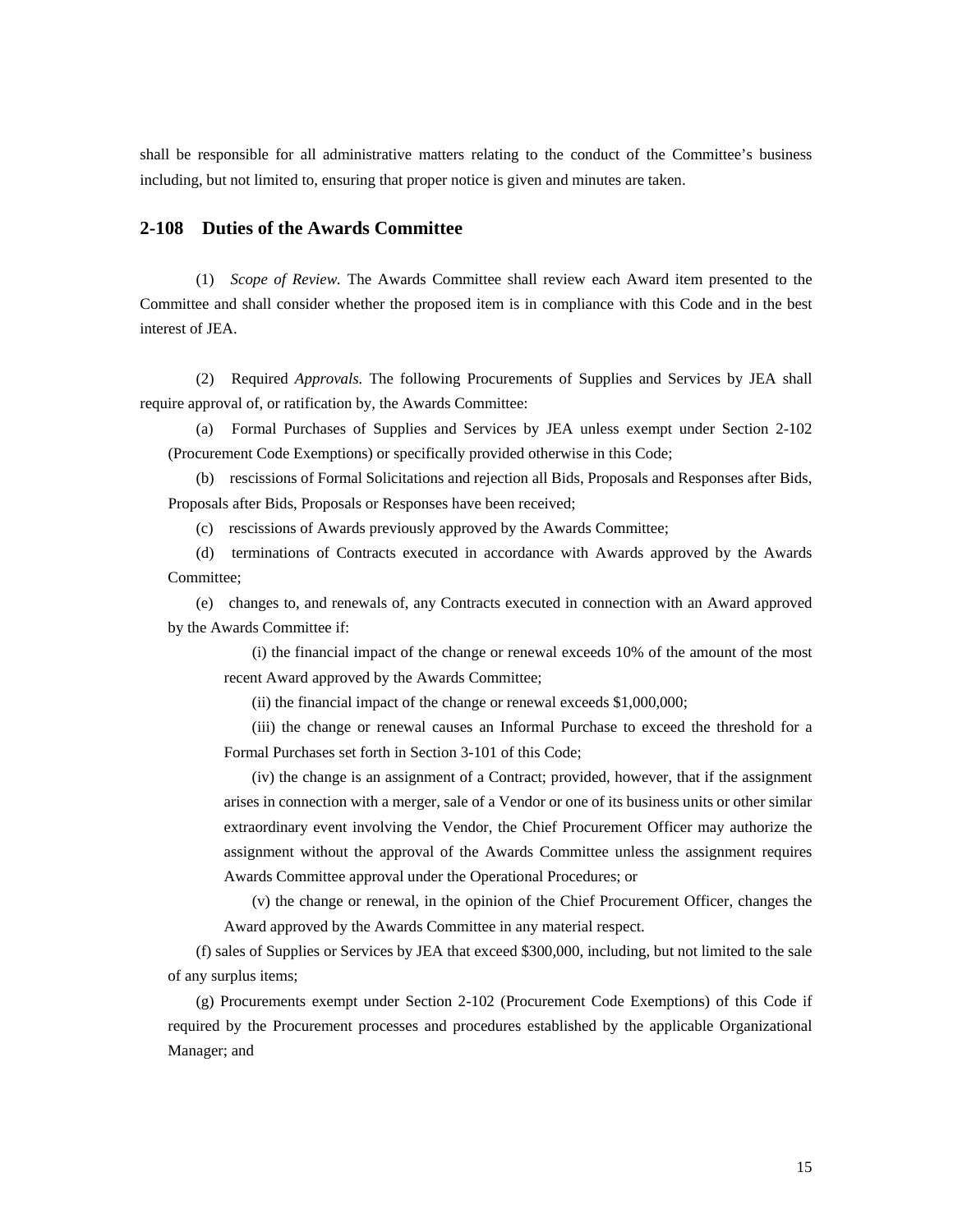(h) ratification of all Formal Purchases procured under Section 3-113 (Emergency Procurements) of this Code.

(3) *Concurrence of Chief Executive Officer*. All approvals and ratifications of the Awards Committee shall be subject to the written concurrence of the Chief Executive Officer.

(4) *Availability of Funding for Procurement Items*. The Awards Committee shall approve Awards items only after receiving confirmation as provided in this Section 2-108(4) that sufficient funds are available for the Award. Prior to presentation to the Awards Committee, each Award item shall be reviewed and approved by the Budget Organizational Element to determine whether sufficient funding is available for the Award. If the Budget Organizational Element is unable to confirm that sufficient funds are available, the senior executive Officer for the Organizational Element requesting the Award may confirm by signature on the Award document that sufficient funding is or is expected to be available in that Organizational Element's Budget.

(5) *Effect of Approval.* Once an Award item is reviewed and approved by the Awards Committee and the Chief Executive Officer, JEA is authorized to proceed with actions to finalize the Procurement of the Supplies or Services consistent with the Award, including but not limited to, execution of a Contract, issuance of a Purchase Order and notice to proceed, and acceptance of delivery of Supplies and Services, subject to lawfully appropriated funds.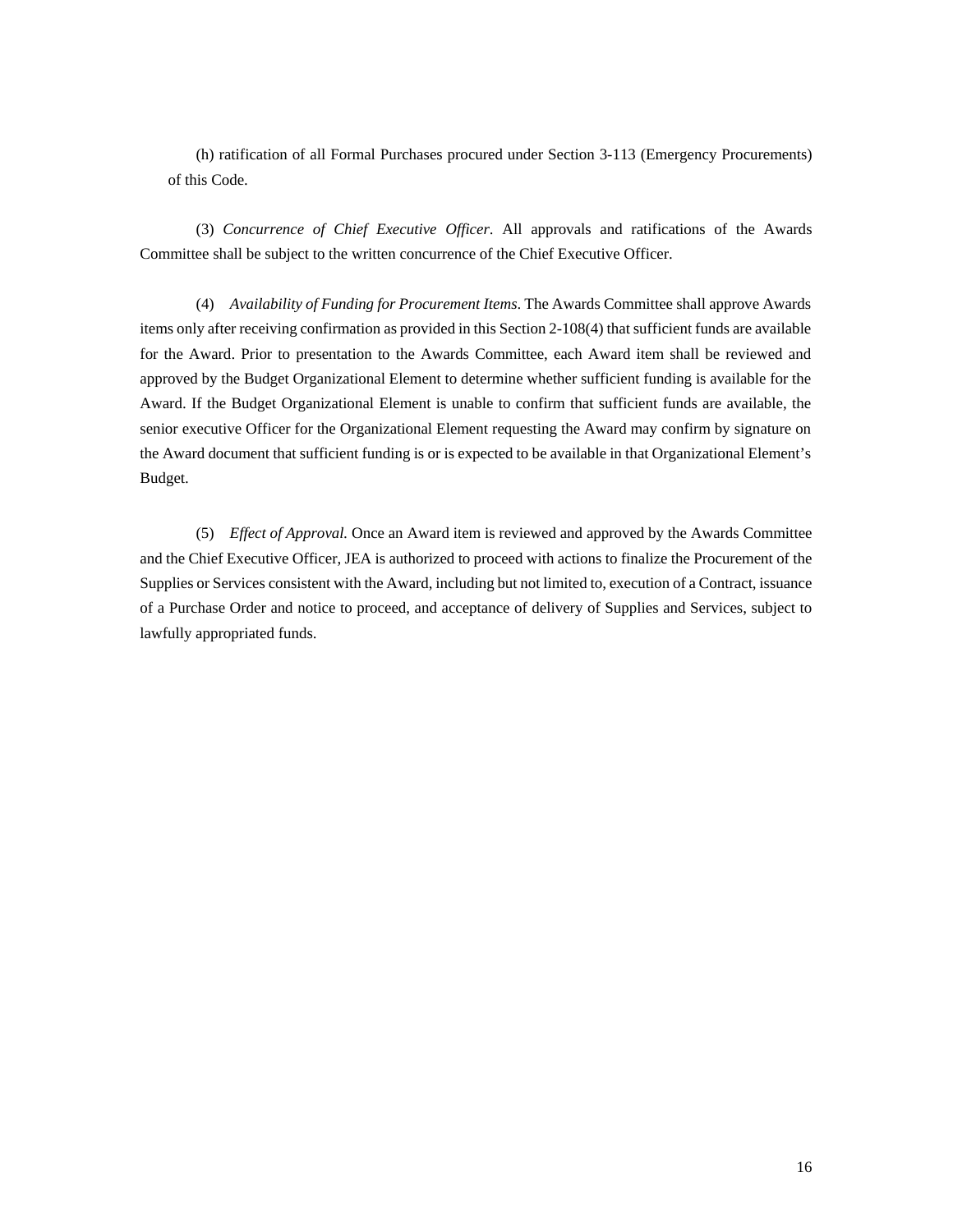# <span id="page-20-0"></span>**ARTICLE 3 – SOURCE SELECTION AND CONTRACT FORMATION**

#### <span id="page-20-1"></span>**3-101 Formal Purchases**

(1) Unless exempt under Section 2-102 of this Code, the following Procurements shall be considered Formal Purchases under this Code:

(a) the Procurement of Supplies or Services where the estimated aggregate costs and fees for the Procurement exceed \$300,000;

(b) "Public construction works" required to be competitively awarded under Section 255.20, Florida Statutes, as amended;

(c) "Electrical work" required to be competitively awarded under Section 255.20, Florida Statutes, as amended; and

(d) "Professional Services" required to be publicly announced under Section 287.055, Florida Statutes, as amended.

(2) Formal Purchases shall be procured using the process and procedures for Formal Purchases detailed in the Operational Procedures.

#### <span id="page-20-2"></span>**3-102 Informal Purchases**

(1) Unless exempt under Section 2-102 of this Code, all Procurements not considered to be Formal Purchases under Section 3-101 of this Code shall be considered Informal Purchases.

(2) Informal Purchases may be made in accordance with Operational Procedures.

(3) Procurements shall not be artificially divided to constitute an Informal Purchase under this Section 3-102.

(4) Unless the Procurement is otherwise exempt under this Code, the Operational Procedures for Informal Purchases shall require, at a minimum, the following kind and number of quotations from prospective Vendors:

(a) one properly documented quotation for Informal Purchases of \$10,000 or less; or

(b) three properly documented quotations for Informal Purchases exceeding \$10,000; provided, however that if JEA fails to receive 3 quotations despite using all reasonable efforts to obtain 3 quotations, the Chief Procurement Officer may waive this requirement.

(5) Informal Purchases exceeding \$50,000 shall be Posted for 7 to 10 calendar days.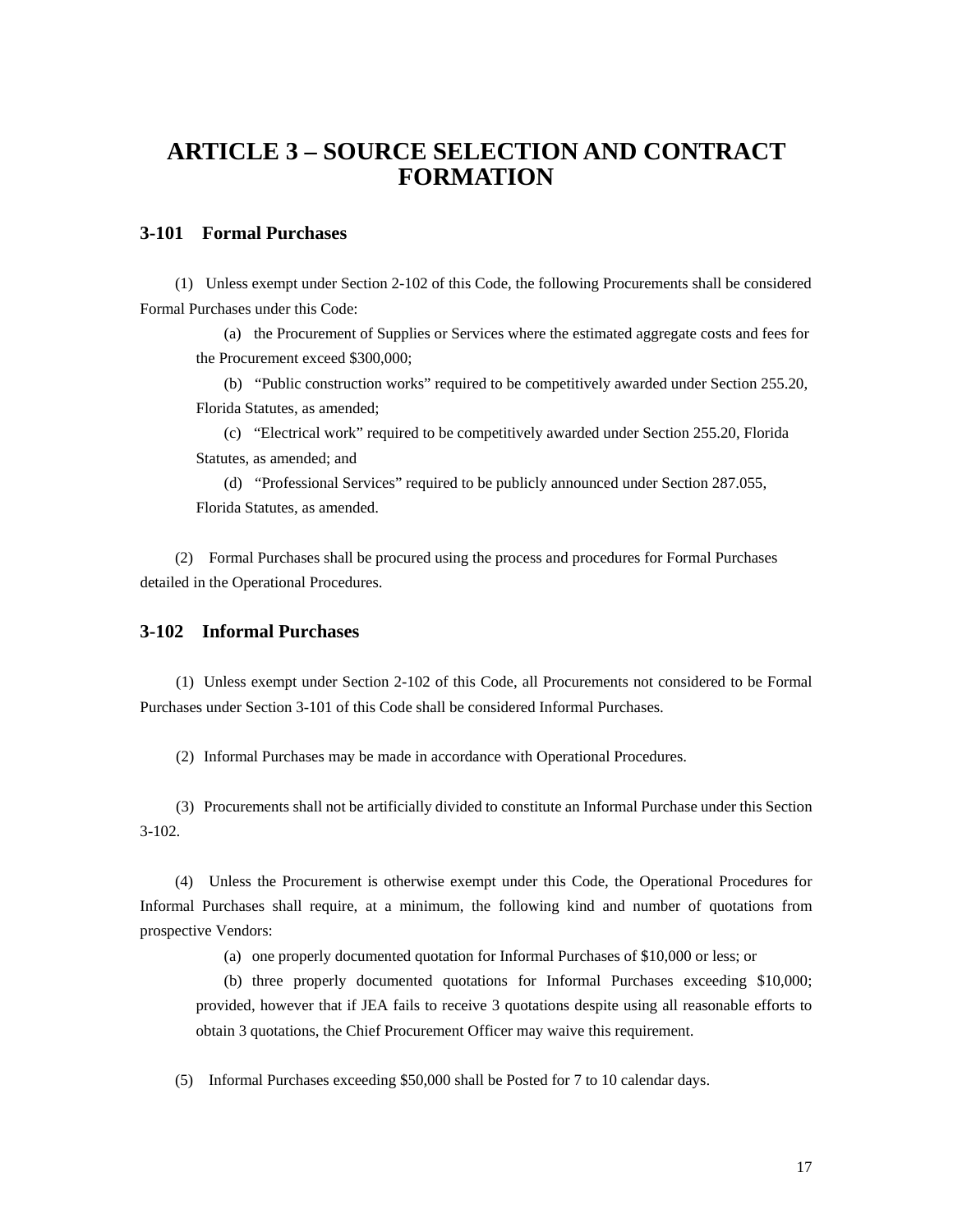(6) Architectural, engineering, landscape architectural, or registered surveying and mapping services considered "Professional Services" under the CCNA in the amount of \$35,000 or less shall be exempt from competitive bidding under this Code. JEA may procure such services directly without competition.

#### <span id="page-21-0"></span>**3-103 Methods of Pre-Source Selection**

The Chief Procurement Officer may authorize any one or more of the following Pre-Source Selection Methods:

(1) A Request for Information ("RFI") is a Pre-Source Selection Method that requests written information about the capabilities of Bidders, Proposers or Respondents and may prepare interested Vendors for participation in future Solicitations. The publication of an RFI does not obligate JEA to make the purchases referred to in the RFI. JEA may use information obtained from RFIs to develop scopes of work for future Solicitations.

(2) A Request for Qualifications ("RFQ") is a Pre-Source Selection Method used to qualify a pool of two or more Vendors which will be eligible to respond to future Solicitations.

(3)An Intent to Bid is a Pre-Source Selection Method intended to provide notice and information to potential Vendors of JEA's intent to issue a Solicitation for Supplies or Services. The Intent to Bid may request a response from Bidders confirming their intent to submit a Bid, Proposal or Response to a future JEA Solicitation. The publication of an Intent to Bid does not obligate JEA to make the purchases referred to in the Intent to Bid.

#### <span id="page-21-1"></span>**3-104 Methods of Source Selection**

Unless exempt under Section 2-102 of this Code, all Formal Purchases shall be procured using one of the following Methods of Source Selection:

- (a) Section 3-105 (Invitation for Bids (IFB));
- (b) Section 3-106 (Request for Proposals (RFP));
- (c) Section 3-107 (Consultants' Competitive Negotiation Act (CCNA) (Architectural, Engineering, Landscape Architectural, or Surveying & Mapping Services));
- (d) Section 3-108 (Design-Build Contracts);
- (e) Section 3-109 (Construction Management and Program Management);
- (f) Section 3-110 (Multi-Step Competitive Bidding);
- (g) Section 3-111 (Invitation to Negotiate (ITN))
- (g) Section 3-112 (Single Source);
- (h) Section 3-113 (Emergency Procurements);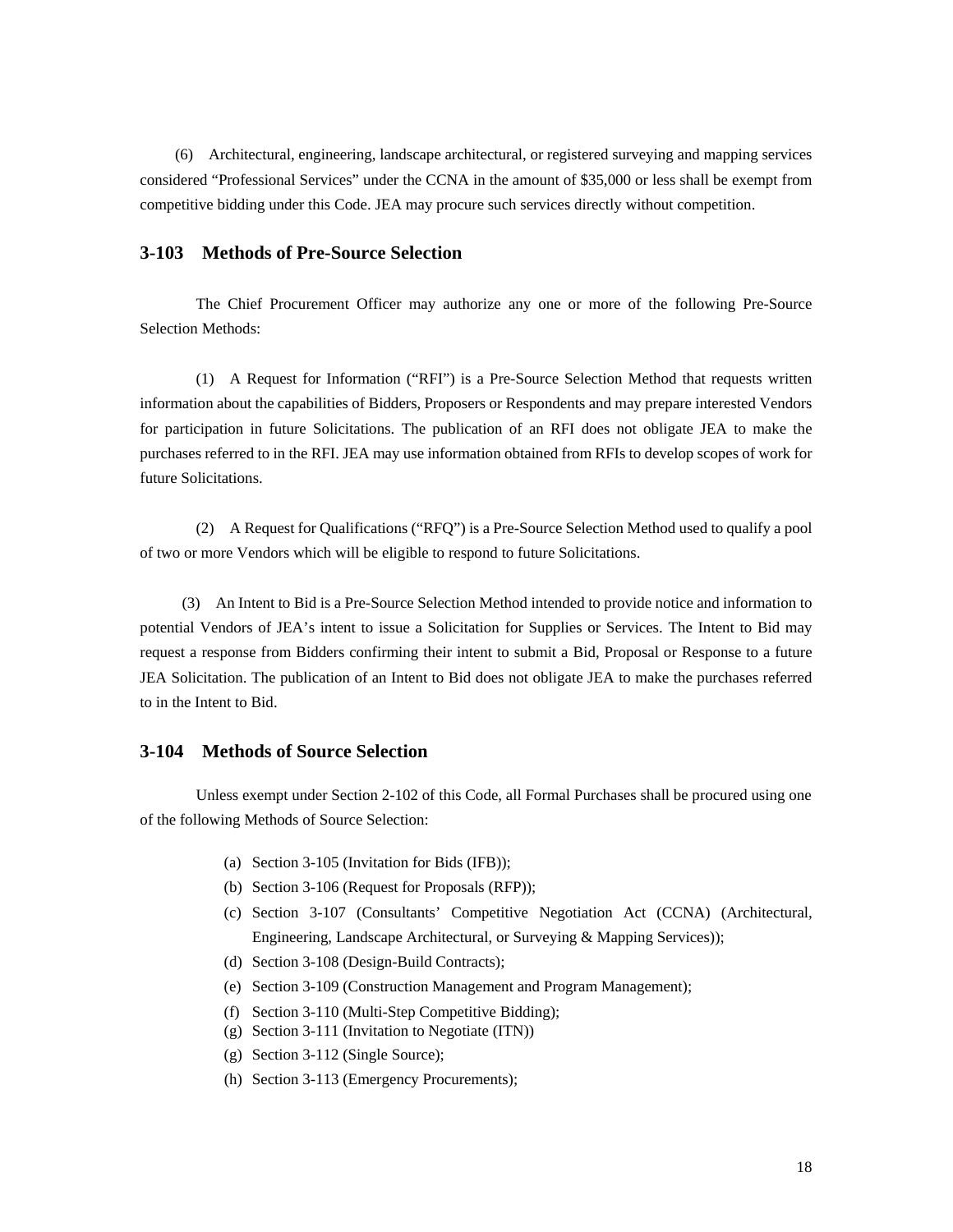- (i) Section 3-114 (Public Private Ventures);
- (j) Section 3-115 (Collaborative Procurements);
- (k) Section 3-116 (Joint Projects);
- (l) Section 3-117 (Use of Publicly Procured Contracts);
- (m) Section 3-118 (Pilot Projects);
- (n) Section 3-119 (Use of Reverse Auctions);
- (o) Article 4 (Procurement of Financial Instruments and Services).

The Chief Procurement Officer may elect to use any one of the Methods of Source Selection listed in this Section 3-104 if the Method of Source Selection is deemed by the Chief Procurement Officer to be in the best interest of JEA consistent with the purposes and guiding principles set forth in Section 1-101 of this Code. Notwithstanding the foregoing, the Method of Source Selection shall comply with the requirements of this Code, the provisions of any grant or other funding or cooperative agreements to which JEA is a party, and all applicable laws and regulations, including but not limited to, statutory requirements for the Procurement of Professional Services subject to the CCNA and Construction services meeting certain statutory thresholds. The Operational Procedures shall establish a process and procedures for each Method of Source Selection.

#### <span id="page-22-0"></span>**3-105 Invitation For Bids (IFB)**

An IFB may be used when JEA is capable of defining the Specifications for a Supply or Service. An Award generally will be made to the Responsive and Responsible Bidder who submits the lowest Bid in a sealed competitive bidding process. Notwithstanding the foregoing, the Chief Procurement may waive minor irregularities in a Bid and may reject all Bids if the Chief Procurement Officer deems such actions to be in the best interest of JEA.

#### <span id="page-22-1"></span>**3-106 Request for Proposal (RFP)**

An RFP may be used when the Chief Procurement Officer determines that a Solicitation should include selection criteria in addition to price. Various combinations or versions of Supplies or Services may be proposed by a Vendor to meet the Specifications in the RFP.

An RFP may be used to procure Construction Services to the extent permitted by Section 255.20(1)(d)(2), Florida Statutes.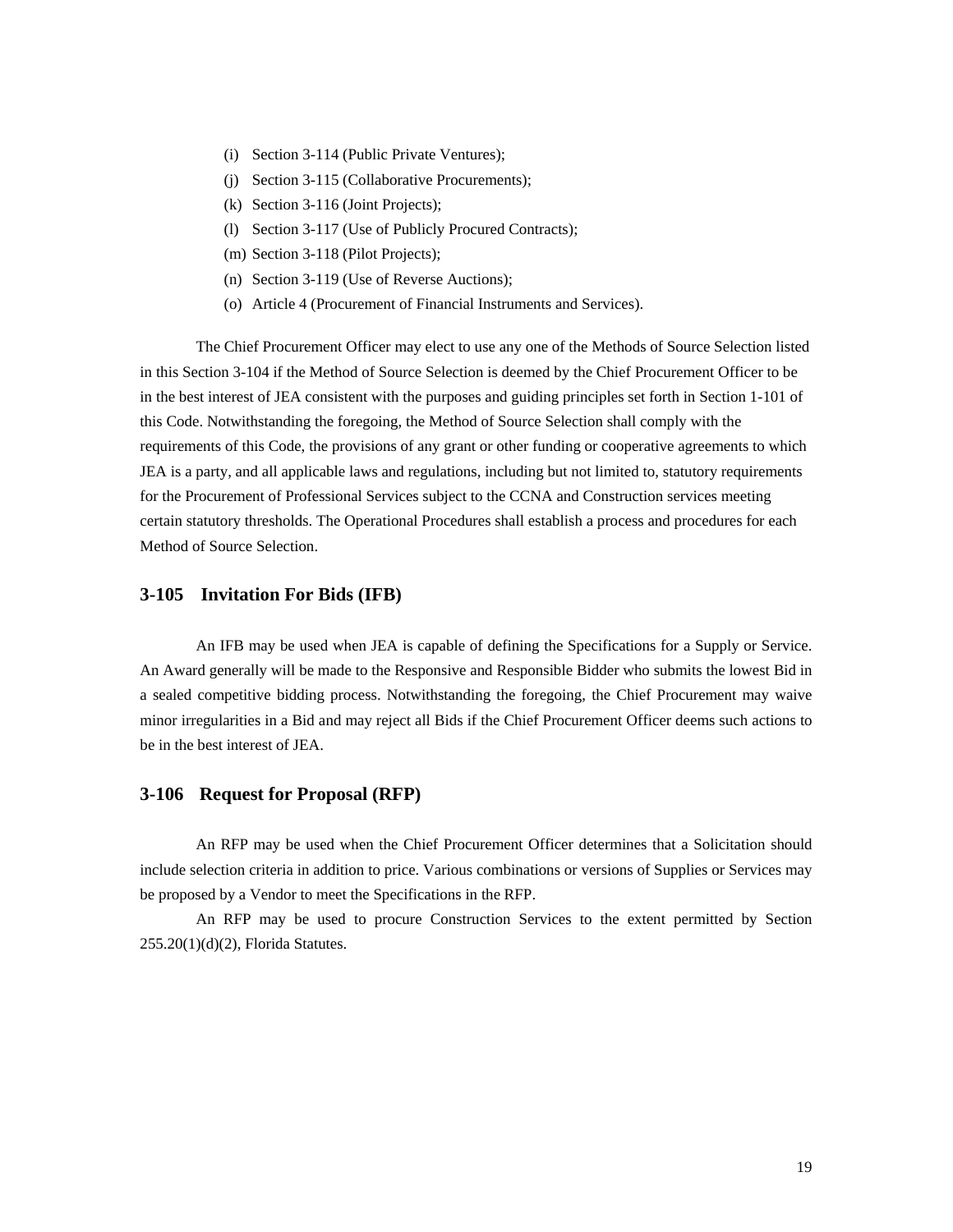## <span id="page-23-0"></span>**3-107 Consultants' Competitive Negotiation Act (CCNA) (Architectural, Engineering, Landscape Architectural, or Surveying & Mapping Services)**

Architectural, engineering, landscape architectural, or registered surveying and mapping services considered "Professional Services" under the CCNA shall be procured in accordance with the requirements of the CCNA.

#### <span id="page-23-1"></span>**3-108 Design-Build Contracts**

A Design-Build Contract may be used when the general design and construction requirements are known, but the detailed design and engineering has not been completed. Design-build contracts as defined in Section 287.055(2)(i), Florida Statutes, shall be procured in accordance with the CCNA and the Operational Procedures.

#### <span id="page-23-2"></span>**3-109 Construction Management and Program Management**

Services may be procured from Construction Management Entities and program management entities in accordance with the provisions of Section 255.103, Florida Statutes. After selection and competitive negotiations, a Construction Management Entity may be required to offer a guaranteed maximum price and a guaranteed completion date or a lump-sum price and a guaranteed completion date as a construction manager "at risk" in accordance with the provisions of Section 255.103, Florida Statutes (a "Construction Manager at Risk" or a "CMAR").

#### <span id="page-23-3"></span>**3-110 Multi-Step Competitive Bidding**

The Multi-Step Bidding Method of Source Selection involves a two-phase process in which Bidders first submit proposed revisions to both the commercial and technical terms of the Solicitation. During the second phase of the process, Bidders submit a bid price based on a revised Solicitation issued by JEA. An Award is based solely on the price of the Bid and does not include additional discussions or negotiations of material terms and conditions with Bidders after Bids are received. Multi-Step Competitive Bidding allows JEA to obtain Vendor feedback before finalizing commercial and technical terms to be used in an Invitation for Bids.

#### <span id="page-23-4"></span>**3-111 Invitation to Negotiate (ITN)**

The Invitation to Negotiate is a Method of Source Selection that allows JEA to directly negotiate with Vendors to obtain best overall value for JEA. Under the ITN, JEA first evaluates initial Proposals with the intent to identify one or more Responsive and Responsible Respondent with which JEA may enter into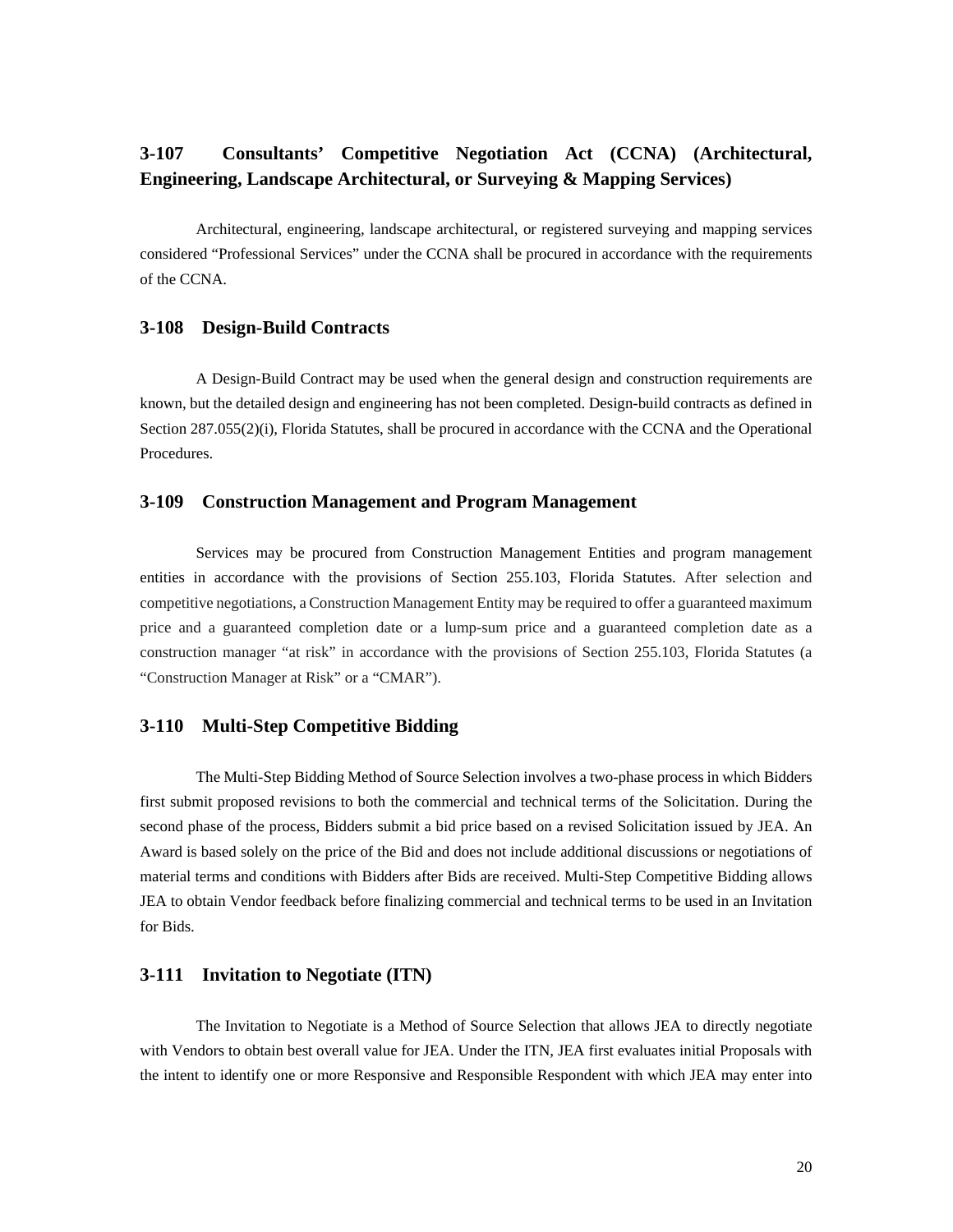one or more rounds of negotiations. Negotiations may result in modifications to the scope of work and terms and conditions of the ITN, submission of revised Bids or Responses, and may conclude with the submission of Best and Final Offers from one or more Vendors. The procedures for conducting an Invitation to Negotiate shall be described in the ITN Solicitation and the Operational Procedures.

ITNs may provide best value for JEA when establishing master contracts or definite delivery contracts for complex Supplies or Services, or when determining or refining scope, methods, or other nonprice aspects of a Solicitation.

For each use of the ITN Method of Source Selection, prior to issuance of the ITN, the Chief Procurement Officer shall document the reasons an ITN will produce the best value for JEA compared to an IFB or RFP. In addition to negotiating price, additional reasons must be stated as to why negotiations are needed to realize best value for JEA. Examples of such reasons are "the ITN method allows refining approaches, methods, tools, requirements, deliverables, and systems;" or, "identifying and incorporating value added services offered by Vendors into final requirements."

#### <span id="page-24-0"></span>**3-112 Single Source**

A Contract may be awarded for Supplies or Services as a Single Source when, pursuant to the Operational Procedures, the Chief Procurement Officer determines that:

(a) there is only one justifiable source for the required Supplies or Services;

(b) the Supplies or Services must be a certain type, brand, make or manufacturer due to the criticality of the item or compatibility within a JEA utility system, and such Supplies or Services may not be obtained from multiple sources such as distributors;

(c) the Services are a follow-up of Services that may only be done efficiently and effectively by the Vendor that rendered the initial Services to JEA, provided the Procurement of the initial Services was competitive;

(d) at the conclusion of a Pilot Project under Section 3-118 of this Code, the Procurement of Supplies or Services tested during the Pilot Project, provided the Vendor was competitively selected for the Pilot Project

#### <span id="page-24-1"></span>**3-113 Emergency Procurements**

In the event of an Emergency, the Chief Procurement Officer may make or authorize an Emergency Procurement, provided that Emergency Procurements shall be made with as much competition as practicable under the circumstances. A written Determination of the basis for the Emergency and for the selection of the particular Vendor shall be included in the Procurement file.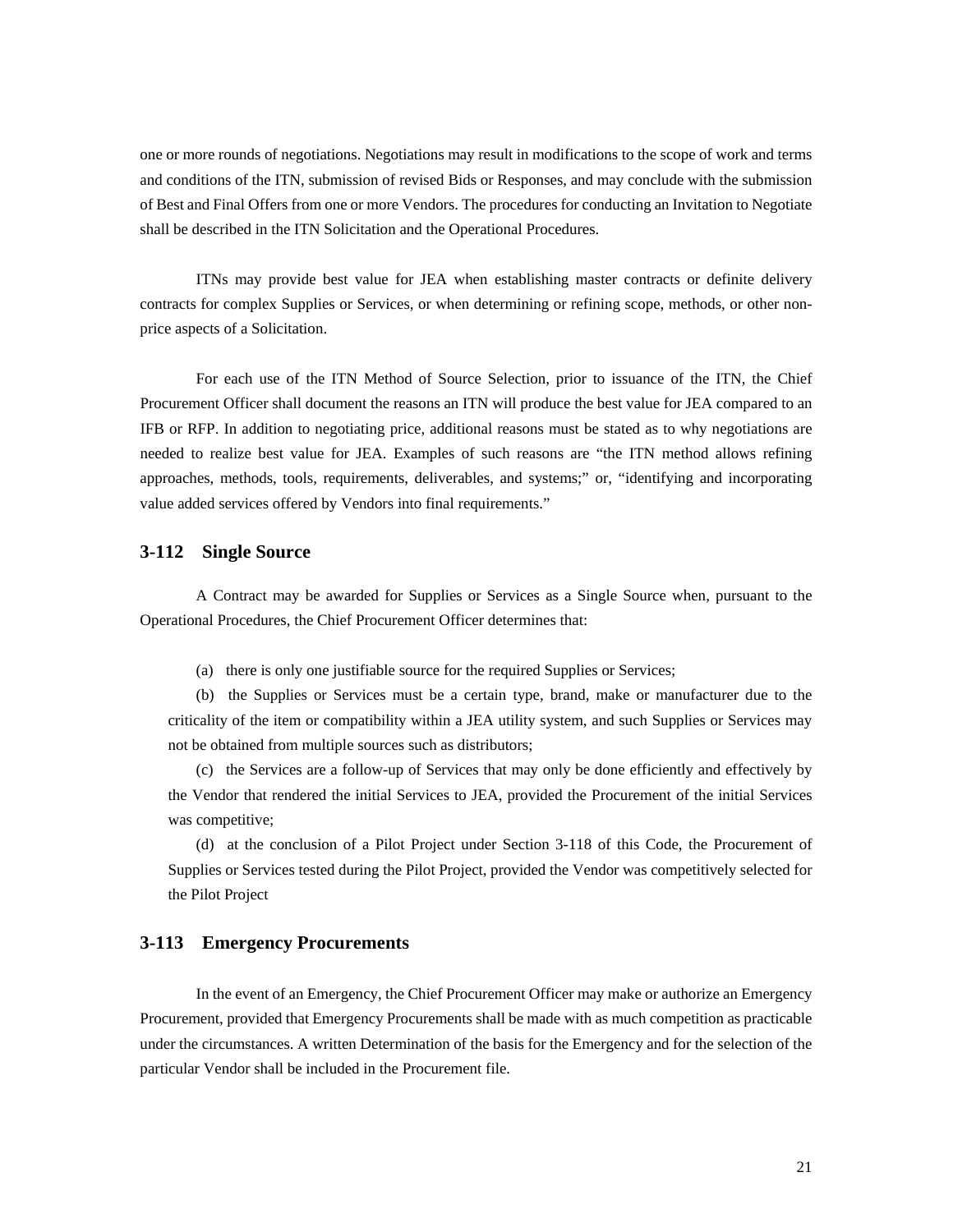For purposes of this Section 3-113, an "Emergency" means any one of the following:

(a) a reasonably unforeseen breakdown in machinery;

(b) an interruption in the delivery of an essential governmental service or the development of a circumstance causing a threatened curtailment, diminution, or termination of an essential service;

(c) the development of a dangerous condition causing an immediate danger to the public health, safety, or welfare or other substantial loss to JEA;

(d) an immediate danger of loss of public or private property;

(e) the opportunity to secure significant financial gain, to avoid delays to any Governmental Entity or avoid significant financial loss through immediate or timely action; or

(f) a valid public emergency certified by the Chief Executive Officer.

The Chief Procurement Officer shall submit all Formal Purchases made under this Section 3-113 to the Awards Committee for ratification as soon as reasonably practicable after the Formal Purchase is made.

#### <span id="page-25-0"></span>**3-114 Public-Private Partnerships**

JEA may receive unsolicited proposals or may solicit proposals for a qualifying project and may thereafter enter into a comprehensive agreement with a private entity, or a consortium of private entities, for the building, upgrading, operating, ownership, or financing of JEA's facilities in accordance with the provisions of Section 255.065, Florida Statutes, as may be amended from time to time. The Operational Procedures shall set forth a process and procedures for the receipt and solicitation of such proposals that meet the requirements of Section 255.065, Florida Statutes, as amended from time to time.

#### <span id="page-25-1"></span>**3-115 Collaborative Procurements**

JEA may participate in, sponsor, conduct, or administer a Collaborative Procurement for the Procurement of any Supplies or Services or Real Estate with one or more Governmental Entities, utility industry partners, nonprofit organizations or purchasing alliances in accordance with the terms of an agreement entered into between the participants. Such Procurements shall be in accordance with this Code and the Operational Procedures.

JEA shall not participate in, sponsor, conduct, or administer a Collaborative Procurement agreement for the purpose of circumventing this Code.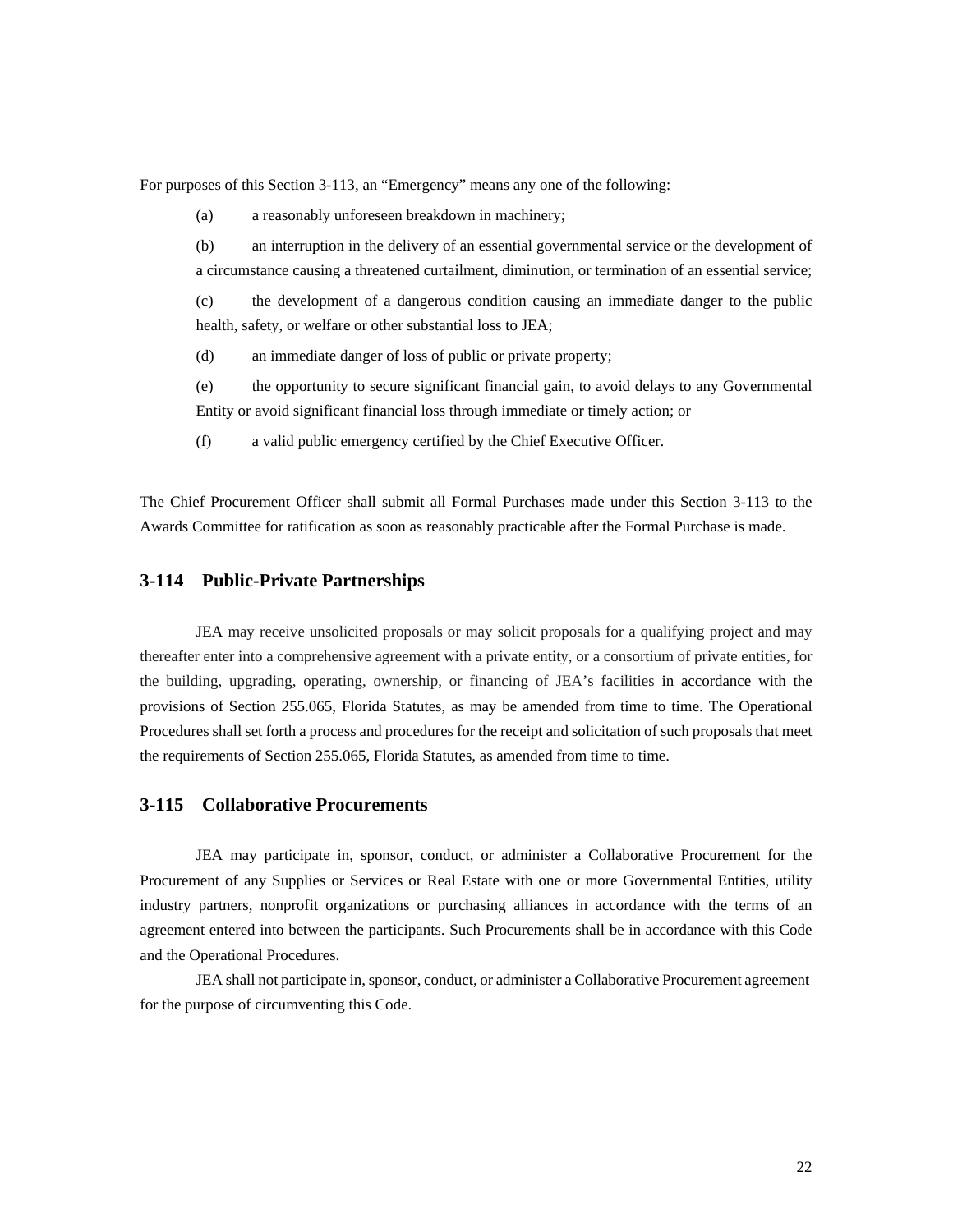#### <span id="page-26-0"></span>**3-116 Joint Projects**

Except where doing so is to circumvent the purpose of this Code, JEA may enter into joint projects with public or utility industry partners, the City of Jacksonville and its other independent agencies, political subdivisions or other Governmental Entities (e.g., the United States Navy, the Florida Department of Transportation, etc.). Joint projects may include, but shall not be limited to, combined water, sewer, drainage and road projects with the City of Jacksonville and Florida Department of Transportation.

Notwithstanding the foregoing, the Procurement of Supplies and Services by JEA in a Joint Procurement shall be consistent with the guiding principles and purposes of this Code set forth in Section 1- 101.

#### <span id="page-26-1"></span>**3-117 Use of Publicly Procured Contracts**

JEA may procure Supplies or Services by using or "piggybacking" on contracts of the City of Jacksonville or its independent agencies, political subdivisions, other city and state or governmental agencies, school board districts, community colleges, federal agencies, Governmental Entities, or public colleges or universities, provided that the contracts of such other entities were competitively procured and the terms and conditions of JEA's Contract are at least as favorable as the terms and conditions of the contract on which JEA is piggybacking. Formal Purchases using this Method of Source Selection shall be awarded through the Awards Committee.

#### <span id="page-26-2"></span>**3-118 Pilot Projects**

A Pilot Project allows JEA to procure Supplies or Services on a trial basis in limited amounts and for a limited period of time in order to determine whether to proceed with a Formal Solicitation for the Procurement of such Supplies or Services.

If the estimated aggregate cost of Supplies and Services to be procured during a Pilot Project do not exceed \$100,000, and the term of the Contract for the Pilot Project does not exceed two years, the selection of a Vendor to participate in the Pilot Project is not required to be selected using a competitive solicitation process unless required by applicable law. However, after the conclusion of the Pilot Project, the Supplies or Services evaluated during the Pilot Project shall be procured using one of the other Methods of Source Selection provided in Section 3-104 of this Code.

Where the cost to JEA of the Supplies and Services during the Pilot Project is \$100,000 or more, JEA shall publicly advertise the Pilot Project so that Vendors may submit their qualifications to provide such Supplies or Services. Based on the qualifications submitted by Vendors in response to such public advertisement, JEA will select one or more Vendors to participate in the Pilot Project. Once the Pilot Project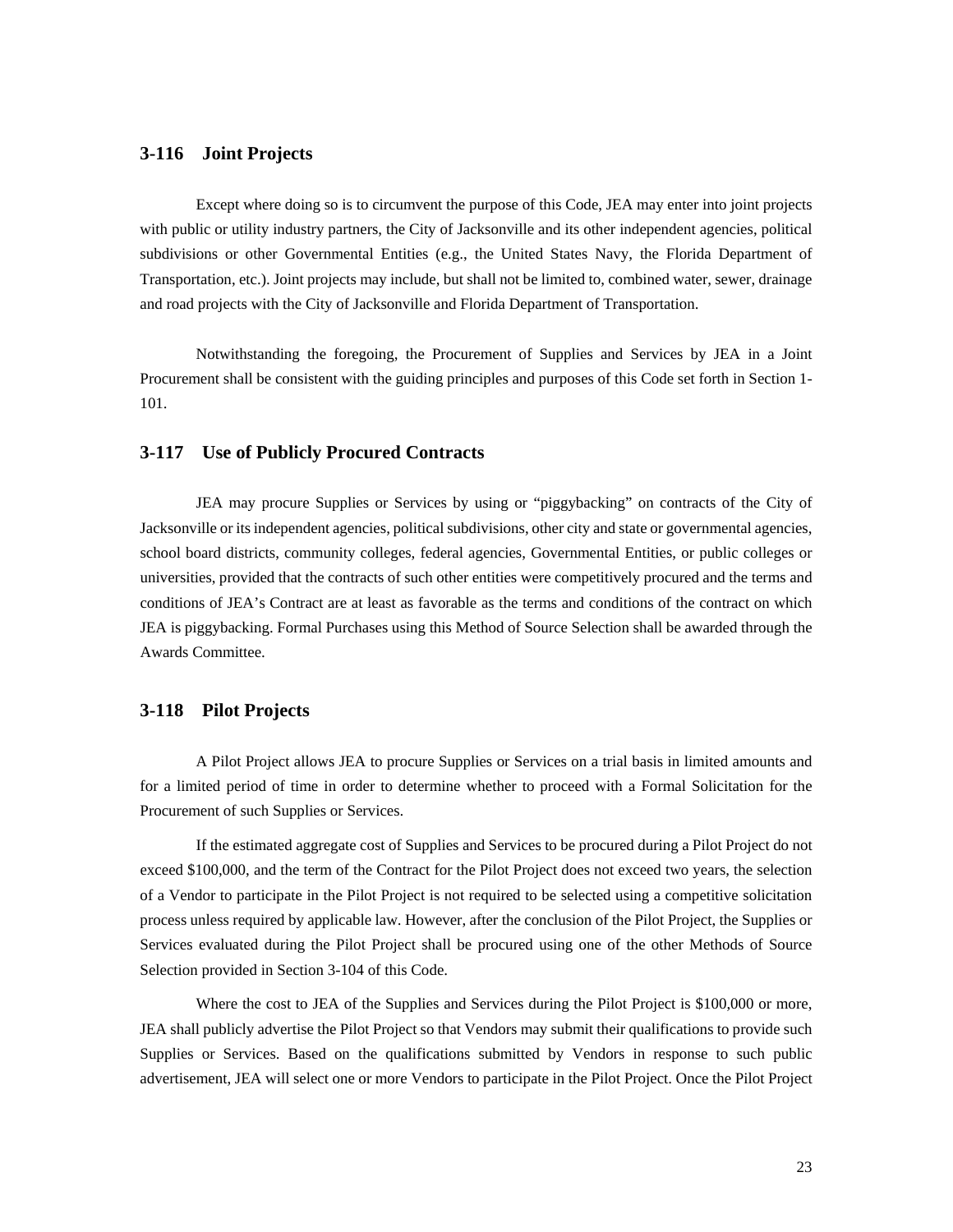is complete, the Chief Procurement Officer will determine whether JEA will initiate a competitive bidding process to obtain the Supplies or Services.

#### <span id="page-27-0"></span>**3-119 Use of Reverse Auctions**

When the Chief Procurement Officer determines that procurement by a Reverse Auction is in the best interest of JEA, the Chief Procurement Officer may procure Supplies or Services by Reverse Auction. Reverse Auctions may be used with the following Solicitation types:

- (a) Invitation for Bids (IFB) With Reverse Auction
- (b) Request for Proposals (RFP) With Reverse Auction
- (c) Invitation to Negotiate (ITN) With Reverse Auction

Reverse Actions are to be used solely for obtaining lowest pricing. Prior to conducting a Reverse Auction, the following must be established for each Bidder, Proposer or Respondent:

(a) Invitation for Bids –Bidders must provide documentation that they meet the minimum qualifications and any other requirements set forth in the IFB.

(b) Request for Proposals – The Proposers must provide fully responsive Proposals. JEA shall evaluate Proposals and select at the top three, or more, ranked Proposers to participate in a Reverse Auction to establish pricing.

(c) Invitation to Negotiate – At the conclusion of the negotiation process for an ITN, where all terms other than price have been agreed, JEA may choose to use a Reverse Auction to establish pricing.

#### <span id="page-27-1"></span>**3-120 Form of Contract Documents**

The Office of General Counsel shall approve as to form all Contract documents for Formal Purchases. Contract Amendments do not require OGC form approval, unless otherwise provided in the Operational Procedures.

Purchase Orders may be used to form a Contract for Informal Purchases and Formal Purchases when the Chief Procurement Officer determines that a Formal Contract is not necessary. Purchase Orders shall be on a form that incorporates general terms and conditions reviewed and approved by the Office of General Counsel. If a Contract other than a Purchase Order is executed for an Informal Purchase, the Contract does not require form approval by the Office of General Counsel, unless specifically requested by JEA, or unless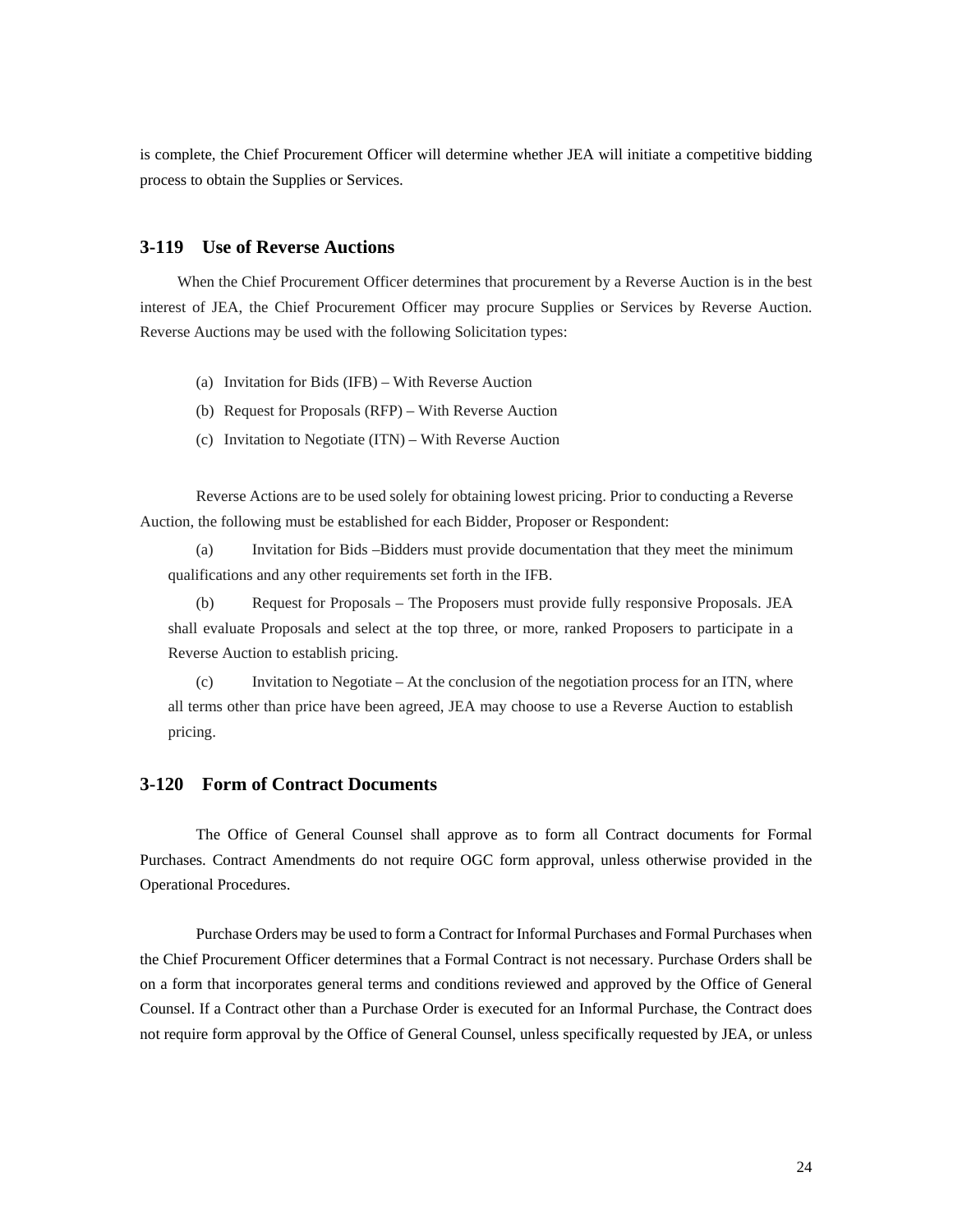such Contract contains terms materially different than JEA's standard terms and conditions, and can be executed as set forth in the Operational Procedures.

In accordance with the JEA Charter, unless otherwise provided in the JEA Charter or by law, all Contracts of any kind, and in any form entered into by JEA, including, but not limited to, Procurement Contracts, Joint Project Contracts, interlocal agreements, and Purchase Orders for Informal Purchases shall contain a provision clearly specifying a fixed, maximum monetary indebtedness of JEA thereunder. Such Contracts may, however, provide for a lesser variable indebtedness of JEA upon a reasonable basis, subject to such fixed, maximum monetary indebtedness.

#### <span id="page-28-0"></span>**3-121 Execution of Contract Documents**

The Chief Executive Officer shall execute all Contracts. The Chief Executive Officer may delegate to the Chief Procurement Officer the authority to execute Contracts. Contracts and Purchase Orders may be executed by electronic means or by facsimile signatures.

#### <span id="page-28-1"></span>**3-122 JEA Project Manager**

All Contracts shall provide for a JEA Project Manager who will have the responsibility for overseeing all Work under the Contract and all payments made by JEA under the Contract. The Operational Procedures shall contain additional details concerning the responsibilities of JEA's Project and Contract Managers.

#### <span id="page-28-2"></span>**3-123 Continuing Services Contracts**

Continuing services contracts, and continuation contracts based on unit prices, may be utilized for recurring Procurements of Supplies and Services that are projected to be made over a period of time. The total amount of all Procurements issued under a continuing services contract shall not exceed JEA's maximum indebtedness set forth in the Contract or the amount as authorized by Florida Statutes for the specific category of work, if any, and shall comply with all other applicable laws.

#### <span id="page-28-3"></span>**3-124 Contract Pricing Terms**

Contract pricing terms are required in all Contracts and are the basis for payment approvals. The appropriate type of pricing terms will depend on the type of Contract and work being performed. The Operational Procedures may contain additional guidance concerning the type of pricing terms what are appropriate for certain types of Contracts.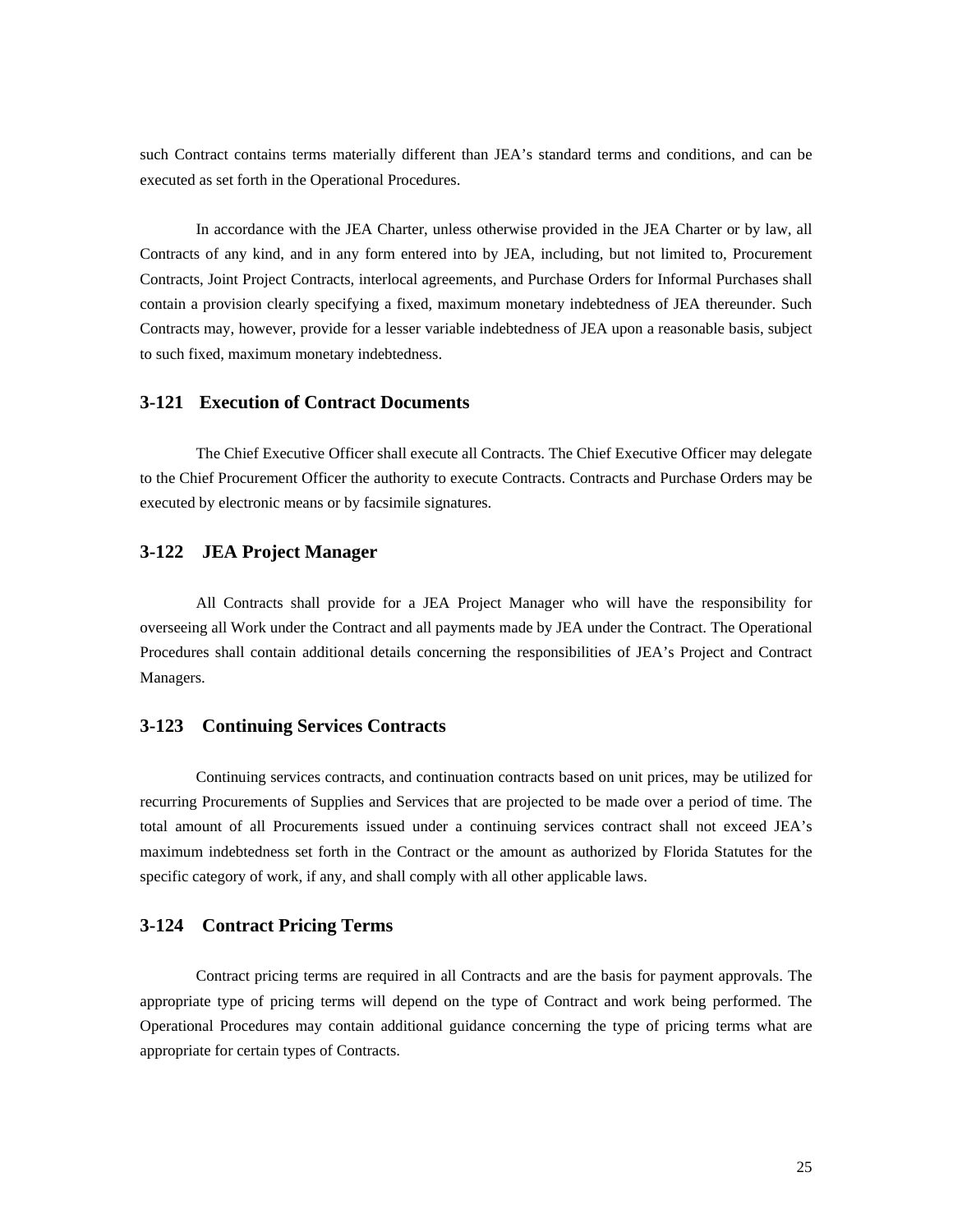# <span id="page-29-0"></span>**ARTICLE 4 - PROCUREMENT OF FINANCIAL INSTRUMENTS AND SERVICES**

#### <span id="page-29-1"></span>**4-101 [Deleted]**

#### <span id="page-29-2"></span>**4-201 Types of Procured Financial Instruments and Services**

This Article applies to the Procurement of the following financial instruments and Services:

(1) authorized investments pursuant to the electric system bond resolution, the electric system subordinated bond resolution, the St. Johns River Power Park bond resolution, the bulk power supply system bond resolution, water and sewer bond resolution and any future bond resolutions authorized by the JEA Board;

(2) financial instruments and arrangements, including but not limited to interest rate Swaps, Caps, Floors, Collars, Options and related hedging instruments and Forward Supply Agreements, Float Contracts, Guaranteed Investment Contracts (GICs) and related investment instruments used primarily in escrow agreements relating to debt instruments, Bond Insurance, surety policies, letters of credit, other credit enhancement facilities and Liquidity Support (e.g., continuing covenant agreements, standby bond purchase agreements, LOCs;

(3) purchases in the secondary market of JEA debt issued under the resolutions listed above;

(4) debt underwriting Services to underwrite variable or fixed rate bonds, notes, commercial paper or other debt-related financial instruments issued under the above resolutions, subject to a negotiated sale;

(5) debt underwriting Services to underwrite bonds, notes or other debt-related financial instruments issued under the above resolutions, subject to a competitive bid;

(6) bond counsel and related legal Services;

(7) financial advisory Services;

(8) trustee, registrar, paying agent, escrow agent, custody Services, and other similar fiduciary Services;

(9) credit rating agencies Services;

(10) dealers or remarketing agents that market commercial paper, variable rate demand obligations or other variable rate debt issued under the above resolutions;

(11) Securities Lending arrangements;

(12) financial printing Services, including but not limited to official statement printing;

(13) banking Services;

(14) escrow verification Services and accounting Services related to a debt issue or escrow restructuring; and

(15) letters of credit or Revolving Credit Facilities.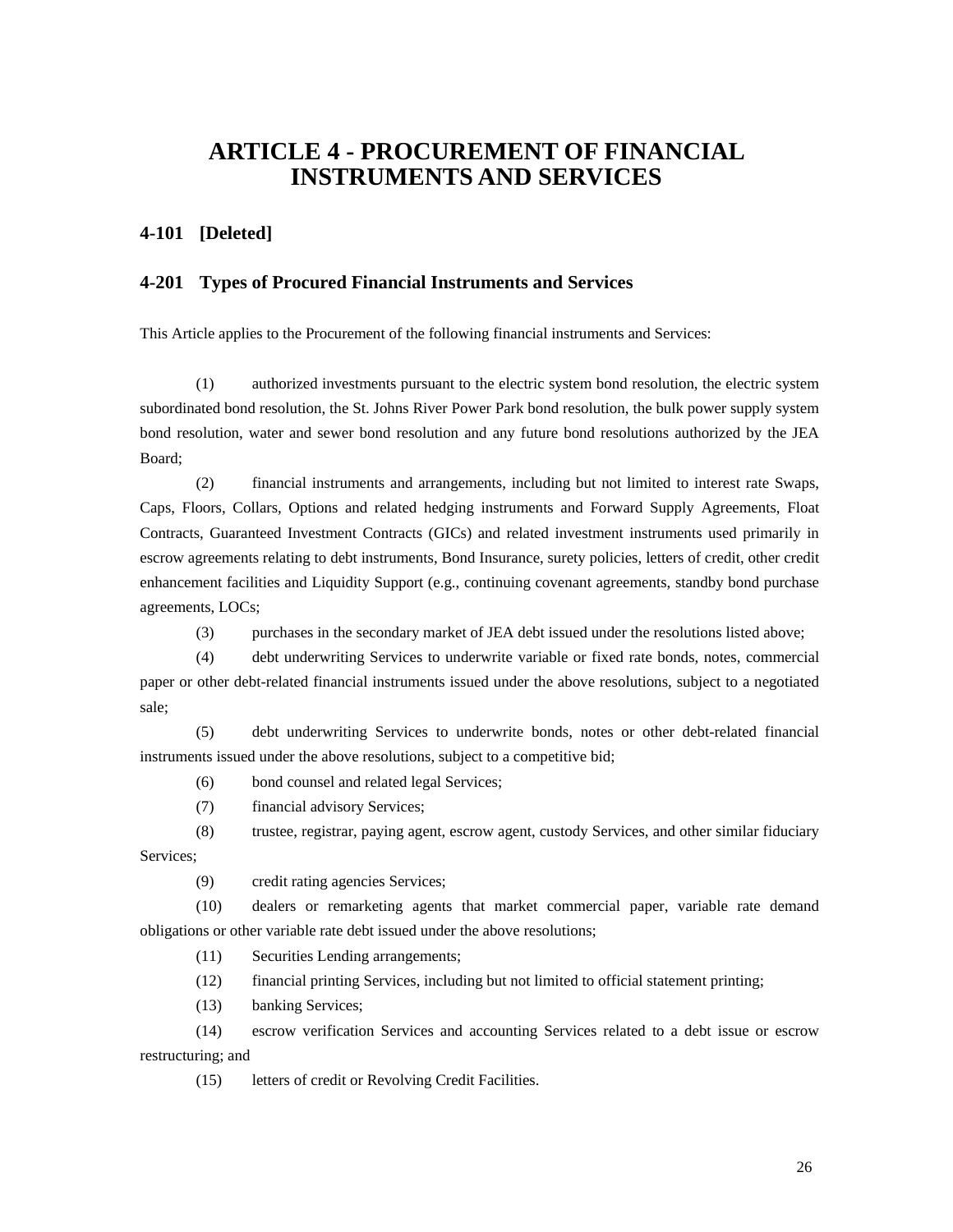(16) Florida Voluntary Cleanup Tax Credits

#### <span id="page-30-0"></span>**4-301 Authorized Investments**

(1) *Investments*. Investments shall be procured pursuant to the guidelines outlined in the most recent JEA investment policy approved by the JEA Board and shall be subject to the limitations contained in the bond resolutions under which the investments are to be held. The JEA Board authorizes the Chief Executive Officer or appointed managers designated by the Chief Executive Officer to:

- (a) open and close accounts at registered broker/dealers or banks;
- (b) purchase or sell securities which are authorized investments and sell securities provided to JEA as payment by customers in lieu of cash. The registered broker/dealer or bank is authorized to act upon any orders and instructions whether written or oral with respect to such account, and for the delivery of securities or money therefrom when received from the aforementioned appointed managers. Any of the aforementioned appointed managers may delegate to employees of JEA the authorization to transmit information regarding the execution and/or consummation of a trade described above. Securities transactions shall be approved in writing by any of the aforementioned appointed managers.

(2) *Execution of Certain Other Agreements.* Master Repurchase Agreements and tri-party master Repurchase Agreements and the related custody agreements shall be executed by the Chief Executive Officer or appointed managers designated by the Chief Executive Officer.

#### <span id="page-30-1"></span>**4-302 Financial Instruments and Arrangements**

(1) *General.* Financial instruments and arrangements include interest rate Swaps, Caps, Floors, Collars, Options and related hedging instruments, Bond Insurance, surety policies, letters of credit, Forward Supply Agreements, float Contracts, Guaranteed Investment Contracts (GIC's), and related investment instruments used primarily in escrow agreements relating to debt instruments and other credit enhancement and Liquidity Support. Due to the dynamic nature of the marketplace for the foregoing, these types of instruments and arrangements shall be procured in a manner as authorized in this Section 4-302 or as authorized by the Chief Executive Officer, or designee authorized by the Chief Executive Officer in writing on a case-by-case basis (a "Designee"), based on prevailing practices in the marketplace for such financial instruments and arrangements. Written approval by the Chief Executive Officer or a Designee of the Procurement methodology shall be obtained prior to the Procurement, if the Procurement methodology is different than the methods specified below. Final approval of the winning Bidder for the various instruments in this 4-302 will be confirmed by the Chief Executive Officer or a Designee.

(2) *Selection.* Suggested methods of procuring the Vendors that provide these instruments and arrangements and/or executing the transactions are: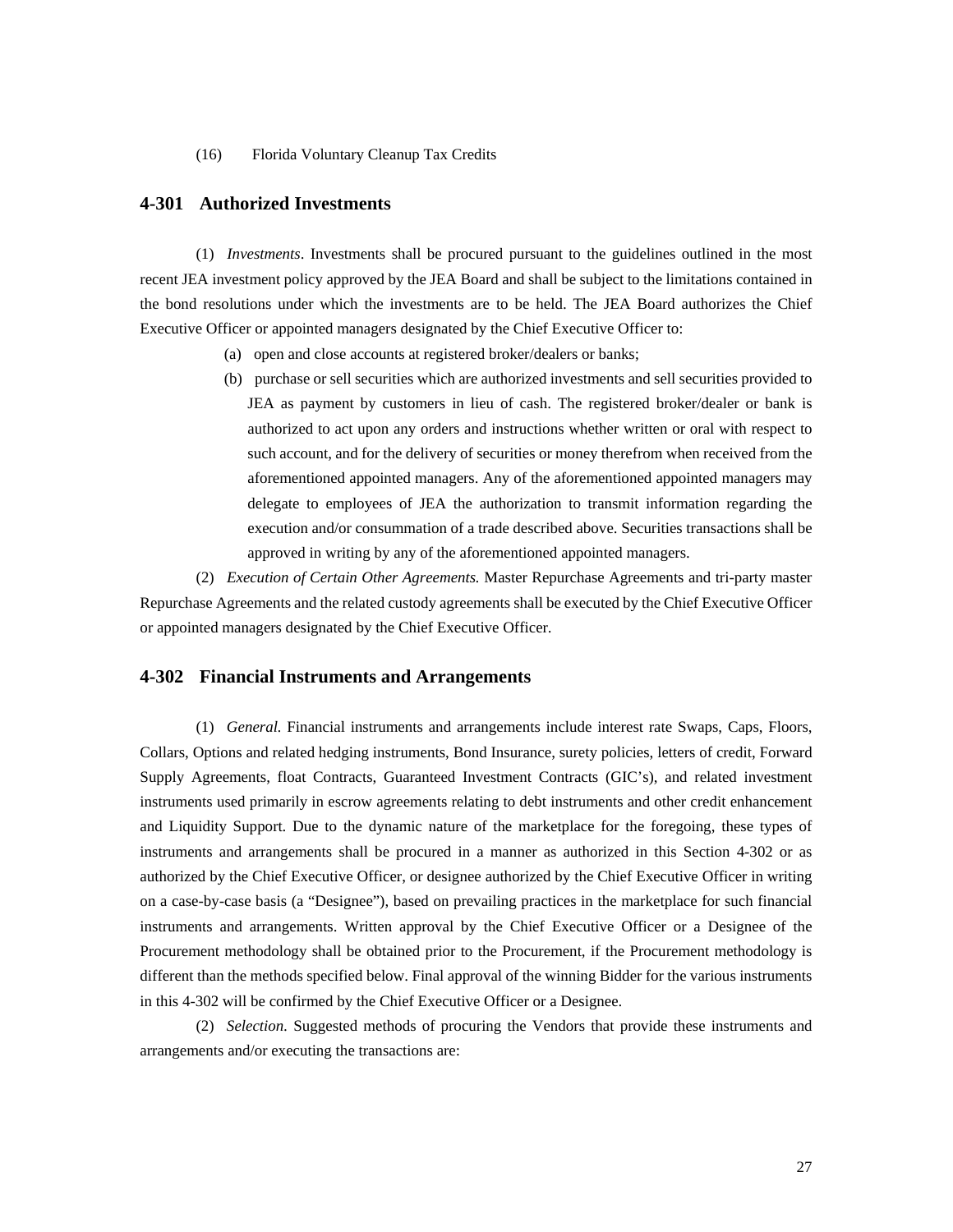(a) competitive bid by the Organizational Element directly or through JEA's financial advisor. Such bid may be restricted to the group of Vendors selected to serve as underwriter or otherwise pre-qualified Vendors as recommended in writing by JEA's financial advisor (e.g., top rated banks to provide Liquidity Support for JEA's commercial paper program) for interest rate Swaps, Hedges, Caps, Floors, Collars, Options, Bond Insurance, surety policies, letters of credit, Forward Supply Agreements, float Contracts, Guaranteed Investment Contract (GIC's) and related investment instruments used primarily in escrows agreements relating to debt instruments, other credit enhancements, and Liquidity Support.

(b) Request for Information Solicitation by the Organizational Element or through JEA's financial advisor. Such Request for Information may be limited to the group of Vendors selected to serve as underwriter or other groups of prequalified Vendors as recommended in writing by JEA's financial advisor. If more than one Vendor is selected based on the RFI, a competitive bid shall be utilized among the Vendors selected; and

(c) if considered by the Chief Executive Officer to be in the best interest of JEA and upon the recommendation of JEA's financial advisor, the Chief Executive Officer may negotiate these types of instruments and agreements with one or more Vendors from within JEA's underwriting group or other groups of Vendors as recommended in writing by JEA's financial advisor. (e.g., an interest rate Swap executed in conjunction with a bond issue without being subject to (a) and (b) above). In the case of interest rate Swaps, interest rate Caps, Collars, Options and any related hedging agreements, the execution of such instruments or agreements shall be subject to the authorizations approved by the JEA Board on September 21, 1993, April 5, 1994 and April 19, 1994 and any subsequent approvals. In the case of interest rate Swaps, Caps, Floors, Collars, Options, and related hedging instruments, such agreements (and any related agreements or arrangements, including without limitation related collateral agreements, that are determined necessary) shall be executed by the Chief Executive Officer or a Designee upon confirmation by JEA's financial advisor that the terms and provisions thereof are commercially reasonable and consistent with customary practices in the relevant market for similar agreements.

(3) *Administration*. This Section 4-302 adopts and codifies those resolutions approved by the JEA Board on September 21, 1993, April 5, 1994 and April 19, 1994, and subsequent related resolutions. Any changes to those resolutions shall be approved by the JEA Board in the form of amendments to this Code or through additional resolutions approved by the JEA Board. Bond Insurance, surety policies, and other credit enhancements or Liquidity Support agreements shall be approved by the JEA Board in conjunction with the related debt financing. Vendors selected to serve as counterparties for Bond Insurance, surety policies, letters of credit, Forward Supply Agreements, float Contracts, Guaranteed Investment Contracts (GIC's) and related investment instruments used primarily in escrow agreements relating to debt instruments, other credit enhancements, Liquidity Support, and other similar instruments and arrangements, are subject to a written agreement executed by the Chief Executive Officer or a Designee.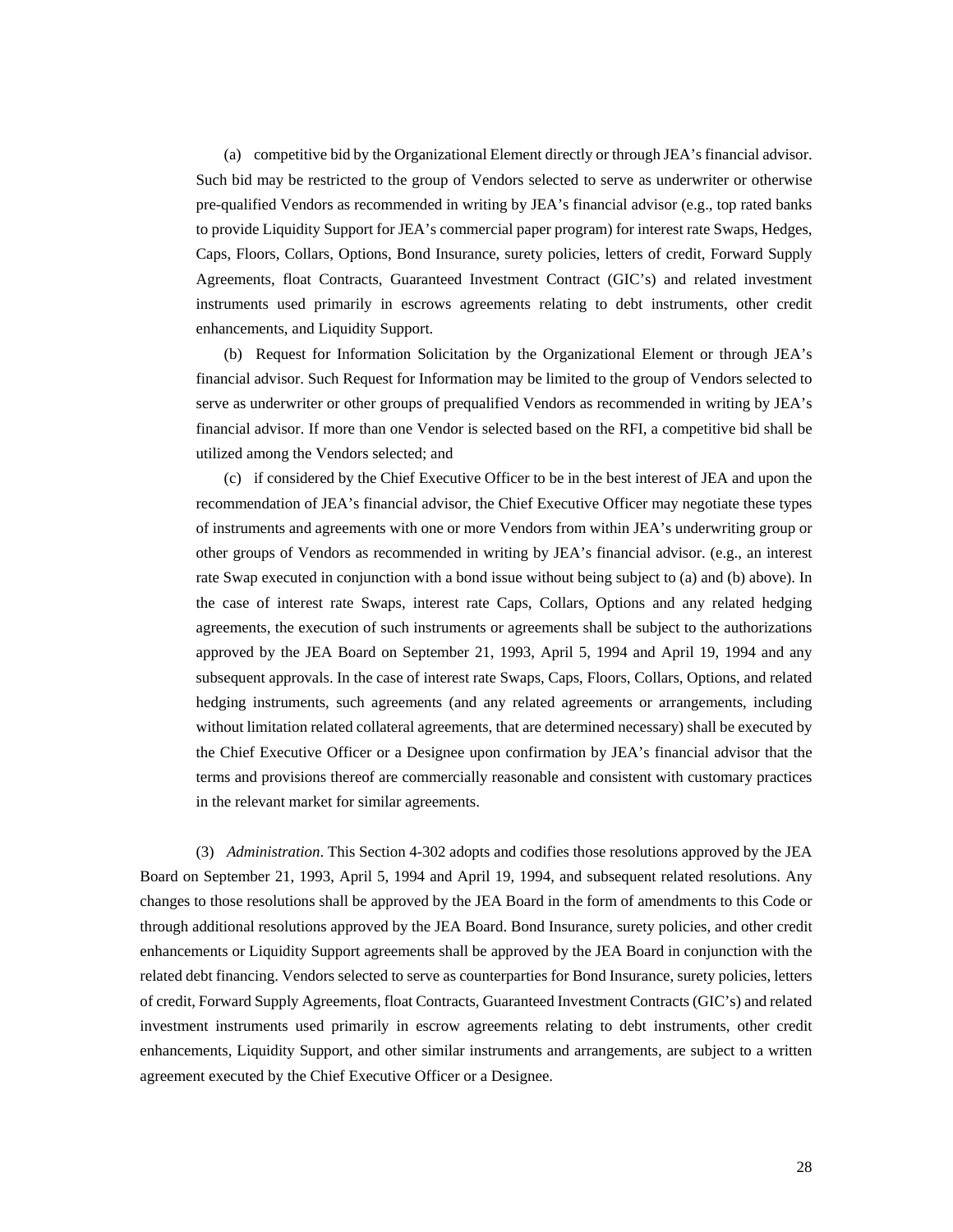#### **COMMENTARY:**

(1) It is expected that sufficient expertise will be available in the underwriting group so that the interest rate Swaps can be competitively bid within the underwriting group. If the JEA staff determines that a market rate will not be obtained from the existing underwriting group, then additional prequalified Bidders may, at the discretion of the Chief Executive Officer, be added to the group.

(2) It is anticipated that interest rate Swaps and other financial instruments outlined in this Section will usually be competitively bid.

#### <span id="page-32-0"></span>**4-303 Purchases in the Secondary Market of Debt**

(1) Purchases in the secondary market of debt issued under bond resolutions cited in Section 4- 201(d) (Types of Procured Financial Instruments and Services) shall be purchased pursuant to the most recent Investment Policy approved by the JEA Board, and any subsequent amendments to that policy approved by the JEA Board. Such purchases are subject to the applicable covenants contained in JEA's bond resolutions; or

(2) Policies, procedures, resolutions or related documents approved by the JEA Board relating to the purchase or retirement of JEA debt.

## <span id="page-32-1"></span>**4-304 Debt Underwriting Services to Underwrite Bonds, Notes or Other Financial Instruments Issued Under Bond Resolutions, Subject to a Negotiated Sale**

(1) *Selection*. The Procurement of debt underwriting Services cited in Section 4-201(4) (Types of Procured Financial Instruments and Services) subject to a negotiated sale shall be in accordance with Section 3-106 (Request for Proposals) and does not require the approval of the Chief Procurement Officer. Several underwriters may be selected to perform underwriting and related Services for JEA. A master underwriting agreement shall be executed by the Chief Executive Officer at the end of the Solicitation process and a separate bond purchase agreement with the underwriter(s) shall be executed by an authorized officer of JEA upon the approval of the JEA Board for each sale of debt. Each such bond purchase agreement shall specify, among other customary matters, the fee to the underwriters.

(2) *Negotiations - Sales*. JEA Board-approved resolutions authorize the sale of debt for each System. The Chief Executive Officer or a Designee shall negotiate the sale of bonds, notes or other financial instruments with the designated lead debt underwriter.

## <span id="page-32-2"></span>**4-305 Debt Underwriting Services to Underwrite Bonds, Notes or Other Financial Instruments Issued Under Bond Resolutions, Subject to a Competitive Bid**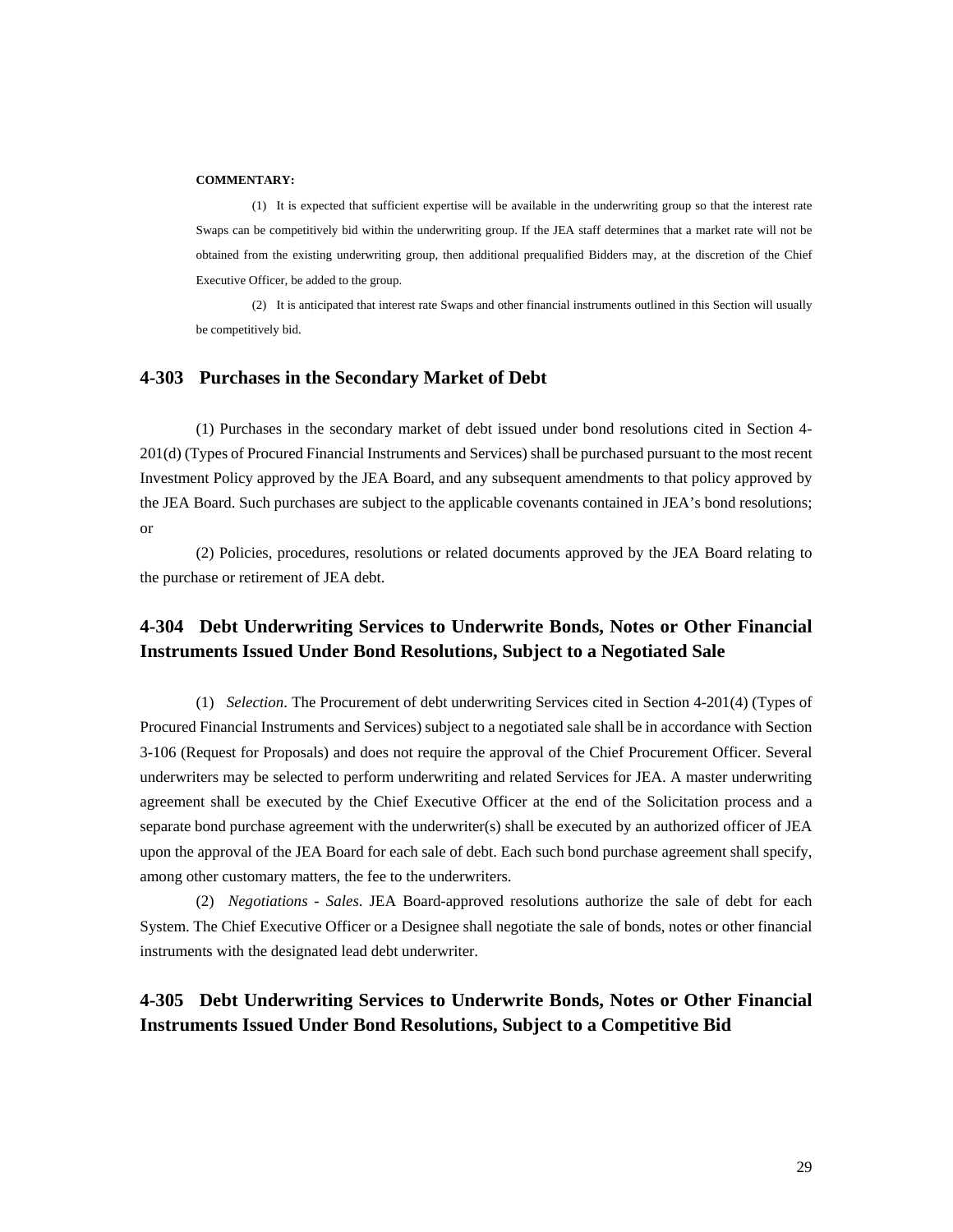(1) *General.* Debt underwriting services to underwrite bonds, notes or other financial instruments issued under bond resolutions cited in Section 4-201(5) (Types of Procured Financial Instrument and Services) subject to a competitive bid shall be procured in accordance with (2) below.

(2) *Selection.* Bonds or revenue certificates and refunding bonds or refunding revenue certificates issued pursuant to the JEA Charter if sold by competitive bid shall be sold to the Bidder whose bid produces the lowest true interest cost to JEA. The JEA Board may restrict the Bidders in any sale by pre-qualification or otherwise and may reserve the right to reject any or all bids. Prior to any sale by competitive bid of bonds or revenue certificates, the JEA Board shall cause notice to be given in such manner and at such time as the JEA Board shall determine. Said notice shall specify such matters relating to the bonds or revenue certificates offered for competitive sale as the JEA Board shall determine and shall state the manner in which bids shall be given. The JEA Board may reserve the right to waive any informalities or irregularities if the JEA Board determines that such action is in JEA's best interest. In no event shall said bonds or revenue certificates be sold at a net interest cost to JEA in excess of the legal limit as established by Section 215.84, Florida Statutes, or according to said section as it may from time to time be amended.

#### <span id="page-33-0"></span>**4-306 Bond Counsel and Related Legal Services**

All legal Services and all legal related Services procured by JEA in connection with any Procurements under this Article 4, including, but not limited to, the Services of bond counsel, shall be procured in accordance with the provisions of Section 1-106.

#### <span id="page-33-1"></span>**4-307 Financial Advisory Services**

The Procurement of financial advisory Services shall be in accordance with Section 3-106 (Request for Proposals) and does not require the approval of the Chief Procurement Officer.

## <span id="page-33-2"></span>**4-308 Trustee, Registrar, Paying Agent, Escrow Agent, Custody Services relating to fixed rate debt or variable rate and similar fiduciary Services**

The Procurement of these Services shall be in accordance with either (1) Section 3-106 (Request for Proposals) and does not require the approval of the Chief Procurement Officer, (2) Section 3-102 (Informal Purchases), (3) competitive bid by Organizational Element or through JEA's financial advisor, such bid limited to a group of Vendors as recommended by JEA's financial advisor, and shall be consistent with any applicable requirements contained in JEA's bond resolutions or (4) if considered by the Chief Executive Officer to be in the best interest of JEA and upon the recommendation of JEA's financial advisor, the Chief Executive Officer may negotiate these types of services and agreements with one or more Vendors as recommended in writing by JEA's financial advisor.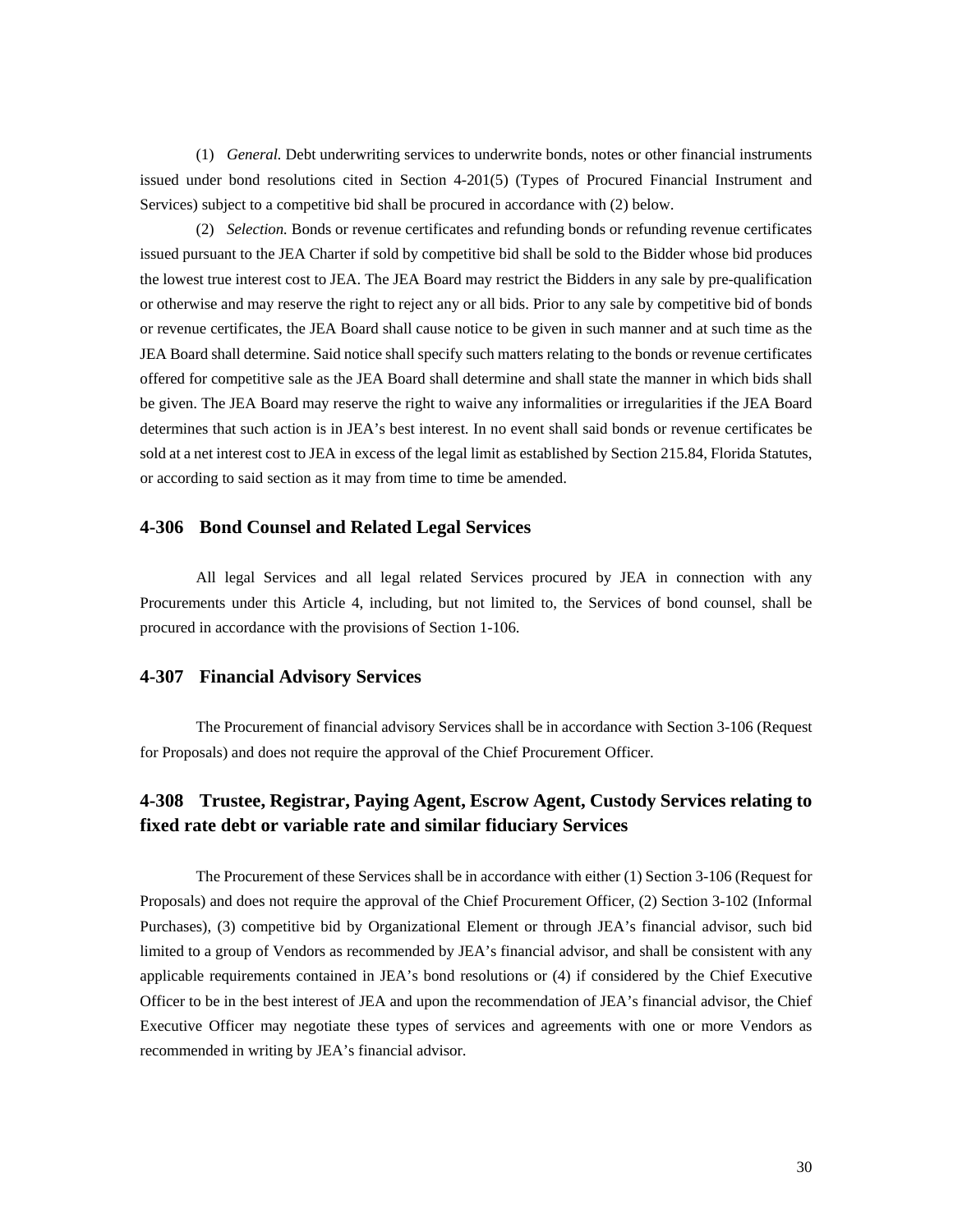#### <span id="page-34-0"></span>**4-309 Credit Rating Agencies Services**

Authority to select appropriate additional credit rating agencies, in addition to the nationally recognized credit rating agencies of Fitch Ratings, Moody's Investors Service and Standard and Poor's, to secure debt ratings and related Services for JEA is delegated to the Chief Executive Officer or a Designee. Terms and conditions for such Services shall be negotiated with the credit rating agency selected. Vendors selected must be nationally recognized credit rating agencies that comply with bond resolution requirements and are acceptable to JEA's debt underwriter, remarketing agent or dealer in order to provide marketability for bonds, notes, or other financial instruments issued by JEA. The Chief Executive Officer or a Designee has the authority to delete any of the Vendors providing this Service.

## <span id="page-34-1"></span>**4-310 Dealers or Remarketing Agents that Market Commercial Paper, Variable Rate Demand Obligations (VRDO), or other Variable Rate Debt**

*Selection.* Procurement for dealers or remarketing agents that market commercial paper, VRDO or other variable rate debt issued under bond resolutions cited in Section 4-201(d) (Types of Procured Financial Instruments and Services) shall be by a (1) Request for Information (RFI) by the Organizational Element or JEA's financial advisor; such RFI shall be limited to the group of Vendors selected to serve as debt underwriters and that participate as dealers or remarketing agents in the commercial paper market, VRDO or other variable rate debt markets, or other pre-qualified groups, as recommended in writing by JEA's financial advisor, (2) as outlined in the then current underwriters' agreement. or (3) if considered by the Chief Executive Officer to be in the best interest of JEA and upon the recommendation of JEA's financial advisor, the Chief Executive Officer may negotiate these types of services and agreements with one or more Vendors from within JEA's underwriting group or other qualified Vendors as recommended in writing by JEA's financial advisor.

#### <span id="page-34-2"></span>**4-311 Securities Lending Arrangements**

(1) *General.* Securities Lending arrangements are authorized pursuant to the electric system and bulk power supply system bond resolutions. On November 2, 1993, the JEA Board approved a resolution outlining methods of procuring and entering into Securities Lending arrangements. Responsible Bidders for Securities Lending arrangements shall be selected pursuant to requirements outlined in the most recent JEA investment policy, as amended. This Section applies to future bond resolutions that authorize Securities Lending transactions.

(2) *Selection.* Suggested methods of procuring the Vendors that provide Securities Lending arrangements are:

> (a) competitive bid by the Organizational Element directly or through JEA's financial advisor. One or more counterparties shall be selected by the highest bid of security lending income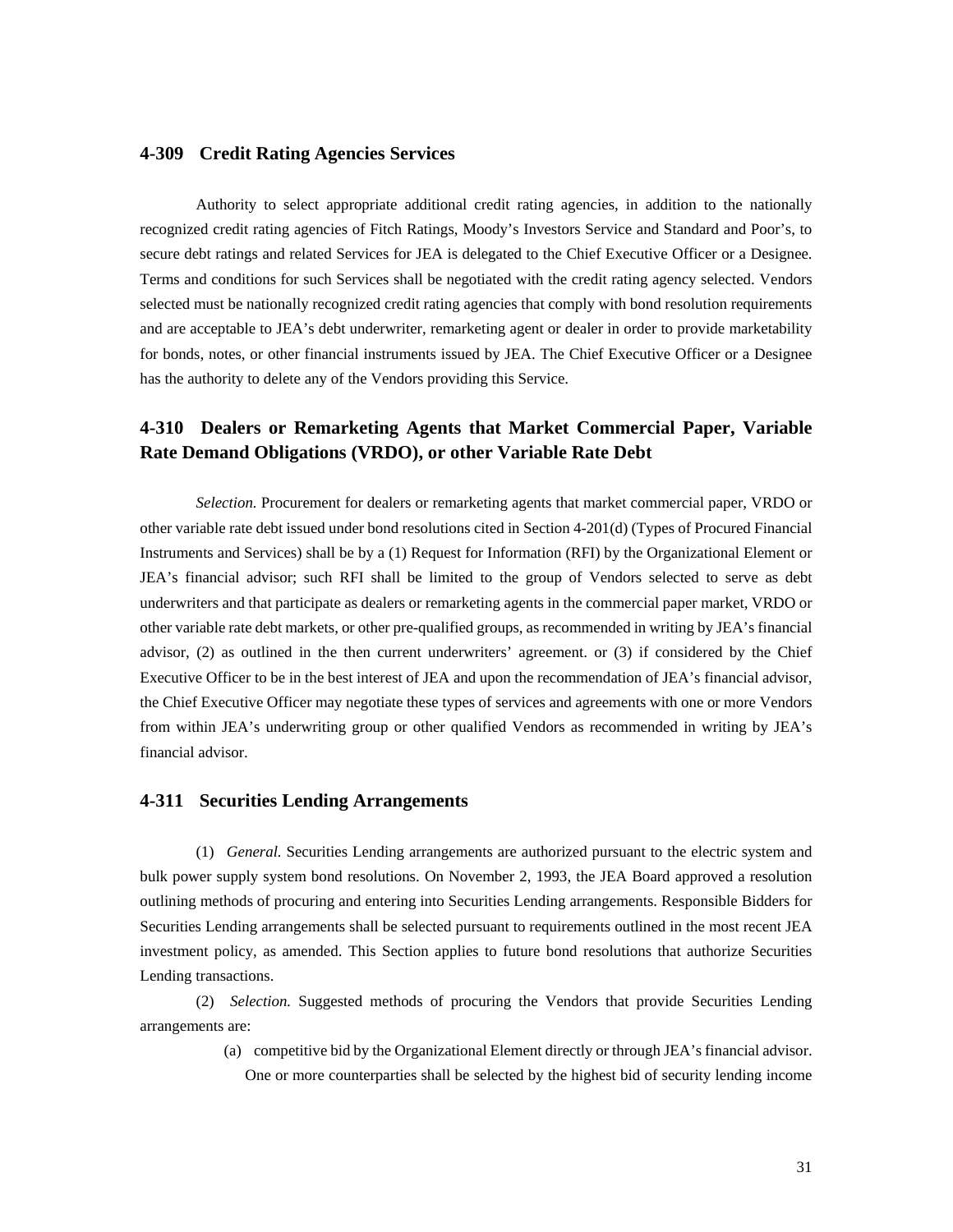to JEA that complies with the provisions of the bond resolution under which the securities to be loaned are held;

- (b) Section 3-106 (Request for Proposals) or
- (c) if considered by the Chief Executive Officer to be in the best interest of JEA and upon the recommendation of JEA's financial advisor, the Chief Executive Officer may negotiate these types of services and agreements with one or more Vendors from within JEA's underwriting group as recommended in writing by JEA's financial advisor.

(3) *Administration.* Agreements with one or more counterparties and related custodial agreements shall be executed by the Chief Executive Officer or a Designee. These agreements shall also be approved by JEA's financial advisor and as to form by the Office of General Counsel.

#### **COMMENTARY:**

Based on the prevailing market practice at the time of selection, JEA shall determine the method expected to produce the best results for JEA in order to select the Vendors with which to enter into Securities Lending agreements.

## <span id="page-35-0"></span>**4-312 Financial Printing Services, Including but not Limited to Official Statement Printing**

Procurement for these Services shall be obtained by one of the following methods:

- (a) competitive bid for official statement printers by the Organizational Element directly or through JEA's financial advisor. JEA shall utilize the printer with the lowest responsible bid; or
- (b) Section 3-102 (Informal Purchases).

#### <span id="page-35-1"></span>**4-313 Banking Services**

Procurement of these Services shall be in accordance with Section 3-106 (Request for Proposals) and does not require the approval of the Chief Procurement Officer. The JEA Board authorizes the Chief Executive Officer or appointed managers designated by the Chief Executive Officer to:

- (a) open and continue accounts at any bank under Contract with JEA;
- (b) sign and agree to the provisions of said bank's customary corporate signature card, and authorize the said bank to pay or otherwise honor any checks, drafts, or other orders issued from time to time, for debit to said accounts when signed manually or by facsimile impression by any two of certain appointed managers;
- (c) authorize the electronic transfer of funds;
- (d) act on behalf of JEA in all matters and transactions relating to any of its business with the bank, including the withdrawal of property at any time held by the bank for the account of JEA; and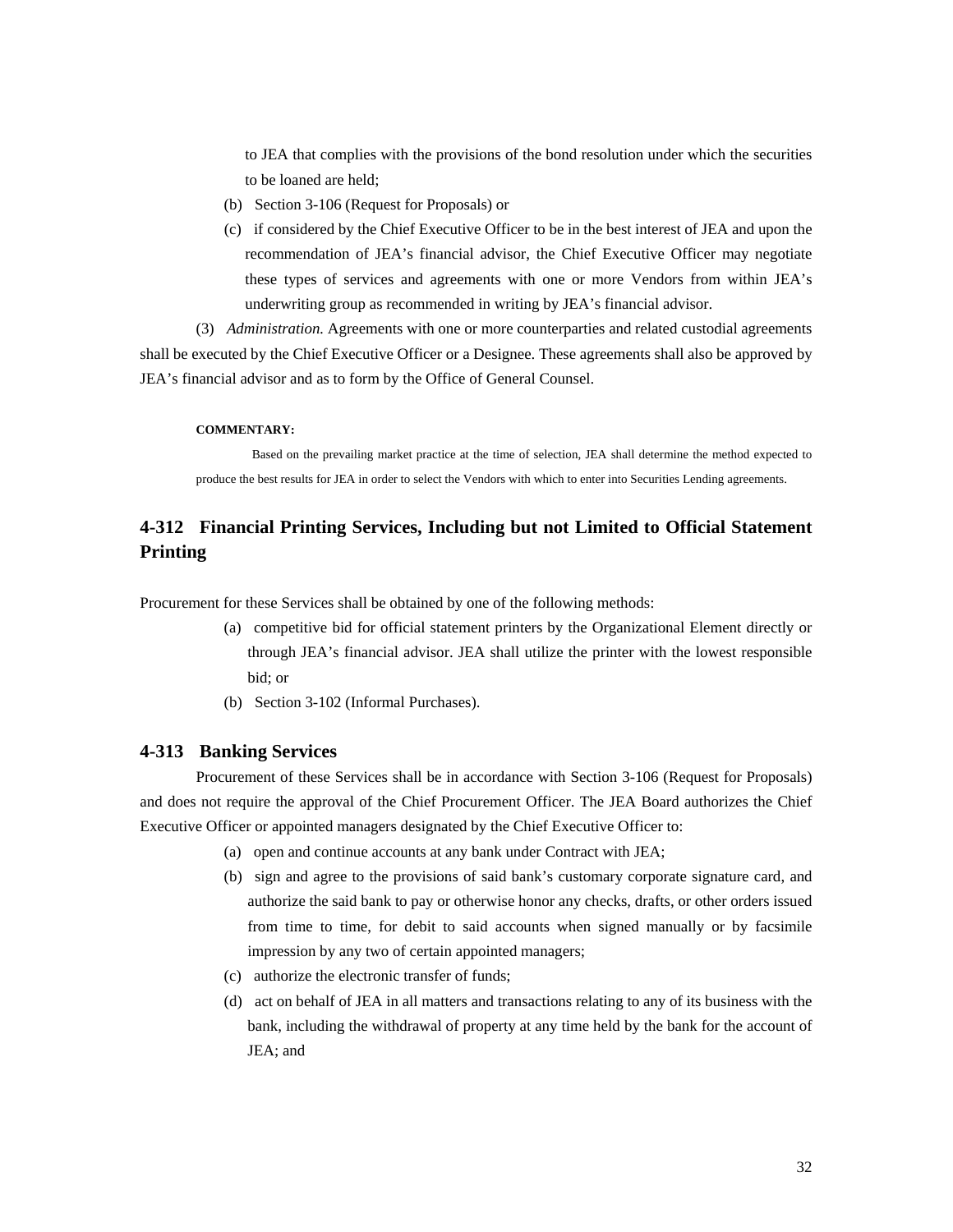(e) provide the bank the authority to accept for deposit for the account of JEA, for credit, or for collection, or otherwise, any and all checks, drafts, and other instruments of any kind endorsed by any persons, or by hand stamp impression, in the name of JEA, or without endorsement.

## <span id="page-36-0"></span>**4-314 Escrow Verification Services and Accounting Services Related to a Debt Issue or Escrow Restructuring**

Included in JEA's Contract with its external auditors is a provision for the auditors to perform these Services. If these Services can be obtained for a lesser total cost, including internal JEA costs, than provided for in the current Contract with the external auditors, then proposals may be obtained and evaluated pursuant to (1) the provisions of Section 3-106 (Request for Proposals) (2) Section 3-102 (Informal Purchases) or (3) competitive bid by Organizational Element or through JEA's financial advisor.

#### <span id="page-36-1"></span>**4-315 Letters of Credit or Revolving Credit Facilities**

JEA on occasion has the option to secure certain contractual obligations by providing a Letter of Credit instead of cash payment or deposit. Procurement of such instruments for this purpose shall be limited to the banks selected per Section 4-313 (Banking Services). The Chief Executive Officer is authorized by a JEA Board resolution approved March 7, 1989 to execute individual letters of credit or lines of credit in an amount not to exceed \$5,000,000, and in the aggregate not to exceed \$25,000,000 outstanding at any time. This section does not pertain to letters of credit or lines of credit that provide credit enhancement or Liquidity Support for JEA's demand obligations or commercial paper programs and which are procured under Section 4-302 (Financial Instruments and Arrangements).

In addition, JEA may determine pursuant to the requirements of the JEA Charter to utilize revolving credit facilities for any legal corporate purposes. The Chief Executive Officer shall determine the need for utilization of such instruments up to a maximum of \$25,000,000, and shall execute the applicable documents. The JEA Board shall approve any amount in excess of \$25,000,000. Procurement of such instruments for this purpose shall be by one of the following methods:

(a) Request for Information or competitive bid by the Organizational Element or through JEA's financial advisor with banks as recommended by the financial advisor,

(b) Section 3-106 (Request for Proposals) and does not require the approval of the Chief Procurement Officer, or

(c) if considered by the Chief Executive Officer to be in the best interest of JEA and upon the recommendation of JEA's financial advisor, the Chief Executive Officer may negotiate these types of services and agreements with one or more banks as recommended in writing by JEA's financial advisor.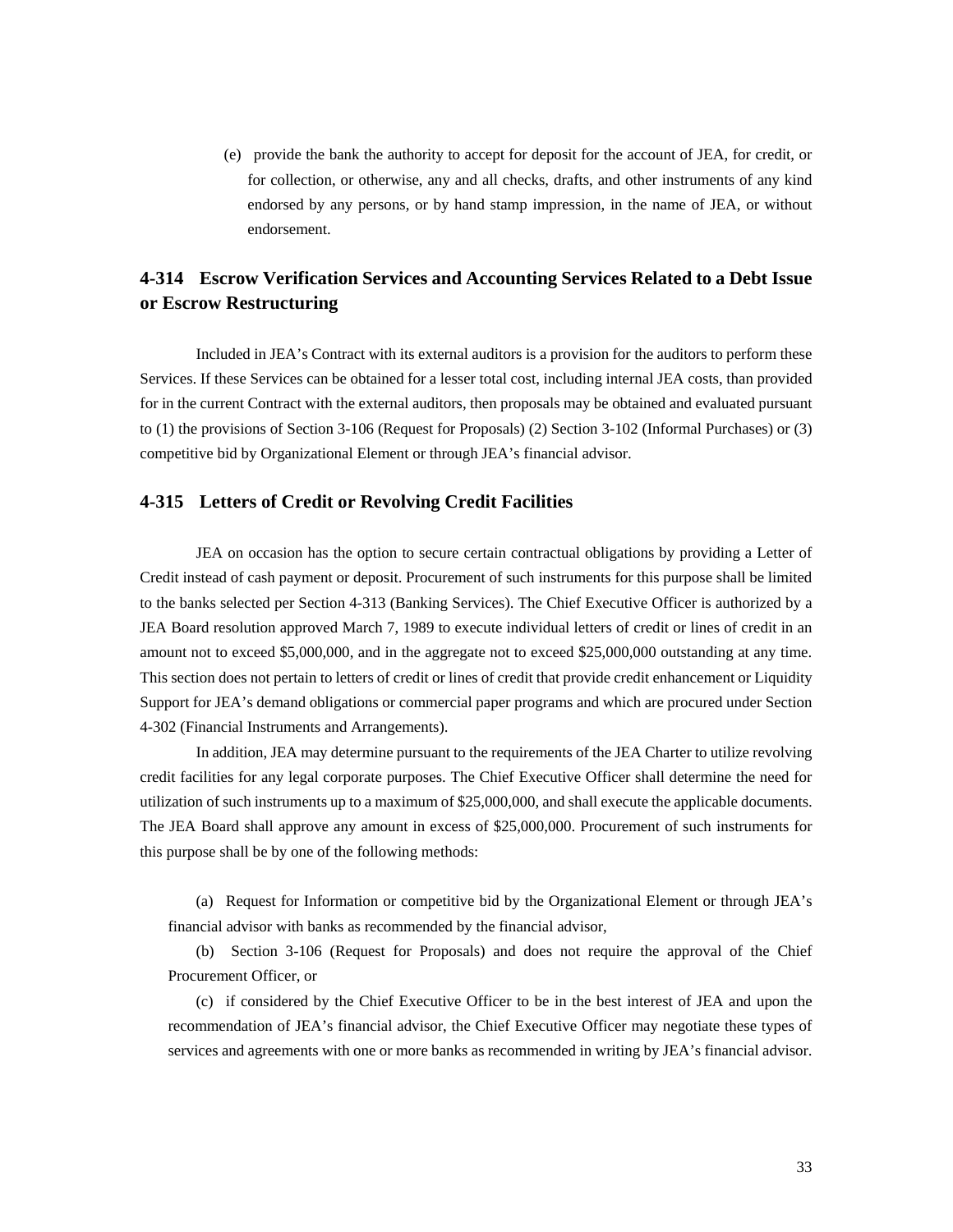#### **COMMENTARY:**

Maximum limits for letters of credit or Liquidity Support for working capital purposes are in addition to those limits required for letters of credits or Liquidity Support utilized instead of cash payments or deposits.

#### <span id="page-37-0"></span>**4-316 Sale of Voluntary Florida Cleanup Tax Credits**

Procurement for these Services shall be obtained by one of the following methods:

(a) Request for Information or competitive bid by the Organizational Element,

(b) Section 3-106 (Request for Proposals) and does not require the approval of the Chief Procurement Officer, or

(c) if considered by the Chief Executive Officer to be in the best interest of JEA, the Chief Executive Officer may negotiate these types of services and agreements with one or more firms and approved as to form by the Office of General Counsel.

#### <span id="page-37-1"></span>**4-401 [Deleted]**

## <span id="page-37-2"></span>**4-402 Reimbursement of Certain Expenditures from Long-term Permanent Financing**

United States Treasury regulations in effect upon the effective date of this Code require JEA to make an official written declaration of its intent to incur certain expenditures using temporarily available funds in anticipation of reimbursing such expenditures from the proceeds of debt obligations of JEA. The Chief Executive Officer or Chief Financial Officer or additional a Designee is authorized to declare JEA's intention in writing to reimburse previously incurred expenditures out of proceeds of debt obligations to be issued at a later date. The Chief Executive Officer or a Designee is authorized to execute documents that declare that intention and any additional documents necessary to satisfy the Treasury regulations regarding these transactions.

#### **COMMENTARY:**

United States tax regulations do change periodically. Future changes on this issue shall be automatically incorporated to this Code without further approval by the JEA Board.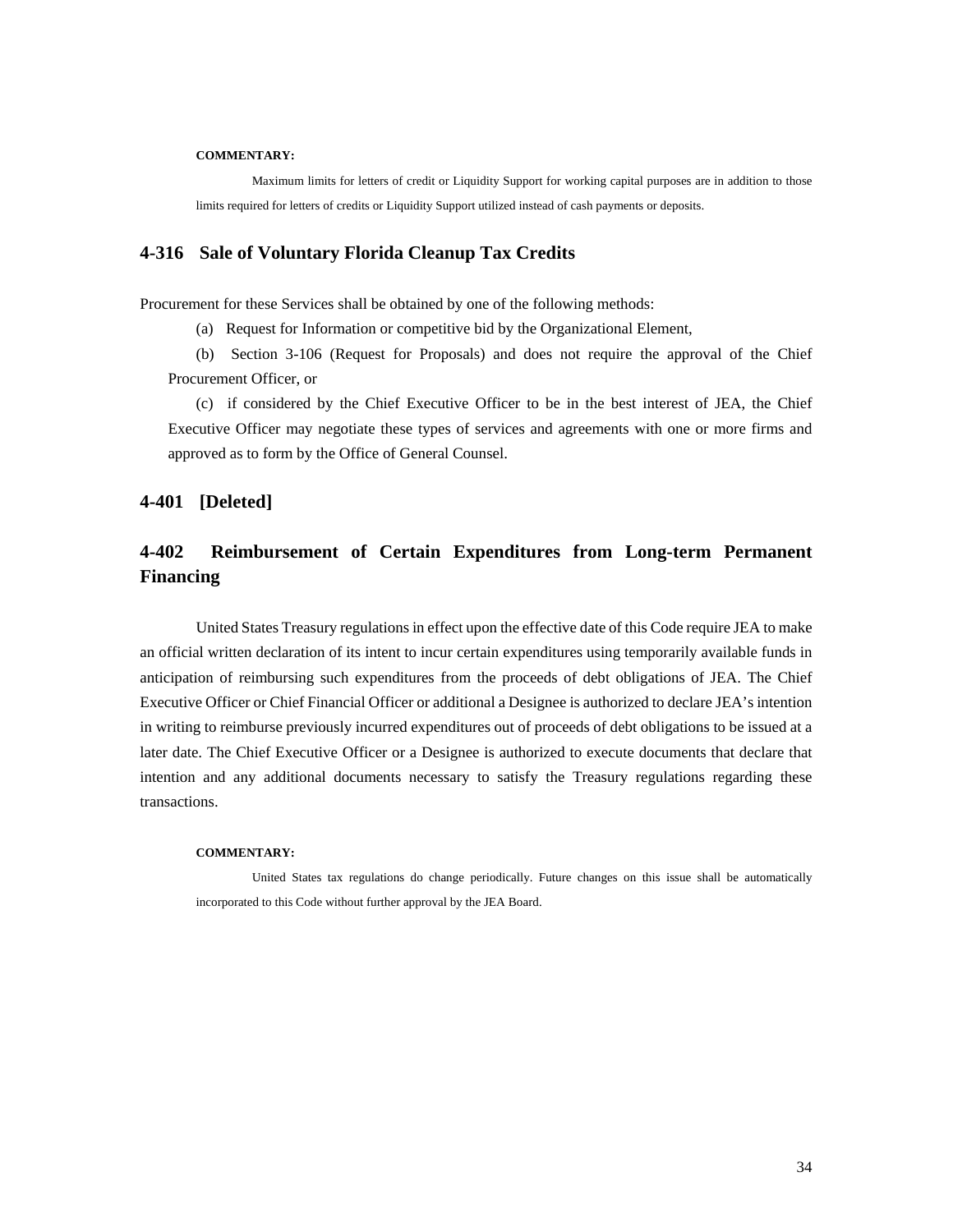# **ARTICLE 5 - ADMINISTRATIVE REMEDIES**

#### <span id="page-38-1"></span><span id="page-38-0"></span>**5-101 Protests**

(1) *Guiding Principles*. It is important that actual or prospective Bidders, Proposers and Respondents have confidence in JEA's Procurement process and procedures. One method of maintaining this confidence is to provide Vendors with an opportunity to file Protests relating to Solicitations and Awards as provided in this Section 5-101.

(2) *Right to Protest.* Any Vendor who is adversely affected by (i) the requirements of a Solicitation or a Determination made in connection with a Solicitation prior to the issuance of an Intent to Award, or (ii) an Award or an Intent to Award may submit a written Protest meeting all of the requirements of subsections (3) and (4) of this Section 5-101. Protests in connection with the requirements of a Solicitation or a Determination made in connection with a Solicitation shall include, but not be limited to, Protests concerning any event or aspect of the Procurement process that followed the issuance of the Solicitation and led to the Award or Intent to Award, Protests relating to the rejection of a Bid, Proposal or Response, including, but not limited to, whether a Bidder, Proposer or Respondent is Responsible or Responsive, and Protests relating to any ranking, scoring, or short-listing of Proposers or Respondents.

- (3) *Protest Requirements.* Protests shall:
- (i) be submitted in writing in a letter or email addressed to the Chief Procurement Officer;

(ii) identify the Solicitation, Award, or Intent to Award, by number and title or other language sufficient to enable the Chief Procurement Officer to identify the Solicitation, Award, or Intent to Award;

(iii) demonstrate the timeliness of the Protest;

(iv) state the Protestant's complete legal name and legal standing to protest; and

(v) clearly state with particularity the issues and material facts supporting the Protest, and any legal authority upon which the Protest is based.

Contact information for the Chief Procurement Officer can be found at jea.com under the Procurement section of the website.

(4) *Timeliness.*

(i) Protests concerning the requirements of a Solicitation, including, but not limited to, the choice of Procurement method, process or procedure, any minimum qualifications or any Specifications, must be received by the Chief Procurement Officer at least five Business Days prior to the date on which Bids, Proposals, or Responses are due to be submitted under the Solicitation.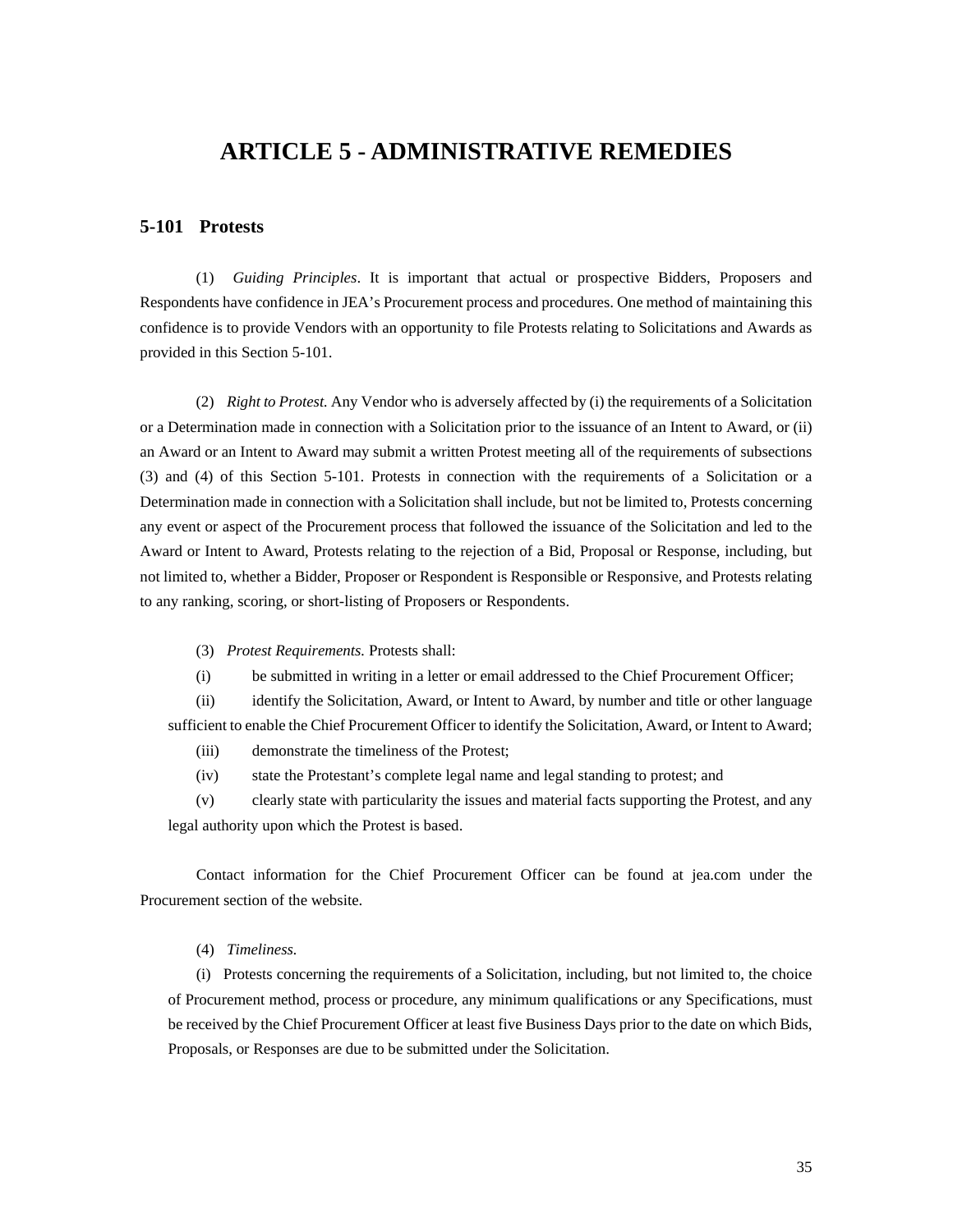(ii) All Protests concerning an Award or an Intent to Award, or a Determination made in connection with a Solicitation, must be received by the Chief Procurement Officer within two Business Days after the Posting or other written notification of JEA's decision or intended decision, whichever is earlier. Without limitation, the Posting of the Awards Committee agenda, or JEA's issuance of an Addendum or email to all Bidders, Proposers or Respondents stating its Intent to Award or establishing the short list of Respondents or Proposers, shall constitute notification of an Award or Intent to Award, or other Determination. The period for filing a Protest under this subsection (ii) shall begin at the time of the Posting or other such notification.

(iii) At the time of filing a timely Protest, a Protestant may request an extension of three Business Days after the date its Protest is timely received, in which to provide supplemental Protest materials. Failure to do so or to timely submit the supplemental Protest materials shall constitute a waiver of any right to supplement the Protest. All written information, documents, materials and legal authority the Protestant will provide to the Chief Procurement Officer must be received by the deadline established by the Chief Procurement Officer in a notice provided to the Protestant.

(5) Protests failing to meet the requirements of subsections (3) and (4) shall be rejected and shall constitute a waiver of all rights of the Protestant to file a Protest with respect to that subject matter. A Determination of whether a Protest meets the requirements of subsections (3) and (4) shall be made by the Chief Procurement Officer and is not subject to Protest or Appeal to the Procurement Appeals Board.

(6) JEA shall have the right to cancel, or rescind and re-issue, all Solicitations of any type, at any time until the time JEA executes a Contract under the Solicitation. Such right shall include the right to rescind an Award or an Intent to Award. After a Contract is executed, the terms of the Contract shall govern the parties to the Contract. Such cancelations and rescissions are not subject to Protest.

(7) *Notice of Protest to Affected Third Parties.* Upon receipt of a timely and proper Protest, JEA will notify Vendors known to JEA to be directly affected by the outcome of the Protest. All information, documents, materials and legal authority relating to the Protest that any such Vendor will provide to the Chief Procurement Officer must be received by the deadline established by the Chief Procurement Officer in such notice.

(8) *Protest Hearings.* Protestants shall not be entitled to a hearing of any kind prior to a decision of the Chief Procurement Officer concerning a Protest. The Chief Procurement Officer may conduct a hearing before making a decision. The Chief Procurement Officer shall be entitled to establish procedures for the conduct of any hearing and may set forth some or all of such procedures in the Operational Procedures or in the notice of the hearing. The Chief Procurement Officer shall provide Vendors known to JEA to be directly affected by the outcome of the Protest with a notice of the hearing providing the time, date, location and manner of the hearing.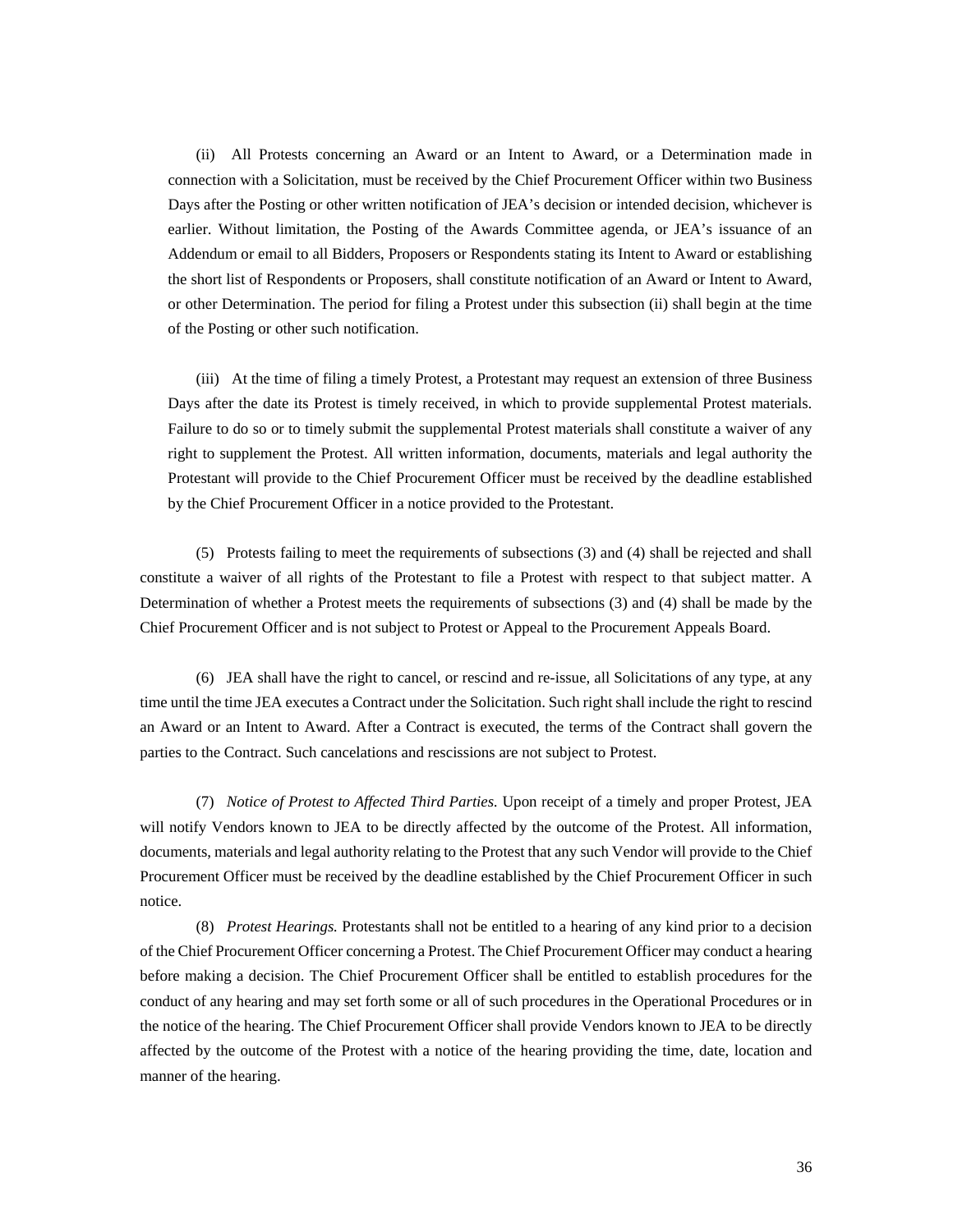(9) *Decision by Chief Procurement Officer.* After receipt of a Protest, and following a hearing, if any, and any period of time the Chief Procurement Officer may allow for other interested parties to respond to the Protest, the Chief Procurement Officer shall issue a written decision on the Protest. The written decision shall identify the Protestant, recite relevant facts material to the decision, and state the decision and briefly summarize the Chief Procurement Officer's reasoning leading to the decision. In the event the decision is subject to review by the Procurement Appeals Board under this Article 5, the written decision of the Chief Procurement Officer shall inform the Protestant of this right with a reference to the Sections of this Code and Operational Procedures outlining the procedures for Appeals.

(10) *Appeal Rights.* Protest decisions made by the Chief Procurement Officer may be appealed to the JEA Procurement Appeals Board pursuant to Section 5-106 below. Notwithstanding the foregoing, a Protestant shall not have the right to appeal a Determination by the Chief Procurement Officer about whether a Protest met the requirements of subsections (3) and (4) of this Section.

(11) *Stay of Procurement During Protests and Appeals.* During the pendency of a Protest meeting the requirements of subsections (3) and (4) or an Appeal properly filed under Subsection (10) above, JEA shall not proceed further with the Solicitation or with the Award unless the Chief Procurement Officer, after consultation with the Organizational Element Manager, makes a Determination that proceeding with the Solicitation or Award without delay is necessary to protect substantial interests of JEA.

(12) Nothing in this Article 5 shall affect the ability of the Office of General Counsel to settle Protests pending the outcome of decisions by the Chief Procurement Officer, the Procurement Appeals Board, or the courts.

#### <span id="page-40-0"></span>**5-102 Suspensions and Debarments**

(1) *Authority.* The Chief Procurement Officer, after consultation with the Organizational Element Manager, shall have authority to suspend or debar a Vendor from consideration for participation in any Procurement undertaken by JEA. A suspension will be for a period of no more than 12 months, unless otherwise stated in the Operational Procedures. A debarment shall be for a period of no less than 13 months and no more than 36 months. Prior to a decision to suspend or debar a Vendor, the Chief Procurement Officer shall provide notice to the Vendor and an opportunity to be heard using a process determined by the Chief Procurement Officer to be fair and reasonable and consistent with this Code and the Operational Procedures.

(2) *Causes for Suspension or Debarment*. In making a decision of whether to suspend or debar a Vendor, and the length of any suspension or debarment, the Chief Procurement Officer shall consider the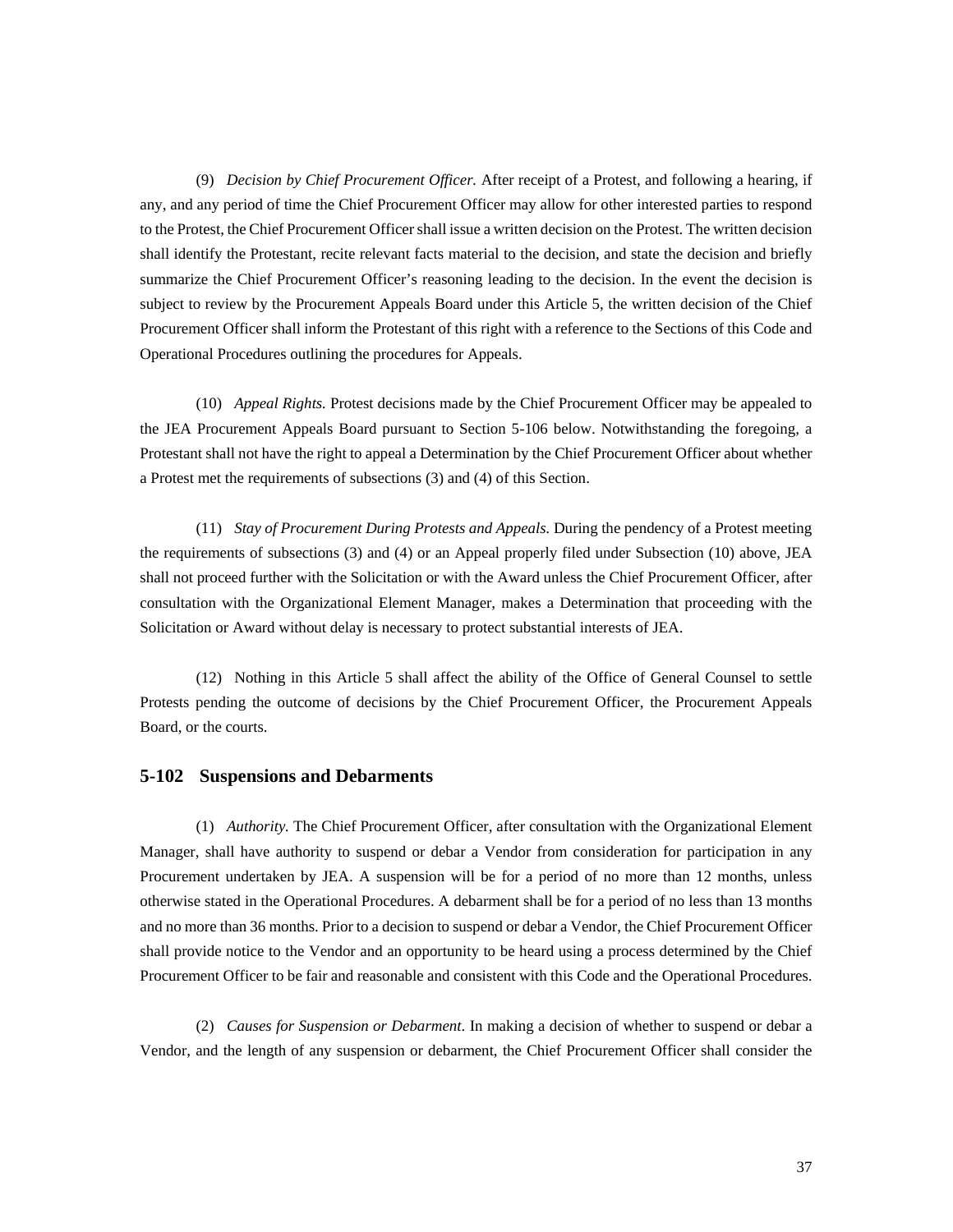seriousness of the facts leading to the suspension or debarment. The causes for suspension or debarment may include, but not be limited to, the following:

(a) conviction of a Public Entity Crime and inclusion on the State of Florida Convicted Vendor List pursuant to Section 287.133, Florida Statutes, as amended;

(b) violation of the terms or requirements of a Contract in a manner that is regarded by the Chief Procurement Officer to be so serious as to justify a suspension or debarment decision, including, but not limited to, the following:

(i) a failure, without good cause, to perform in accordance with a Contract, Specifications, performance levels, warranty provisions, bonding and insurance requirements, or to comply within the time limits provided in the Contract, or

(ii) failure to timely pay subcontractors or materialmen; or

(iii) continued failure to perform or of unsatisfactory performance in accordance with the terms of one or more Contracts, provided that the failure to perform or unsatisfactory performance was not caused by acts beyond the control of the Vendor; or

(c) suspension or debarment by another Governmental Entity including, but not limited to, the City of Jacksonville;

(d) actions by the Vendor that are determined by the Chief Procurement Officer to be fraudulent or in bad faith;

(e) violation of JEA's or the City of Jacksonville's Ethics Code;

(f) violation of provisions of this Code relating to Ex Parte Communications;

(g) existence of delinquent obligations of the Vendor to JEA, including claims by JEA for liquidated damages under any Contract; and

(h) any other cause the Chief Procurement Officer determines to be so serious and compelling as to justify a Vendor's suspension or debarment.

(3) *Effect of Suspension or Debarment*. A Vendor that is suspended or debarred under this Section 5-102 shall be ineligible to participate in any manner in any Procurement undertaken by JEA. The suspension or debarment shall extend to all entities with common ownership or common management as the Vendor that has been suspended or debarred and shall include work undertaken by the debarred Vendor (or such related entity) as a subcontractor or materialman.

(4) *Decision*. The Chief Procurement Officer shall issue a written letter to the Vendor informing it of the decision to suspend or debar that Vendor. The decision shall:

(a) recite relevant facts material to the Chief Procurement Officer's decision;

(b) state the reasons for the decision;

(c) state whether the Vendor is a suspension or debarment;

(d) state the timeframe for suspension or debarment; and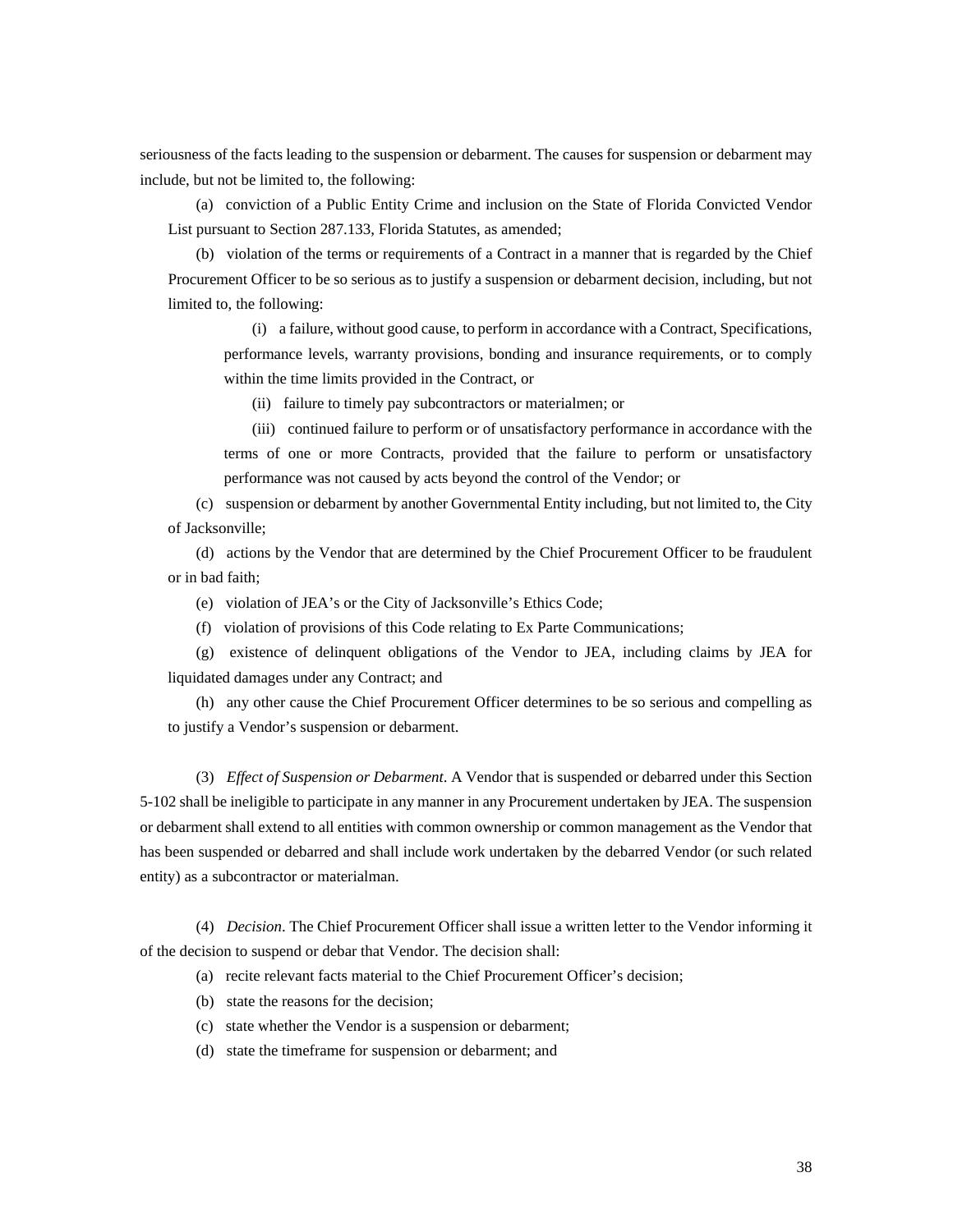(e) inform the suspended or debarred Vendor involved of any rights to administrative review as provided in this Article 5.

(5) *Finality of Decision*. A suspension or debarment decision by the Chief Procurement Officer shall be final and conclusive, unless appealed.

#### <span id="page-42-0"></span>**5-103 Creation of the Procurement Appeals Board**

The Chief Executive Officer shall appoint a Procurement Appeals Board composed of a chair and two other members of the Awards Committee who shall serve until their successors are appointed by the Chief Executive Officer. A representative from the Office of General Counsel shall serve as counsel to the Procurement Appeals Board. The chair and two other members of the Procurement Appeals Board must be present to constitute a quorum of the Procurement Appeals Board.

#### <span id="page-42-1"></span>**5-104 Procurement Appeals Board Procedures**

(1) Meetings of the Procurement Appeals Board shall be held in accordance with Florida's Open Meetings Laws. Accordingly, meetings will be publicly noticed, minutes will be taken, and a member of the Procurement Appeals Board shall not discuss with another member any matter which foreseeably may come before the Procurement Appeals Board unless the discussion occurs in a meeting held in accordance with Florida's Open Meeting Laws.

(2) Each member of the Procurement Appeals Board shall have one vote. A decision by the Procurement Appeals Board shall require a majority vote of the members of the Procurement Appeals Board.

(3) The chair of the Procurement Appeals Board shall have the authority to establish procedures for the Procurement Appeals Board and its meetings, provided that such process and procedures are consistent with this Code and the Operational Procedures.

#### <span id="page-42-2"></span>**5-105 Authority of Procurement Appeals Board**

The Procurement Appeals Board is authorized to review and make a final decision on any Appeal of a written decision issued by the Chief Procurement Officer under:

- (a) Section 5-101 (Protests) of this Code; or
- (b) Section 5-102 (Suspensions and Debarments) of this Code.

The Procurement Appeals Board is not authorized to intercede in, or hear Appeals relating to, Determinations made in connection with Vendor disputes regarding performance under a Contract, other than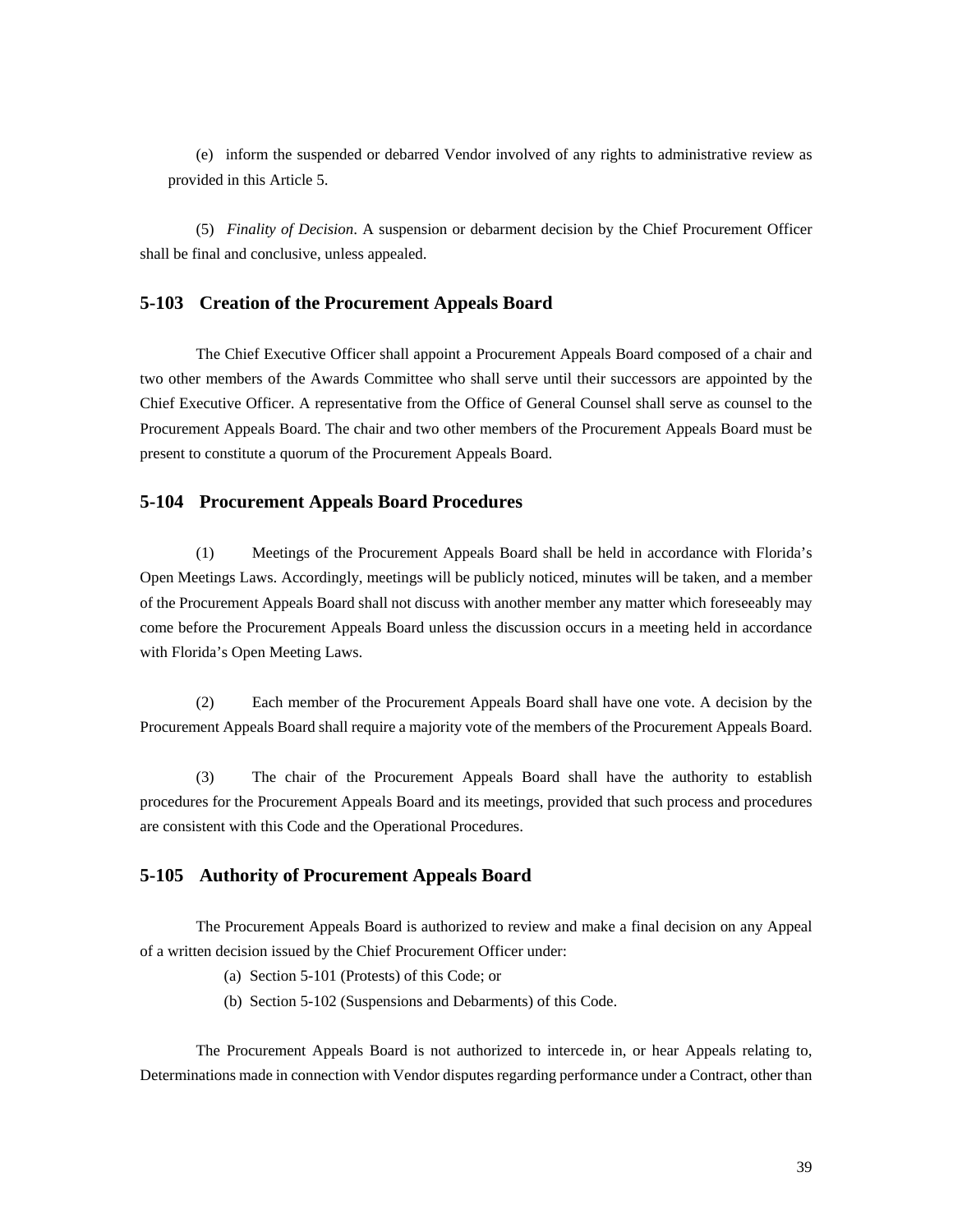the authority granted to review and make decisions regarding Appeals of Suspensions or Debarments as provided in this Code.

#### <span id="page-43-0"></span>**5-106 Appeals**

(1) *Appeal Submittal*. A Vendor seeking to appeal a decision of the Chief Procurement Officer under Section 5-101 or 5-102 of this Code shall submit its appeal in writing by letter or email to the Chief Procurement Officer in accordance with the timeliness and other requirements set forth in this Section 5-106 (an "Appeal"). The Appeal shall clearly state the following:

- (a) the grounds, relevant facts and legal authority supporting the Appeal; and
- (b) acts supporting the Vendor's standing to Appeal.

(2) *Timeliness and Standing.* An Appeal relating to a decision of the Chief Procurement Officer under Section 5-101 of this Code must be received by the Chief Procurement Officer no later than three Business Days after issuance of a written decision by the Chief Procurement Officer. An Appeal relating to a decision of the Chief Procurement Officer under Section 5-102 of this Code must be received by the Chief Procurement Officer no later than 30 days after issuance of a decision by the Chief Procurement Officer under Section 5-102. To have standing to Appeal, a Vendor must have been adversely affected by such decision.

(3) Failure to submit a timely Appeal or to have standing to Appeal under subsections (1) and (2) of this Section 5-106 shall result in dismissal of the Appeal and constitute a waiver of all rights to appeal a decision of the Chief Procurement Officer. A Determination of whether an Appeal meets the requirements of subsections (1) and (2) shall be made by the chair of the Procurement Appeals Board and is not subject to appeal to the Procurement Appeals Board.

(4) All written information, documents, materials and legal authority the Vendor making an Appeal desires to provide to the Procurement Appeals Board must be sent to the Chief Procurement Officer and received by the deadline established by the chair of the Procurement Appeals Board in the notice of hearing provided to the Vendor making the Appeal.

(5) Upon receipt of a timely and proper Appeal, the Chief Procurement Officer will notify Vendors known to JEA to be directly affected by the outcome of the Appeal. Any information, materials and legal authority relating to the Appeal that any such Vendor desires to provide to the Procurement Appeals Board must be received by the deadline established by the Chief Procurement Officer in such notice.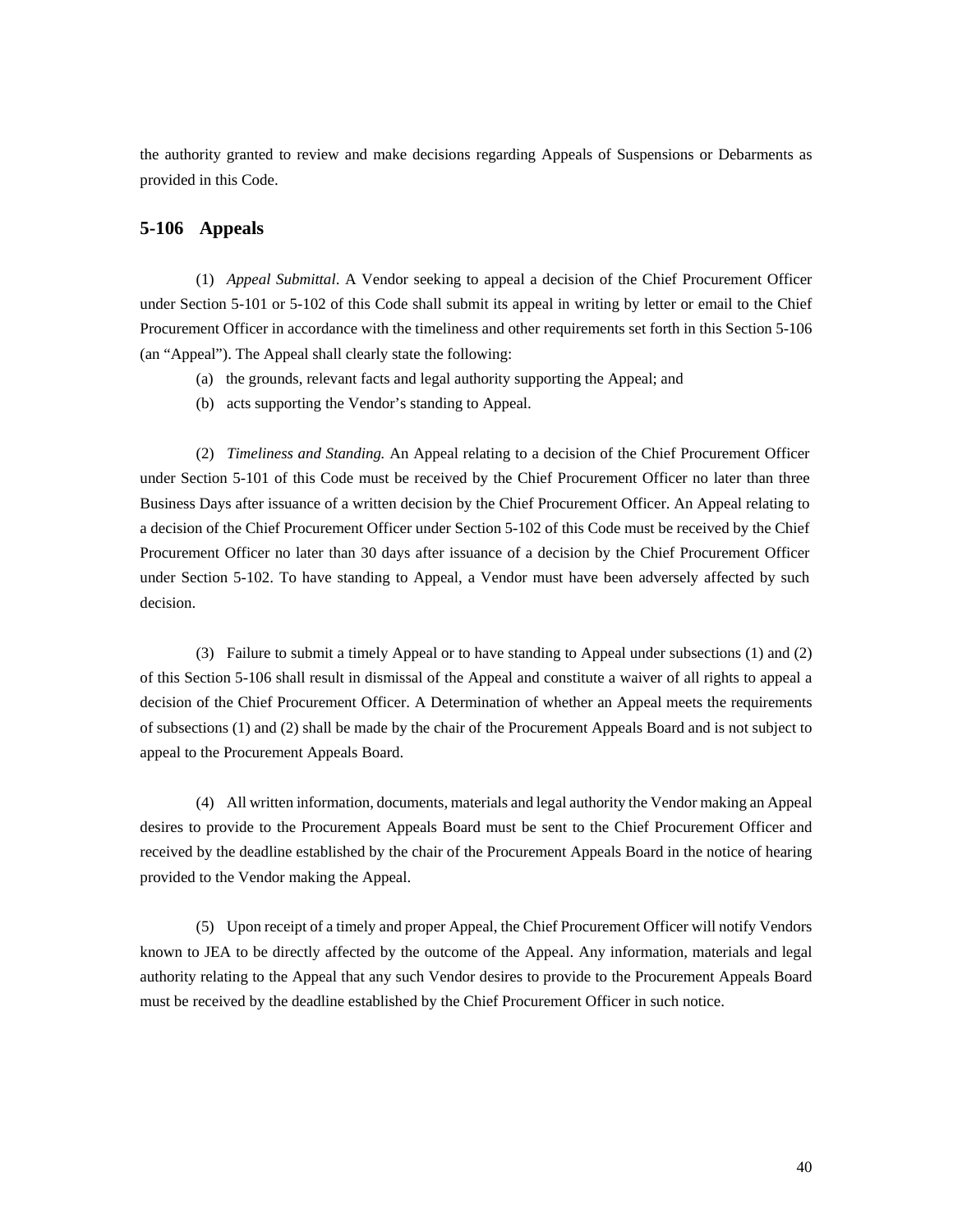#### <span id="page-44-0"></span>**5-107 Review of Appeals**

(1) Upon receipt of an Appeal, the Chief Procurement Officer shall forward the Appeal to the Procurement Appeals Board and, if the Appeal is determined by the chair of the Procurement Appeals Board to be proper and timely, a meeting of the Procurement Appeals Board to consider the Appeal shall be scheduled.

(2) Representatives of the Vendor appealing the decision, will be afforded an opportunity to present the merits of the Appeal based solely upon the grounds, facts and legal authority contained in its written Appeal submitted to the Chief Procurement Officer. Representatives of any other Vendors adversely affected by the resolution of the Appeal will also be given an opportunity to be heard and to present information before the Procurement Appeals Board. The Chief Procurement Officer and the Chief Procurement Officer's legal counsel shall also be given an opportunity to respond to the Appeal and the presentations to the Procurement Appeals Board. Formal rules of evidence, including, but not limited to, those found in the Florida Evidence Code, do not apply to presentations made at meetings of the Procurement Appeals Board. The Chair of the Procurement Appeals Board may impose reasonable limitations on the amount of time each Vendor has to present, allow members of the Procurement Appeals Board to ask questions of any party at any time, and may impose other reasonable requirements relating to all presentations and the conduct of the meeting. The chair of the Procurement Appeals Board shall have the authority to make all Determinations and resolve any disputes concerning the process and procedures for Appeals and the conduct of the meeting.

(3) The standard of review used by the Procurement Appeals Board in making its decision shall be whether the Chief Procurement Officer's decision is:

- (i) in conflict with this Code and the Operational Procedures;
- (ii) arbitrary;
- (iii) capricious;
- (iv) dishonest;
- (v) fraudulent;
- (vi) clearly erroneous;
- (vii)illegal; or
- (viii) without any basis in fact or otherwise must be reversed based on applicable law.

(4) The burden shall be on the Vendor appealing the Chief Procurement Officer's decision to demonstrate that the standard of review is met.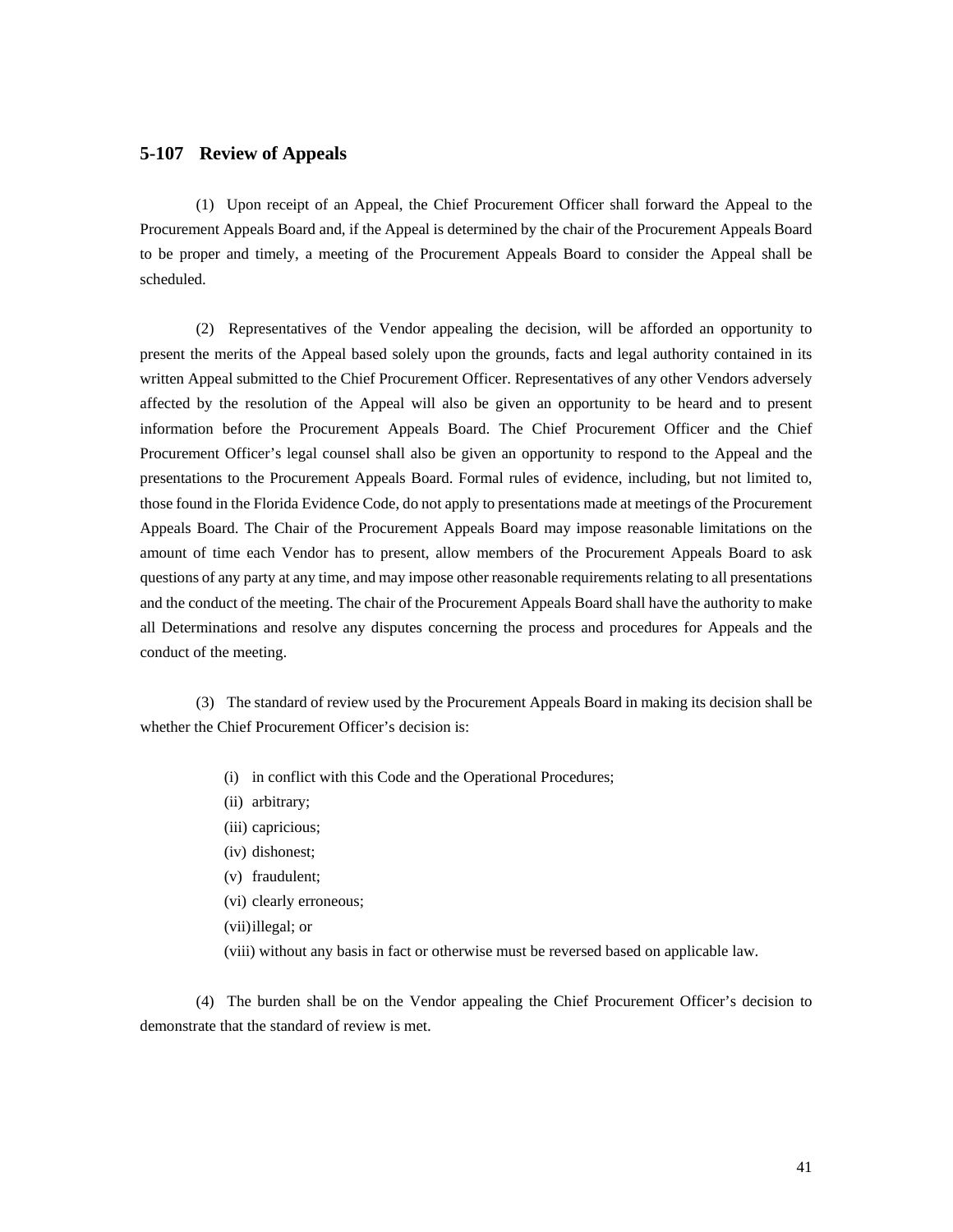(5) A majority vote of the members of the Procurement Appeals Board shall be required to render a decision.

(6) The Procurement Appeals Board shall deliberate at the meeting held to consider the Appeal and announce its decision prior to adjourning the meeting. The decision of the Procurement Appeals Board shall be final and binding. Following the adjournment of the meeting, the Procurement Appeals Board will issue a written decision.